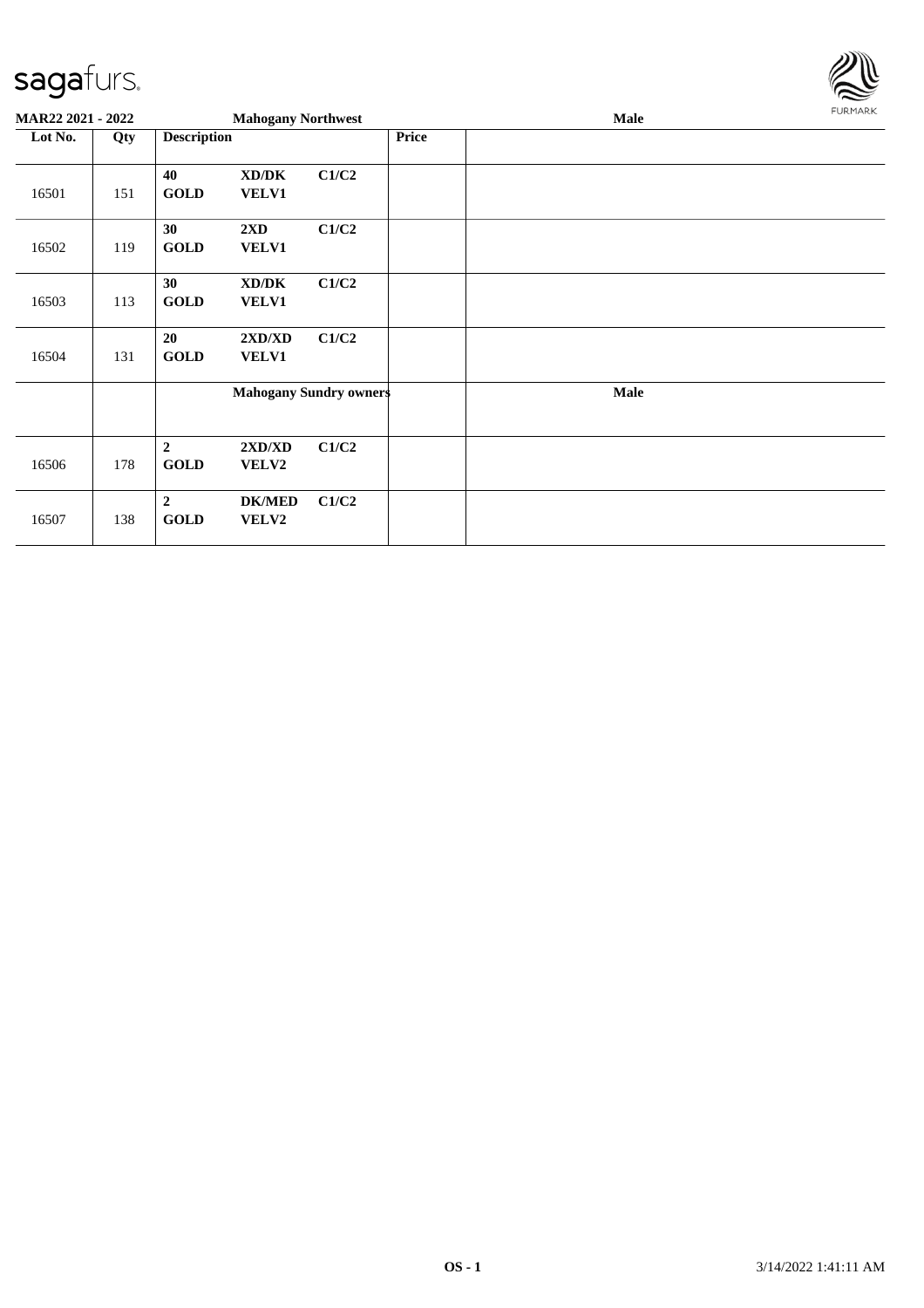

| <b>MAR22 2021 - 2022</b>                                              |     |                             | <b>Mahogany Dixon mink</b>                           |       |                              | <b>Male</b> | <b>FURMARK</b> |
|-----------------------------------------------------------------------|-----|-----------------------------|------------------------------------------------------|-------|------------------------------|-------------|----------------|
| Lot No.                                                               | Qty | <b>Description</b>          |                                                      |       | <b>Price</b>                 |             |                |
| 16521                                                                 | 208 | 30<br><b>GOLD</b>           | 2XD/XD<br>${\bf VELV2}$                              | C1/C2 |                              |             |                |
| * * * * * * * * * * * * * * *<br>$*16522$<br>$\ast$                   | 245 | 20<br><b>GOLD</b>           | 2XD<br>VELV2                                         | C1/C2 |                              |             |                |
| $*$<br>$*16523$<br>* * * * * * * * * * * * * *                        | 103 |                             | 348 Skins                                            |       | $\ast$<br>∗<br>* * * * * * * |             |                |
| * * * * * * * * * * * * * * *<br>$*16524$<br>$*$                      | 245 | <b>20</b><br><b>GOLD</b>    | $\mathbf{X}\mathbf{D}/\mathbf{D}\mathbf{K}$<br>VELV2 | C1/C2 |                              |             |                |
| $\overline{\phantom{0}}$<br>$*16525$<br>* * * * * * * * * * * * * * * | 58  |                             | 303 Skins                                            |       | $\ast$<br>∗<br>* * * * * * * |             |                |
| * * * * * * * * * * * * * * *<br>$*16526$<br>$\ast$                   | 265 | $\mathbf{0}$<br><b>GOLD</b> | 2XD<br><b>VELV2</b>                                  | C1/C2 |                              |             |                |
| $\overline{\ast}$<br>$* 16527$<br>* * * * * * * * * * * * * *         | 121 |                             | 386 Skins                                            |       | $\ast$<br>∗<br>* * * * * * * |             |                |
| 16528                                                                 | 285 | $\bf{0}$<br><b>GOLD</b>     | XD/DK<br>VELV2                                       | C1/C2 |                              |             |                |
| 16529                                                                 | 309 | 1<br><b>GOLD</b>            | 2XD/XD<br>VELV2                                      | C1/C2 |                              |             |                |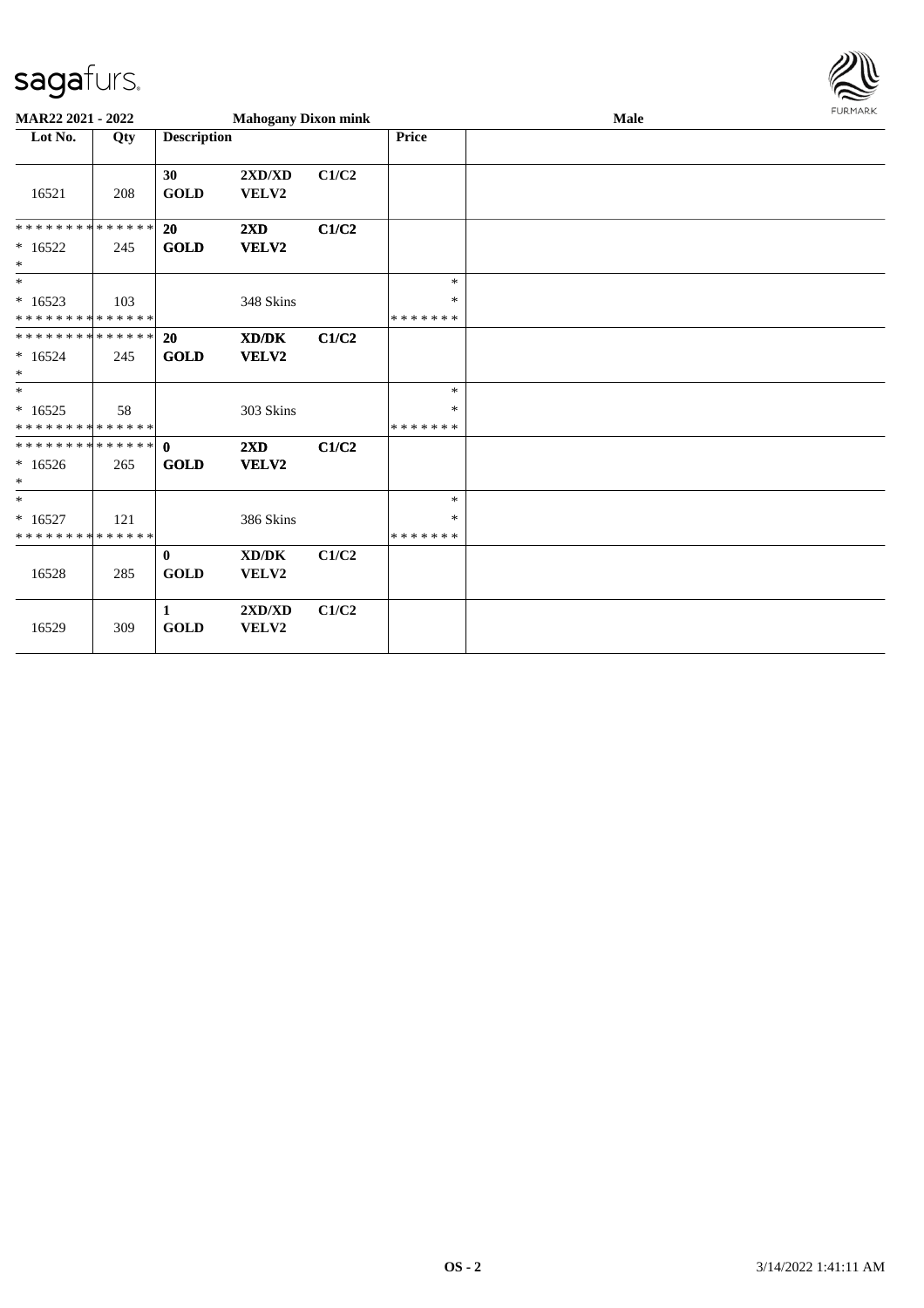

| MAR22 2021 - 2022                        |                   |                    | <b>Mahogany Sandy Bay</b>           |                |                    | <b>Male</b> |
|------------------------------------------|-------------------|--------------------|-------------------------------------|----------------|--------------------|-------------|
| Lot No.                                  | $\overline{Q}$ ty | <b>Description</b> |                                     |                | Price              |             |
|                                          |                   |                    |                                     |                |                    |             |
| **************                           |                   | 40                 | $2\mathbf{X}\mathbf{D}$             | C1/C2          |                    |             |
| $*16541$                                 | 205               | <b>GOLD</b>        | VELV2                               |                |                    |             |
| $\ast$<br>$\ast$                         |                   |                    |                                     |                | $\ast$             |             |
|                                          |                   |                    |                                     |                | ∗                  |             |
| $*16542$<br>* * * * * * * * * * * * * *  | 53                |                    | 258 Skins                           |                | * * * * * * *      |             |
|                                          |                   |                    |                                     |                |                    |             |
| 16543                                    | 90                | 40<br><b>GOLD</b>  | 2XD/XD                              | C1/C2          |                    |             |
|                                          |                   |                    | VELV2                               |                |                    |             |
|                                          |                   | 40                 | $\bold{X}\bold{D}/\bold{D}\bold{K}$ | C1/C2          |                    |             |
| 16544                                    | 117               | <b>GOLD</b>        | VELV2                               |                |                    |             |
|                                          |                   |                    |                                     |                |                    |             |
| ******** <mark>******</mark>             |                   | 30                 | 2XD                                 | C1             |                    |             |
| $*16545$                                 | 205               | <b>GOLD</b>        | VELV2                               |                |                    |             |
| $\ast$                                   |                   |                    |                                     |                |                    |             |
| $\ast$                                   |                   |                    |                                     |                | $\ast$             |             |
| $*16546$                                 | 180               |                    | $\overline{c}$                      |                | $\ast$             |             |
| $\ast$                                   |                   |                    |                                     |                | $\ast$             |             |
| $\ast$                                   |                   |                    |                                     |                | $\ast$             |             |
| $* 16547$                                | 156               |                    | 541 Skins                           |                | ∗                  |             |
| * * * * * * * * * * * * * *              |                   |                    |                                     |                | * * * * * * *      |             |
|                                          |                   | 30                 | 2XD                                 | C <sub>2</sub> |                    |             |
| 16548                                    | 243               | <b>GOLD</b>        | VELV2                               |                |                    |             |
|                                          |                   |                    |                                     |                |                    |             |
| * * * * * * * * * * * * * *              |                   | 30                 | $\boldsymbol{\mathrm{XD}}$          | C1/C2          |                    |             |
| $*16549$                                 | 205               | <b>GOLD</b>        | VELV2                               |                |                    |             |
| $\ast$                                   |                   |                    |                                     |                |                    |             |
| $\ast$                                   |                   |                    |                                     |                | $\ast$             |             |
| $*16550$                                 | 143               |                    | 348 Skins                           |                | ∗                  |             |
| * * * * * * * * * * * * * *              |                   |                    |                                     |                | * * * * * * *      |             |
| **************                           |                   | 30                 | XD/DK                               | C1/C2          |                    |             |
| $* 16551$<br>$\ast$                      | 205               | <b>GOLD</b>        | VELV2                               |                |                    |             |
| $\ast$                                   |                   |                    |                                     |                | $\ast$             |             |
| $*16552$                                 | 104               |                    | 309 Skins                           |                | $\ast$             |             |
| **************                           |                   |                    |                                     |                | *******            |             |
|                                          |                   | 30                 | <b>Dark</b>                         | C1/C2          |                    |             |
| 16553                                    | 203               | <b>GOLD</b>        | VELV2                               |                |                    |             |
|                                          |                   |                    |                                     |                |                    |             |
| * * * * * * * * * * * * * * *            |                   | 20                 | $2\mathbf{X}\mathbf{D}$             | C1             |                    |             |
| $*16554$                                 | 245               | <b>GOLD</b>        | <b>VELV2</b>                        |                |                    |             |
| $*$                                      |                   |                    |                                     |                |                    |             |
| $\ast$                                   |                   |                    |                                     |                | $\ast$             |             |
| $*16555$                                 | 220               |                    | 2                                   |                | $\ast$             |             |
| $\ast$                                   |                   |                    |                                     |                | $\ast$             |             |
| $\ast$                                   |                   |                    |                                     |                | $\ast$             |             |
| $*16556$                                 | 220               |                    | 3                                   |                | ∗                  |             |
| $*$                                      |                   |                    |                                     |                | $\ast$             |             |
| $*$                                      |                   |                    |                                     |                | $\ast$             |             |
| $* 16557$<br>* * * * * * * * * * * * * * | 50                |                    | 735 Skins                           |                | ∗<br>* * * * * * * |             |
| ******** <mark>******</mark>             |                   | <b>20</b>          | $2\mathbf{X}\mathbf{D}$             | C <sub>2</sub> |                    |             |
| $* 16558$                                | 245               | <b>GOLD</b>        | <b>VELV2</b>                        |                |                    |             |
| $*$                                      |                   |                    |                                     |                |                    |             |
| $*$                                      |                   |                    |                                     |                | $\ast$             |             |
| $*16559$                                 | 220               |                    | 2                                   |                | ∗                  |             |
| $*$                                      |                   |                    |                                     |                | $\ast$             |             |
| $*$                                      |                   |                    |                                     |                | $\ast$             |             |
| $*16560$                                 | 74                |                    | 539 Skins                           |                | ∗                  |             |
| * * * * * * * * * * * * * *              |                   |                    |                                     |                | * * * * * * *      |             |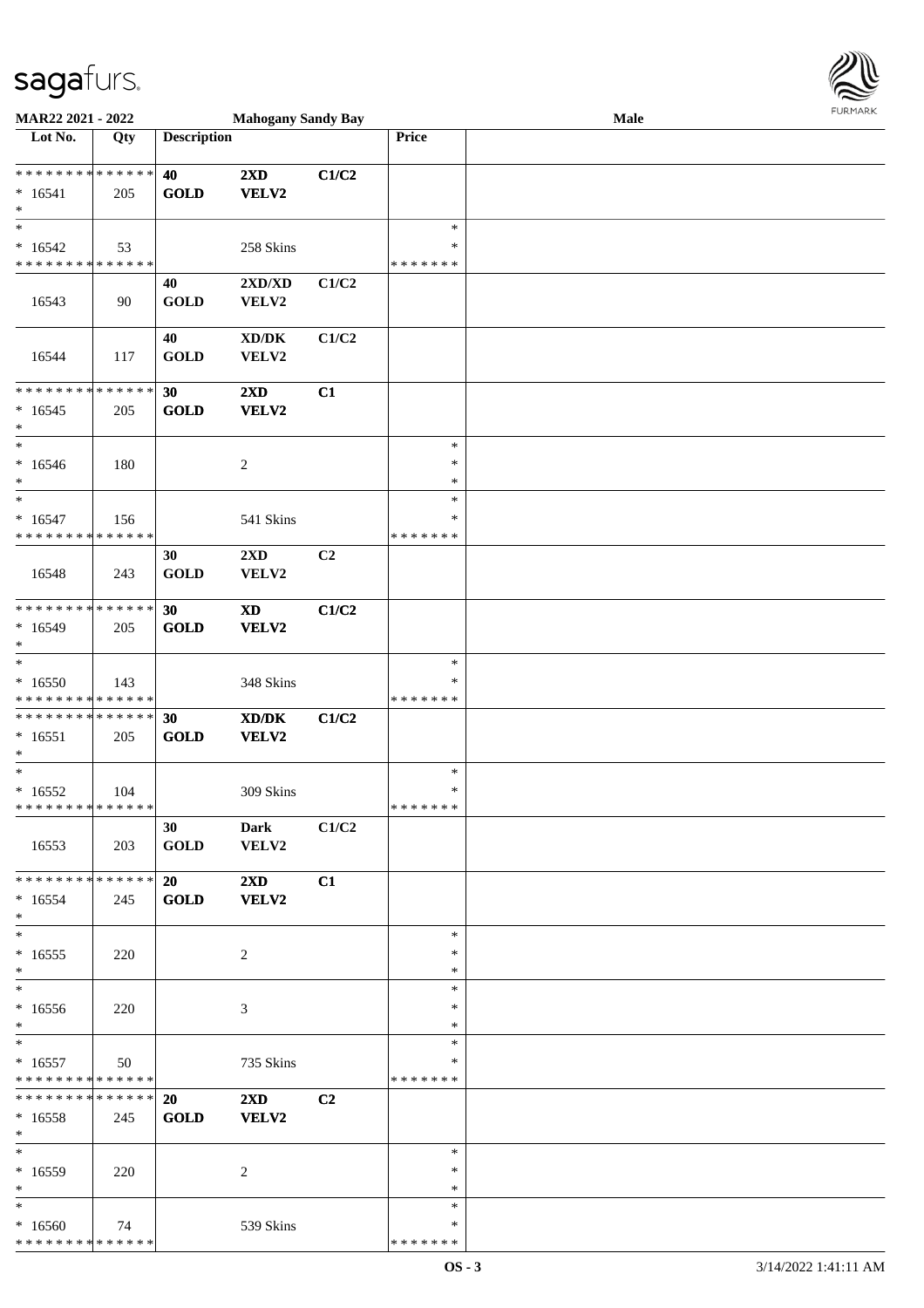

| MAR22 2021 - 2022                                                 |     |                             | <b>Mahogany Sandy Bay</b>                    |       |                                   | Male | <b>FURMARK</b> |
|-------------------------------------------------------------------|-----|-----------------------------|----------------------------------------------|-------|-----------------------------------|------|----------------|
| Lot No.                                                           | Qty | <b>Description</b>          |                                              |       | Price                             |      |                |
| * * * * * * * * * * * * * *<br>$*16561$<br>$\ast$                 | 245 | 20<br><b>GOLD</b>           | <b>XD</b><br>VELV2                           | C1/C2 |                                   |      |                |
| $\ast$<br>$*16562$<br>$\ast$                                      | 220 |                             | 2                                            |       | $\ast$<br>$\ast$<br>$\ast$        |      |                |
| $\ast$<br>$*16563$<br>* * * * * * * * * * * * * *                 | 182 |                             | 647 Skins                                    |       | $\ast$<br>$\ast$<br>* * * * * * * |      |                |
| 16564                                                             | 124 | 20<br><b>GOLD</b>           | $\bold{X}\bold{D}/\bold{D}\bold{K}$<br>VELV2 | C1/C2 |                                   |      |                |
| * * * * * * * * * * * * * *<br>$*16565$<br>$\ast$                 | 245 | 20<br><b>GOLD</b>           | <b>Dark</b><br>VELV2                         | C1/C2 |                                   |      |                |
| $\ast$<br>$*16566$<br>* * * * * * * * * * * * * *                 | 93  |                             | 338 Skins                                    |       | $\ast$<br>*<br>* * * * * * *      |      |                |
| * * * * * * * * * * * * * * *<br>$*16567$<br>$\ast$               | 265 | $\mathbf{0}$<br><b>GOLD</b> | 2XD<br>VELV2                                 | C1    |                                   |      |                |
| $\ast$<br>* 16568<br>* * * * * * * * * * * * * *                  | 203 |                             | 468 Skins                                    |       | $\ast$<br>$\ast$<br>* * * * * * * |      |                |
| 16569                                                             | 255 | $\bf{0}$<br><b>GOLD</b>     | 2XD<br>VELV2                                 | C2    |                                   |      |                |
| * * * * * * * * * * * * * *<br>$*16570$<br>$\ast$                 | 265 | $\mathbf{0}$<br><b>GOLD</b> | $\bold{X}\bold{D}/\bold{D}\bold{K}$<br>VELV2 | C1/C2 |                                   |      |                |
| $\ast$<br>$* 16571$<br>* * * * * * * * <mark>* * * * * * *</mark> | 155 |                             | 420 Skins                                    |       | $\ast$<br>$\ast$<br>* * * * * * * |      |                |
|                                                                   |     |                             | <b>Mahogany Rees-Keyes</b>                   |       |                                   | Male |                |
| 16573                                                             | 180 | 20<br><b>GOLD</b>           | $2{\bf X}{\bf D}/{\bf X}{\bf D}$<br>VELV3    | C1/C2 |                                   |      |                |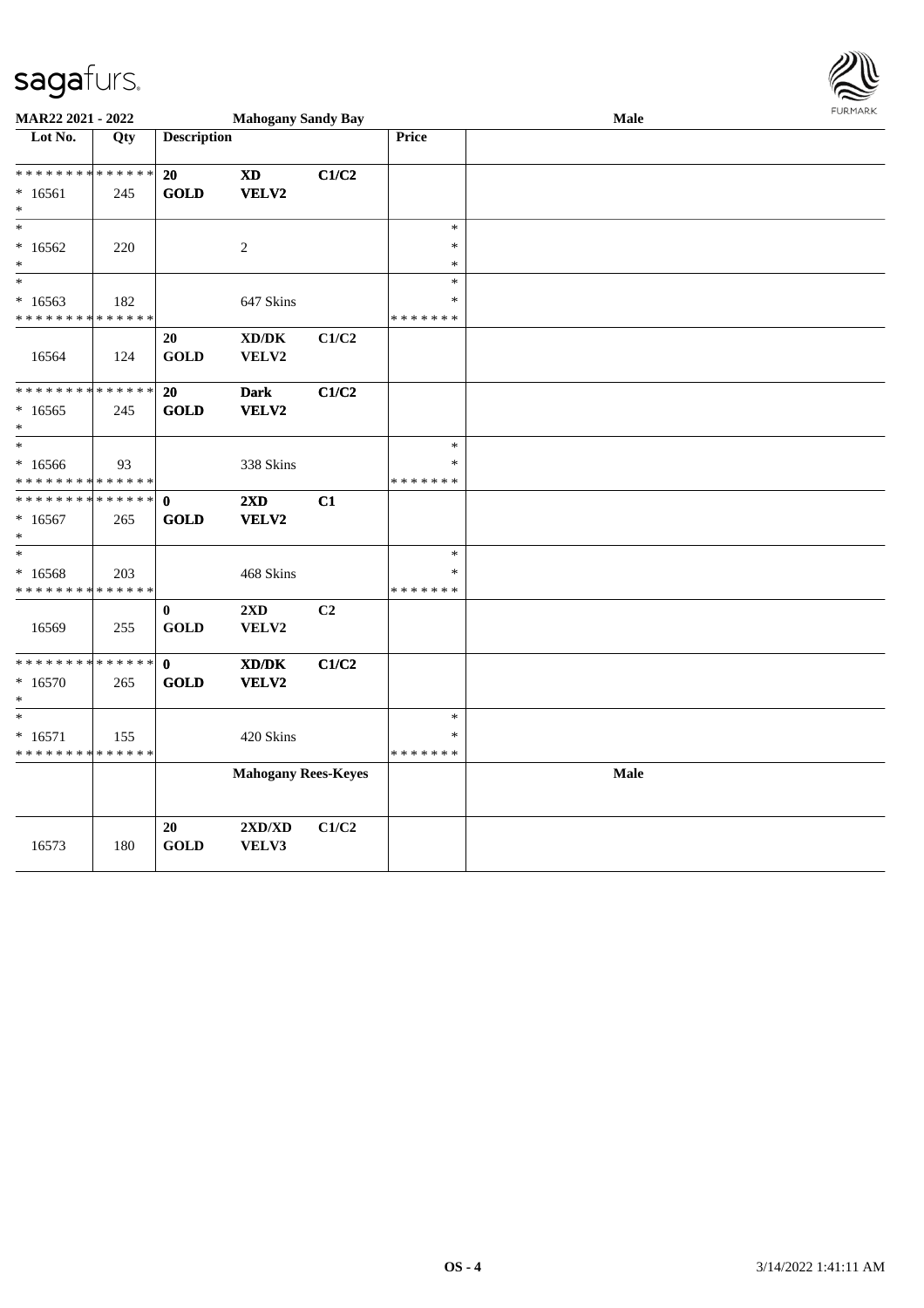

| <b>MAR22 2021 - 2022</b>                   |             |                    | <b>Mahogany Northwest</b>                   |       |               | Male |  |
|--------------------------------------------|-------------|--------------------|---------------------------------------------|-------|---------------|------|--|
| Lot No.                                    | Qty         | <b>Description</b> |                                             |       | Price         |      |  |
|                                            |             |                    |                                             |       |               |      |  |
|                                            |             | 40                 | 2XD/XD                                      | C1/C2 |               |      |  |
| 16581                                      | 102         | <b>SLVR</b>        | <b>VELV1</b>                                |       |               |      |  |
|                                            |             |                    |                                             |       |               |      |  |
|                                            |             | 30                 | 2XD/XD                                      | C1/C2 |               |      |  |
|                                            |             |                    |                                             |       |               |      |  |
| 16582                                      | 126         | <b>SLVR</b>        | <b>VELV1</b>                                |       |               |      |  |
|                                            |             |                    |                                             |       |               |      |  |
|                                            |             | 20                 | 2XD/XD                                      | C1/C2 |               |      |  |
| 16583                                      | 107         | <b>SLVR</b>        | VELV1                                       |       |               |      |  |
|                                            |             |                    |                                             |       |               |      |  |
|                                            |             |                    | <b>Mahogany Dixon mink</b>                  |       |               | Male |  |
|                                            |             |                    |                                             |       |               |      |  |
|                                            |             |                    |                                             |       |               |      |  |
|                                            |             | 20                 | 2XD/XD                                      | C1/C2 |               |      |  |
| 16585                                      | 258         | <b>SLVR</b>        | VELV2                                       |       |               |      |  |
|                                            |             |                    |                                             |       |               |      |  |
|                                            |             | $\bf{0}$           | 2XD/XD                                      | C1/C2 |               |      |  |
|                                            |             |                    |                                             |       |               |      |  |
| 16586                                      | 189         | <b>SLVR</b>        | VELV2                                       |       |               |      |  |
|                                            |             |                    |                                             |       |               |      |  |
|                                            |             |                    | <b>Mahogany Sandy Bay</b>                   |       |               | Male |  |
|                                            |             |                    |                                             |       |               |      |  |
|                                            |             |                    |                                             |       |               |      |  |
| * * * * * * * * <mark>* * * * * *</mark>   |             | 30                 | $2\mathbf{X}\mathbf{D}$                     | C1/C2 |               |      |  |
| * 16588                                    | 225         | <b>SLVR</b>        | VELV2                                       |       |               |      |  |
| $\ast$                                     |             |                    |                                             |       |               |      |  |
| $\ast$                                     |             |                    |                                             |       | $\ast$        |      |  |
| * 16589                                    | 229         |                    | 454 Skins                                   |       | $\ast$        |      |  |
| * * * * * * * *                            | * * * * * * |                    |                                             |       | * * * * * * * |      |  |
|                                            |             | 30                 | $2{\bf X}{\bf D}$                           | C1/C2 |               |      |  |
|                                            |             |                    |                                             |       |               |      |  |
| 16590                                      | 106         | ${\bf SLVR}$       | VELV2                                       |       |               |      |  |
|                                            |             |                    |                                             |       |               |      |  |
| * * * * * * * * * * * * * * *              |             | 30                 | $\mathbf{X}\mathbf{D}/\mathbf{D}\mathbf{K}$ | C1/C2 |               |      |  |
| $* 16591$                                  | 225         | <b>SLVR</b>        | VELV2                                       |       |               |      |  |
| $\ast$                                     |             |                    |                                             |       |               |      |  |
| $\ast$                                     |             |                    |                                             |       | $\ast$        |      |  |
| $*16592$                                   | 74          |                    | 299 Skins                                   |       | $\ast$        |      |  |
| * * * * * * * * <mark>* * * * * * *</mark> |             |                    |                                             |       | *******       |      |  |
|                                            |             | 30                 | XD/DK                                       | C1/C2 |               |      |  |
| 16593                                      | 111         | ${\bf SLVR}$       | VELV2                                       |       |               |      |  |
|                                            |             |                    |                                             |       |               |      |  |
| * * * * * * * * <mark>* * * * * *</mark> * |             | <b>20</b>          | $2\mathbf{X}\mathbf{D}$                     | C1/C2 |               |      |  |
|                                            |             |                    |                                             |       |               |      |  |
| $*16594$                                   | 265         | <b>SLVR</b>        | VELV2                                       |       |               |      |  |
| $\ast$                                     |             |                    |                                             |       |               |      |  |
| $*$                                        |             |                    |                                             |       | $\ast$        |      |  |
| $*16595$                                   | 240         |                    | 2                                           |       | $\ast$        |      |  |
| $\ast$                                     |             |                    |                                             |       | $\ast$        |      |  |
| $\ast$                                     |             |                    |                                             |       | $\ast$        |      |  |
| $*16596$                                   | 105         |                    | 610 Skins                                   |       | ∗             |      |  |
| * * * * * * * * * * * * * *                |             |                    |                                             |       | *******       |      |  |
|                                            |             | 20                 | 2XD/XD                                      | C1/C2 |               |      |  |
| 16597                                      | 128         | <b>SLVR</b>        | VELV2                                       |       |               |      |  |
|                                            |             |                    |                                             |       |               |      |  |
| * * * * * * * * <mark>* * * * * *</mark> * |             |                    |                                             |       |               |      |  |
|                                            |             | <b>20</b>          | XD/DK                                       | C1/C2 |               |      |  |
| * 16598                                    | 265         | <b>SLVR</b>        | VELV2                                       |       |               |      |  |
| $*$                                        |             |                    |                                             |       |               |      |  |
| $\ast$                                     |             |                    |                                             |       | $\ast$        |      |  |
| $*16599$                                   | 225         |                    | 490 Skins                                   |       | ∗             |      |  |
| * * * * * * * * * * * * * * *              |             |                    |                                             |       | * * * * * * * |      |  |
|                                            |             | $\mathbf{0}$       | $2\mathbf{X}\mathbf{D}$                     | C1/C2 |               |      |  |
| 16600                                      | 321         | <b>SLVR</b>        | VELV2                                       |       |               |      |  |
|                                            |             |                    |                                             |       |               |      |  |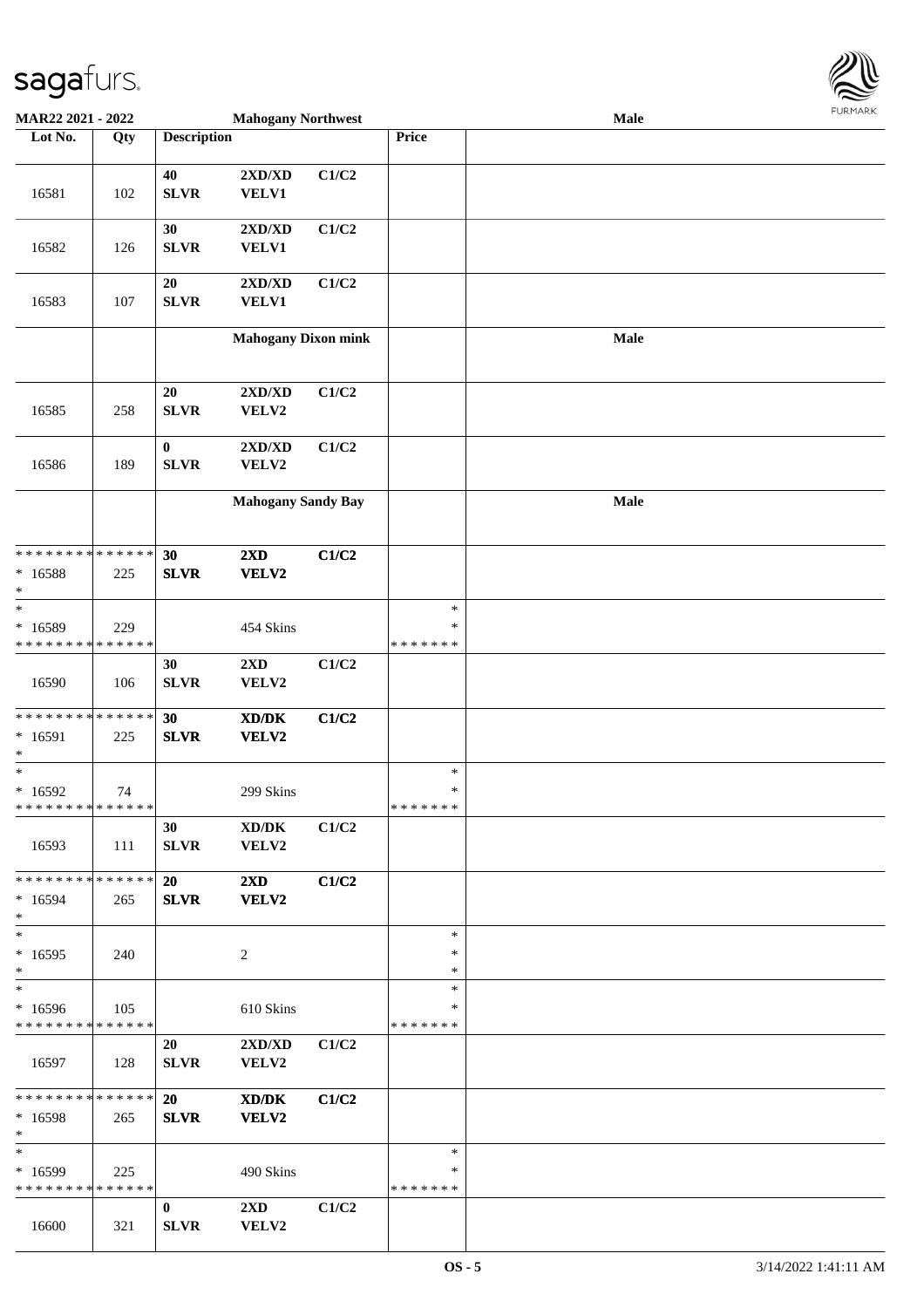

#### **MAR22 2021 - 2022 Mahogany Sandy Bay Male Lot No. Qty Description Price** 16601 226 **0 XD/DK C1/C2 SLVR VELV2**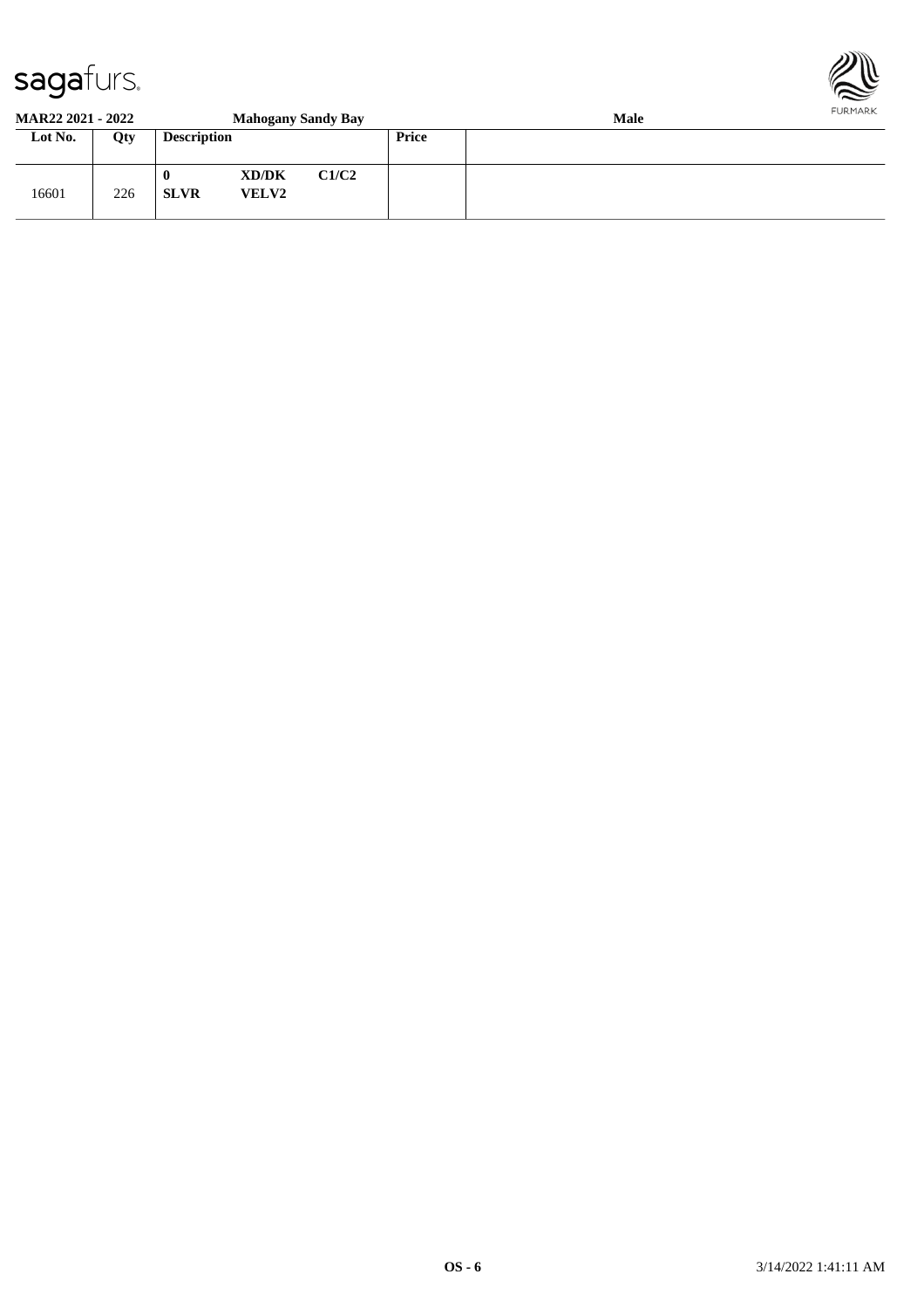

| MAR22 2021 - 2022                                   |                    |                            | <b>Mahogany Dixon mink</b>                   |       |                                   | Male | <b>FURMARK</b> |
|-----------------------------------------------------|--------------------|----------------------------|----------------------------------------------|-------|-----------------------------------|------|----------------|
| Lot No.                                             | Qty                | <b>Description</b>         |                                              |       | Price                             |      |                |
| 16621                                               | 78                 | 30<br><b>VSLA</b>          | $2{\bf X}{\bf D}/{\bf X}{\bf D}$<br>VELV2    | C1/C2 |                                   |      |                |
|                                                     |                    |                            | <b>Mahogany Sandy Bay</b>                    |       |                                   | Male |                |
| * * * * * * * * * * * * * *<br>$*16623$<br>$\ast$   | 205                | 30<br><b>VSLA</b>          | 2XD<br>VELV2                                 | C1/C2 |                                   |      |                |
| $\ast$<br>$*16624$<br>* * * * * * * * * * * * * *   | 75                 |                            | 280 Skins                                    |       | $\ast$<br>$\ast$<br>* * * * * * * |      |                |
| 16625                                               | 99                 | 30<br><b>VSLA</b>          | 2XD/XD<br>VELV2                              | C1/C2 |                                   |      |                |
| 16626                                               | 210                | 30<br><b>VSLA</b>          | XD/DK<br>VELV2                               | C1/C2 |                                   |      |                |
| * * * * * * * *<br>$*16627$<br>$\ast$               | * * * * * *<br>245 | 20<br><b>VSLA</b>          | 2XD<br>VELV2                                 | C1/C2 |                                   |      |                |
| $\ast$<br>$*16628$<br>* * * * * * * * * * * * * *   | 99                 |                            | 344 Skins                                    |       | $\ast$<br>*<br>* * * * * * *      |      |                |
| * * * * * * * * * * * * * *<br>$*16629$<br>$\ast$   | 245                | 20<br><b>VSLA</b>          | $\bold{X}\bold{D}/\bold{D}\bold{K}$<br>VELV2 | C1/C2 |                                   |      |                |
| $\ast$<br>$*16630$<br>* * * * * * * * * * * * * *   | 56                 |                            | 301 Skins                                    |       | $\ast$<br>$\ast$<br>* * * * * * * |      |                |
| * * * * * * * * * * * * * * *<br>$*16631$<br>$\ast$ | 265                | $\mathbf 0$<br><b>VSLA</b> | $2\mathbf{X}\mathbf{D}$<br>VELV2             | C1/C2 |                                   |      |                |
| $*$<br>$*16632$<br>* * * * * * * * * * * * * *      | 53                 |                            | 318 Skins                                    |       | $\ast$<br>∗<br>* * * * * * *      |      |                |
| 16633                                               | 242                | $\bf{0}$<br><b>VSLA</b>    | $\bold{X}\bold{D}/\bold{D}\bold{K}$<br>VELV2 | C1/C2 |                                   |      |                |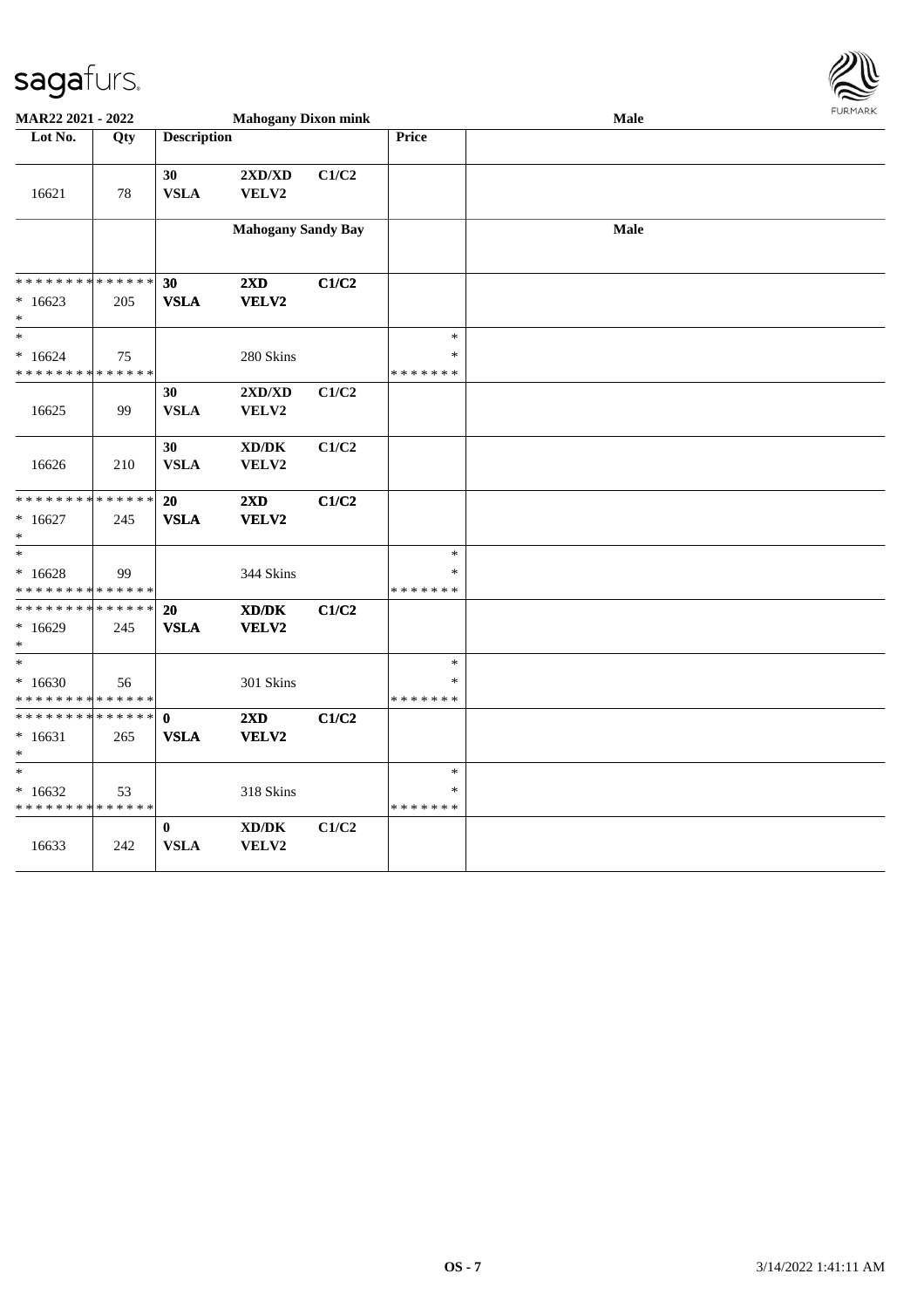

| <b>MAR22 2021 - 2022</b> |     |                                        | <b>Mahogany Northwest</b> |                               |              | Female | <b>FURMARK</b> |
|--------------------------|-----|----------------------------------------|---------------------------|-------------------------------|--------------|--------|----------------|
| Lot No.                  | Qty | <b>Description</b>                     |                           |                               | <b>Price</b> |        |                |
| 26501                    | 145 | $\bf{0}$<br><b>GOLD</b>                | 2XD/XD<br>VELV1           | C1/C2                         |              |        |                |
| 26502                    | 262 | $\mathbf{0}$<br><b>GOLD</b>            | 2XD/XD<br><b>VELV1</b>    | C1/C2                         |              |        |                |
| 26503                    | 314 | 1<br><b>GOLD</b>                       | 2XD/XD<br><b>VELV1</b>    | C1/C2                         |              |        |                |
|                          |     |                                        |                           | <b>Mahogany Sundry owners</b> |              | Female |                |
| 26505                    | 236 | $\overline{\mathbf{4}}$<br><b>GOLD</b> | 2XD/XD<br><b>VELV2</b>    | C2/C3                         |              |        |                |
| 26506                    | 203 | $\overline{\mathbf{4}}$<br><b>GOLD</b> | <b>DK/MED</b><br>VELV2    | C2/C3                         |              |        |                |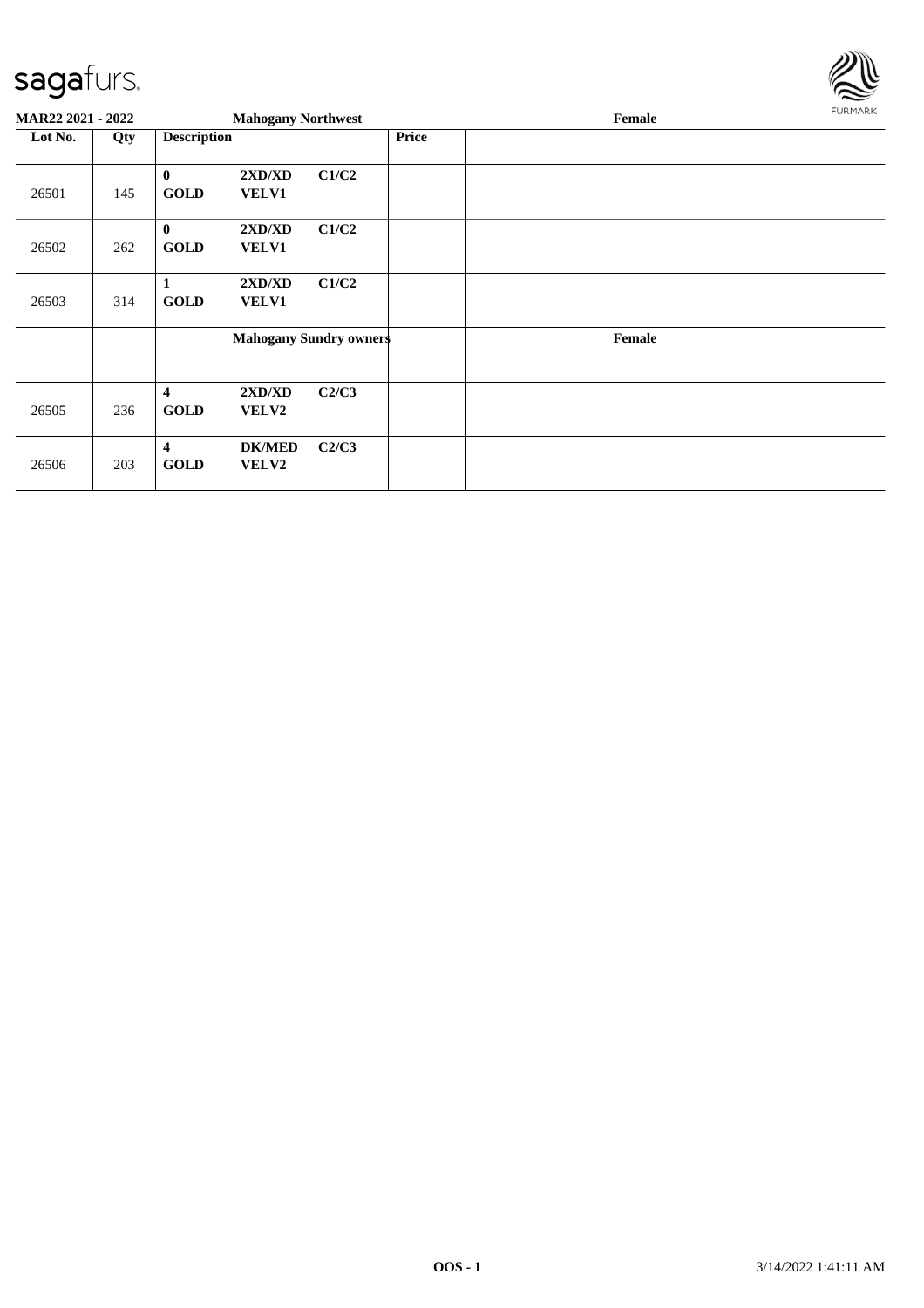

| <b>MAR22 2021 - 2022</b> |     |                                 | <b>Mahogany Dixon mink</b>       |       |              | Female | FURMARK |
|--------------------------|-----|---------------------------------|----------------------------------|-------|--------------|--------|---------|
| Lot No.                  | Qty | <b>Description</b>              |                                  |       | <b>Price</b> |        |         |
| 26521                    | 267 | 1<br><b>GOLD</b>                | 2XD<br><b>VELV2</b>              | C1/C2 |              |        |         |
| 26522                    | 253 | -1<br><b>GOLD</b>               | XD/DK<br>VELV2                   | C1/C2 |              |        |         |
| 26523                    | 285 | $\overline{2}$<br><b>GOLD</b>   | $2\mathbf{X}\mathbf{D}$<br>VELV2 | C1/C2 |              |        |         |
| 26524                    | 263 | $\boldsymbol{2}$<br><b>GOLD</b> | XD/DK<br><b>VELV2</b>            | C1/C2 |              |        |         |
| 26525                    | 136 | 3<br><b>GOLD</b>                | 2XD/XD<br><b>VELV2</b>           | C1/C2 |              |        |         |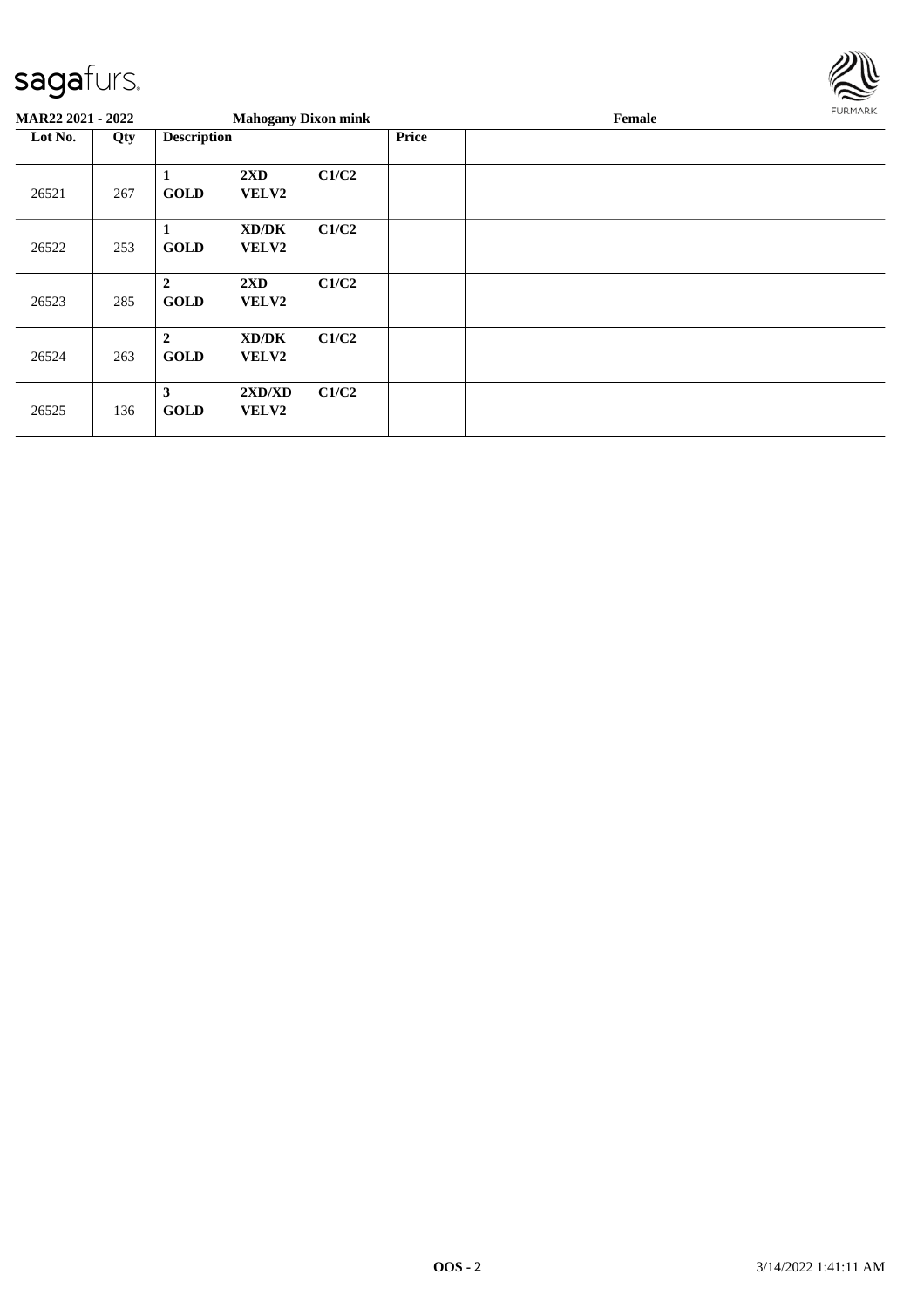

| MAR22 2021 - 2022                                  |     |                                       | <b>Mahogany Sandy Bay</b>                    |                |                                   | Female |  |
|----------------------------------------------------|-----|---------------------------------------|----------------------------------------------|----------------|-----------------------------------|--------|--|
| Lot No.                                            | Qty | <b>Description</b>                    |                                              |                | Price                             |        |  |
| 26541                                              | 279 | $\bf{0}$<br><b>GOLD</b>               | 2XD<br>VELV2                                 | C1             |                                   |        |  |
| 26542                                              | 182 | $\bf{0}$<br><b>GOLD</b>               | 2XD<br>VELV2                                 | C1/C2          |                                   |        |  |
| 26543                                              | 246 | $\bf{0}$<br><b>GOLD</b>               | 2XD<br>VELV2                                 | C <sub>2</sub> |                                   |        |  |
| 26544                                              | 183 | $\bf{0}$<br><b>GOLD</b>               | $\bold{X}\bold{D}/\bold{D}\bold{K}$<br>VELV2 | C1/C2          |                                   |        |  |
| 26545                                              | 239 | $\boldsymbol{0}$<br><b>GOLD</b>       | $\bold{X}\bold{D}/\bold{D}\bold{K}$<br>VELV2 | C1/C2          |                                   |        |  |
| * * * * * * * * * * * * * *<br>$* 26546$<br>$*$    | 465 | $\mathbf{1}$<br><b>GOLD</b>           | 2XD<br>VELV2                                 | C1             |                                   |        |  |
| $\ast$<br>$* 26547$<br>* * * * * * * * * * * * * * | 281 |                                       | 746 Skins                                    |                | $\ast$<br>$\ast$<br>* * * * * * * |        |  |
| 26548                                              | 351 | 1<br><b>GOLD</b>                      | $2\mathbf{X}\mathbf{D}$<br>VELV2             | C1/C2          |                                   |        |  |
| * * * * * * * * * * * * * *<br>* 26549<br>$\ast$   | 465 | $\mathbf{1}$<br><b>GOLD</b>           | 2XD<br>VELV2                                 | C2             |                                   |        |  |
| $\ast$<br>$* 26550$<br>$\ast$                      | 440 |                                       | $\sqrt{2}$                                   |                | $\ast$<br>$\ast$<br>$\ast$        |        |  |
| $\ast$<br>$* 26551$<br>* * * * * * * * * * * * * * | 161 |                                       | 1066 Skins                                   |                | $\ast$<br>$\ast$<br>*******       |        |  |
| 26552                                              | 369 | $\mathbf{1}$<br><b>GOLD</b>           | $\mathbf{X}\mathbf{D}$<br>VELV2              | C1/C2          |                                   |        |  |
| 26553                                              | 323 | $\mathbf{1}$<br><b>GOLD</b>           | XD/DK<br>VELV2                               | C1/C2          |                                   |        |  |
| 26554                                              | 298 | $1 \quad \blacksquare$<br><b>GOLD</b> | <b>Dark</b><br>VELV2                         | C1/C2          |                                   |        |  |
| * * * * * * * * * * * * * * *<br>$*26555$<br>$*$   | 465 | $2^{\circ}$<br><b>GOLD</b>            | $2\mathbf{X}\mathbf{D}$<br><b>VELV2</b>      | C1             |                                   |        |  |
| $\overline{\ }$<br>$* 26556$<br>$*$                | 440 |                                       | $\overline{c}$                               |                | $\ast$<br>$\ast$<br>$\ast$        |        |  |
| $*$<br>$* 26557$<br>* * * * * * * * * * * * * *    | 254 |                                       | 1159 Skins                                   |                | $\ast$<br>$\ast$<br>*******       |        |  |
| 26558                                              | 514 | $\overline{2}$<br><b>GOLD</b>         | $2\mathbf{X}\mathbf{D}$<br>VELV2             | C <sub>2</sub> |                                   |        |  |
| 26559                                              | 161 | $2^{\circ}$<br><b>GOLD</b>            | 2XD/XD<br>VELV2                              | C1/C2          |                                   |        |  |
| 26560                                              | 358 | $\overline{2}$<br><b>GOLD</b>         | XD<br>VELV2                                  | C1/C2          |                                   |        |  |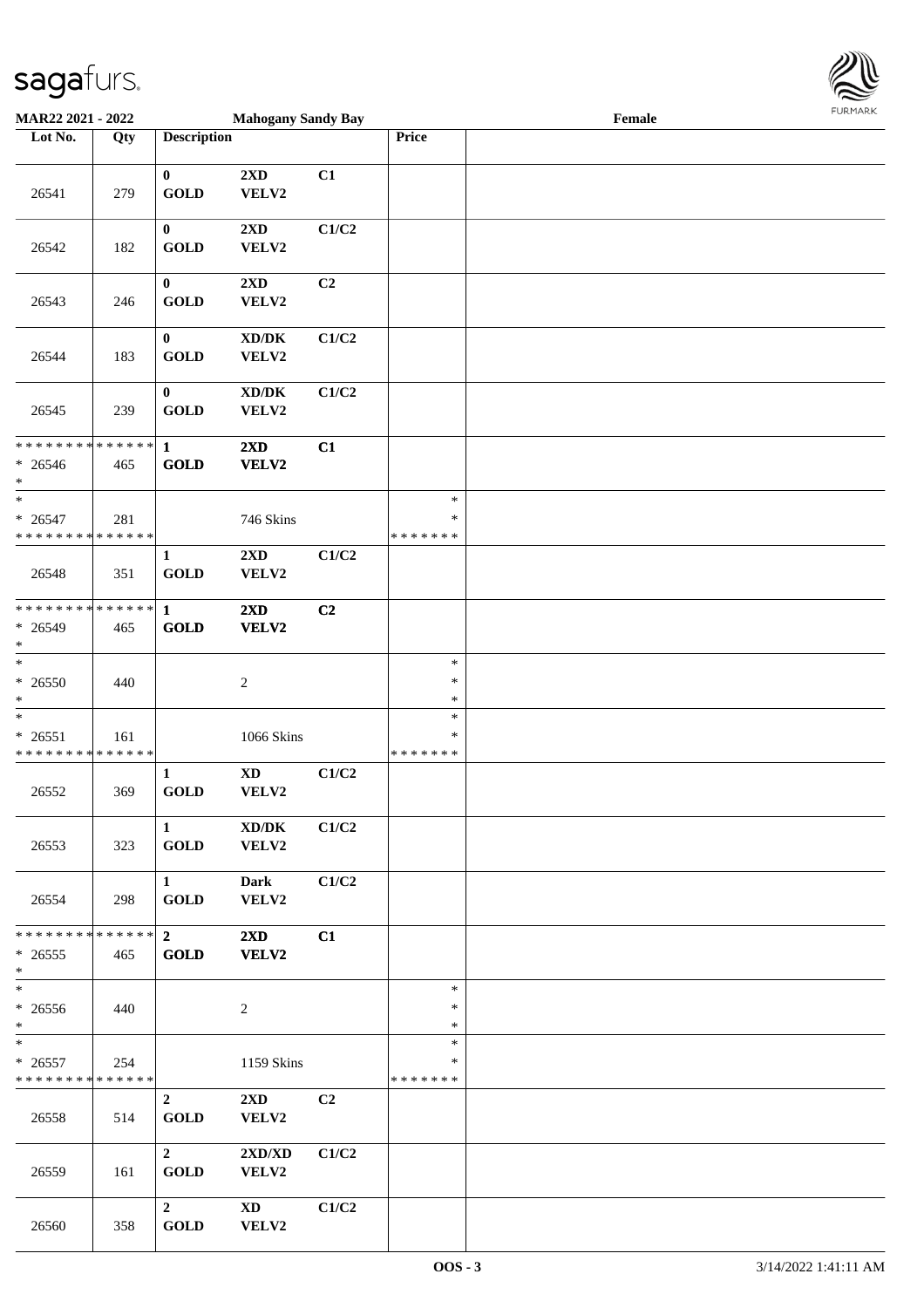

| <b>MAR22 2021 - 2022</b> |     |                                        | <b>Mahogany Sandy Bay</b>   |       |       | Female | FURMARK |
|--------------------------|-----|----------------------------------------|-----------------------------|-------|-------|--------|---------|
| Lot No.                  | Qty | <b>Description</b>                     |                             |       | Price |        |         |
| 26561                    | 172 | $\overline{\mathbf{2}}$<br><b>GOLD</b> | <b>Dark</b><br><b>VELV2</b> | C1/C2 |       |        |         |
|                          |     |                                        | <b>Mahogany Rees-Keyes</b>  |       |       | Female |         |
| 26563                    | 144 | $\mathbf 2$<br><b>GOLD</b>             | XD/DK<br><b>VELV3</b>       | C1/C2 |       |        |         |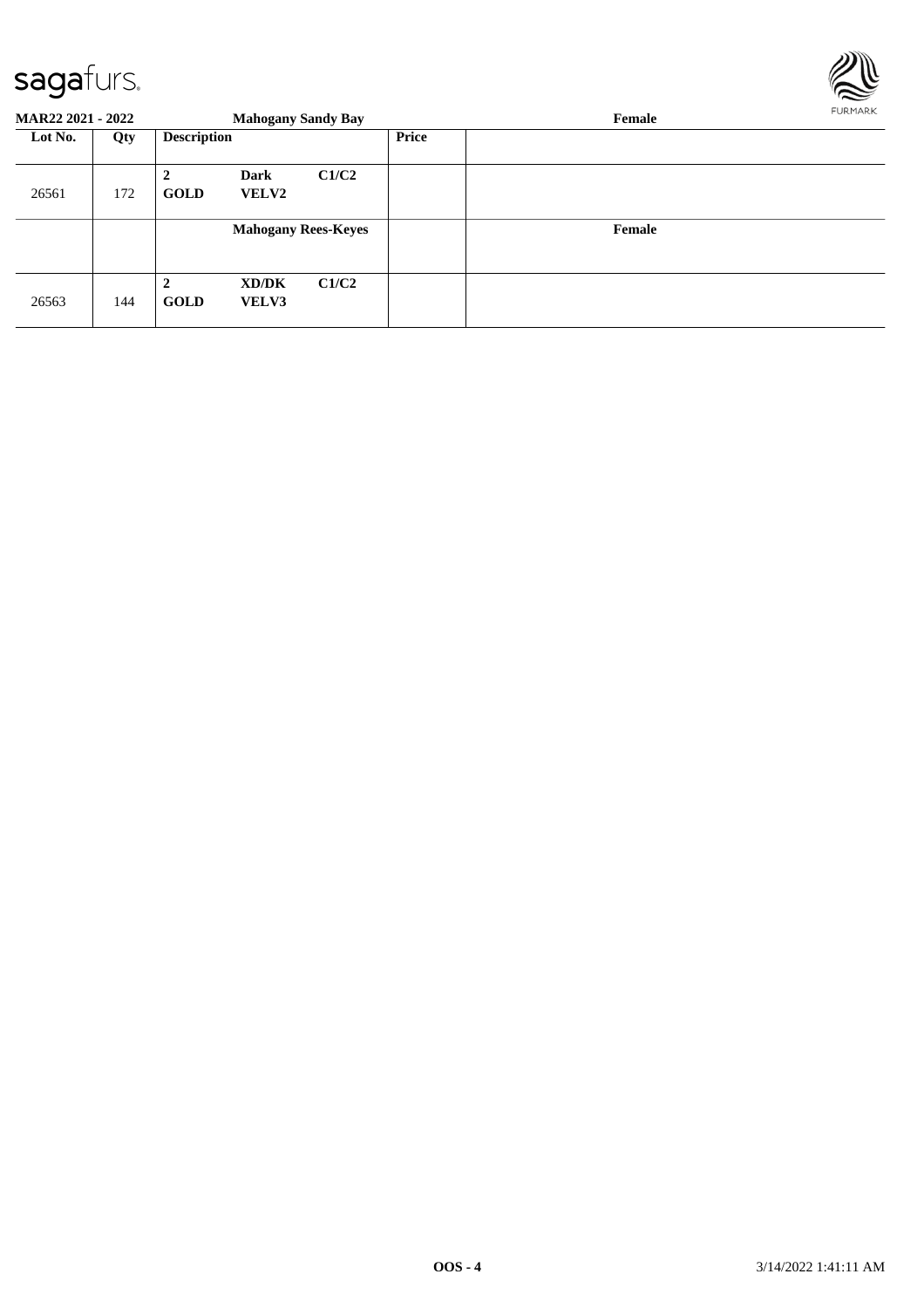

| MAR22 2021 - 2022 |     |                                 | <b>Mahogany Northwest</b>                            |       |       | $\ensuremath{\textnormal{\textbf{Female}}}$ | <b>FURPIARA</b> |
|-------------------|-----|---------------------------------|------------------------------------------------------|-------|-------|---------------------------------------------|-----------------|
| Lot No.           | Qty | <b>Description</b>              |                                                      |       | Price |                                             |                 |
| 26581             | 126 | $\bf{0}$<br><b>SLVR</b>         | $2{\bf X}{\bf D}/{\bf X}{\bf D}$<br>VELV1            | C1/C2 |       |                                             |                 |
| 26582             | 183 | $\mathbf{1}$<br><b>SLVR</b>     | $2{\bf X}{\bf D}/{\bf X}{\bf D}$<br>VELV1            | C1/C2 |       |                                             |                 |
|                   |     |                                 | <b>Mahogany Dixon mink</b>                           |       |       | Female                                      |                 |
| 26584             | 220 | $\mathbf{1}$<br><b>SLVR</b>     | $2{\bf X}{\bf D}/{\bf X}{\bf D}$<br>VELV2            | C1/C2 |       |                                             |                 |
| 26585             | 127 | $\boldsymbol{2}$<br><b>SLVR</b> | $2{\bf X}{\bf D}/{\bf X}{\bf D}$<br>VELV2            | C1/C2 |       |                                             |                 |
|                   |     |                                 | <b>Mahogany Sandy Bay</b>                            |       |       | Female                                      |                 |
| 26587             | 513 | $\mathbf{1}$<br><b>SLVR</b>     | 2XD<br>VELV2                                         | C1/C2 |       |                                             |                 |
| 26588             | 160 | $\mathbf{1}$<br><b>SLVR</b>     | 2XD<br>VELV2                                         | C1/C2 |       |                                             |                 |
| 26589             | 266 | $\mathbf{1}$<br><b>SLVR</b>     | $\mathbf{X}\mathbf{D}/\mathbf{D}\mathbf{K}$<br>VELV2 | C1/C2 |       |                                             |                 |
| 26590             | 141 | $\mathbf{1}$<br><b>SLVR</b>     | $\mathbf{X}\mathbf{D}/\mathbf{D}\mathbf{K}$<br>VELV2 | C1/C2 |       |                                             |                 |
| 26591             | 451 | $\overline{2}$<br><b>SLVR</b>   | 2XD<br>VELV2                                         | C1/C2 |       |                                             |                 |
| 26592             | 242 | $\overline{2}$<br><b>SLVR</b>   | $\bold{X}\bold{D}/\bold{D}\bold{K}$<br>VELV2         | C1/C2 |       |                                             |                 |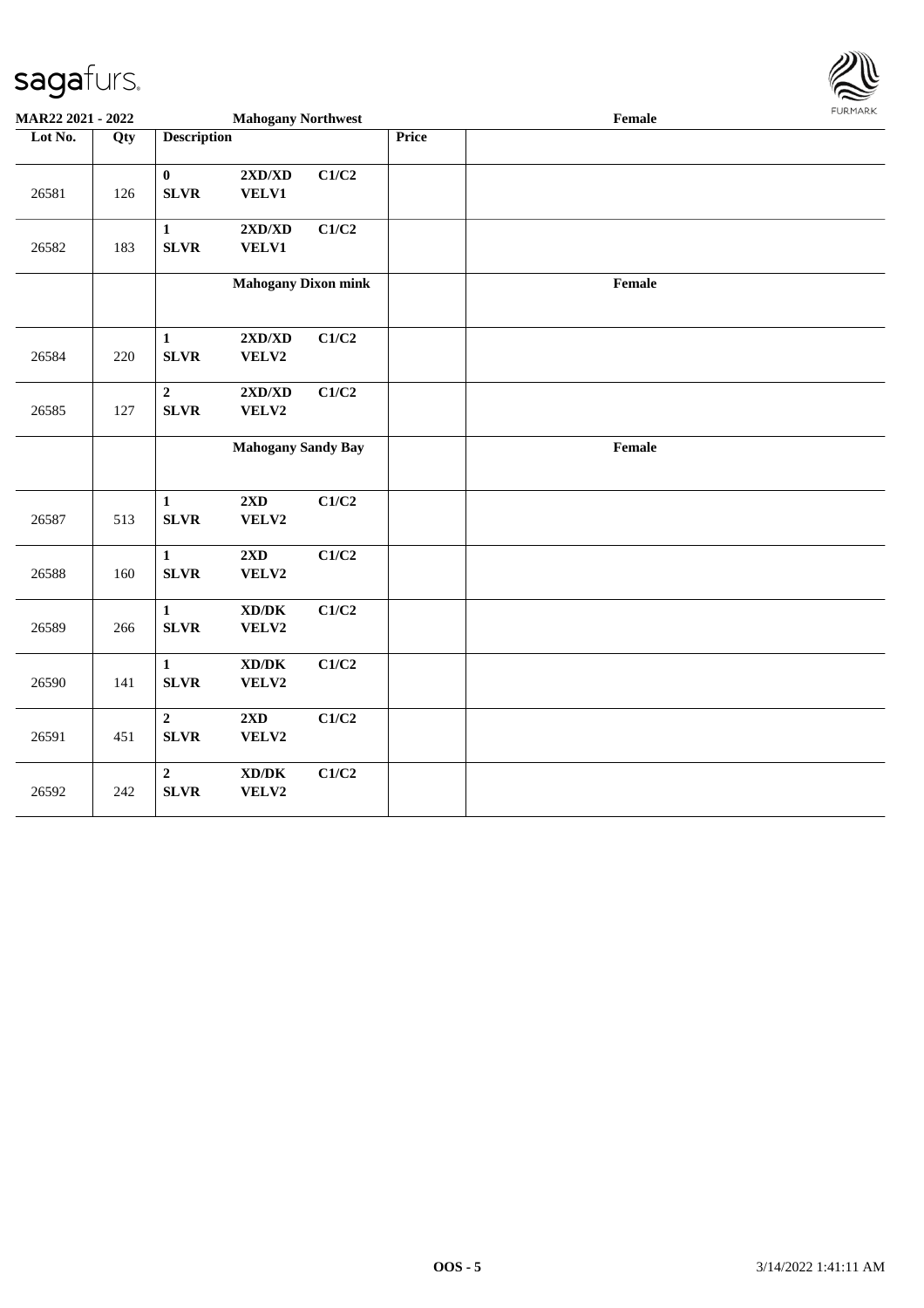

| MAR22 2021 - 2022                        |     |                               | <b>Mahogany Dixon mink</b> |       |                         | Female | <b>FURMARK</b> |
|------------------------------------------|-----|-------------------------------|----------------------------|-------|-------------------------|--------|----------------|
| Lot No.                                  | Qty | <b>Description</b>            |                            |       | <b>Price</b>            |        |                |
| 26601                                    | 237 | $\overline{2}$<br><b>VSLA</b> | 2XD/XD<br>VELV2            | C1/C2 |                         |        |                |
| 26602                                    | 84  | $\mathbf{3}$<br><b>VSLA</b>   | 2XD/XD<br>VELV2            | C1/C2 |                         |        |                |
|                                          |     |                               | <b>Mahogany Sandy Bay</b>  |       |                         | Female |                |
| **************                           |     | $\blacksquare$                | 2XD                        | C1/C2 |                         |        |                |
| $* 26604$<br>$\ast$                      | 465 | <b>VSLA</b>                   | VELV2                      |       |                         |        |                |
| $\ast$                                   |     |                               |                            |       | $\ast$                  |        |                |
| $* 26605$<br>* * * * * * * * * * * * * * | 115 |                               | 580 Skins                  |       | $\ast$<br>* * * * * * * |        |                |
| 26606                                    | 311 | $\mathbf{1}$<br><b>VSLA</b>   | XD/DK<br>VELV2             | C1/C2 |                         |        |                |
| 26607                                    | 475 | $\overline{2}$<br><b>VSLA</b> | 2XD<br>VELV2               | C1/C2 |                         |        |                |
| 26608                                    | 346 | $\overline{2}$<br><b>VSLA</b> | XD/DK<br>VELV2             | C1/C2 |                         |        |                |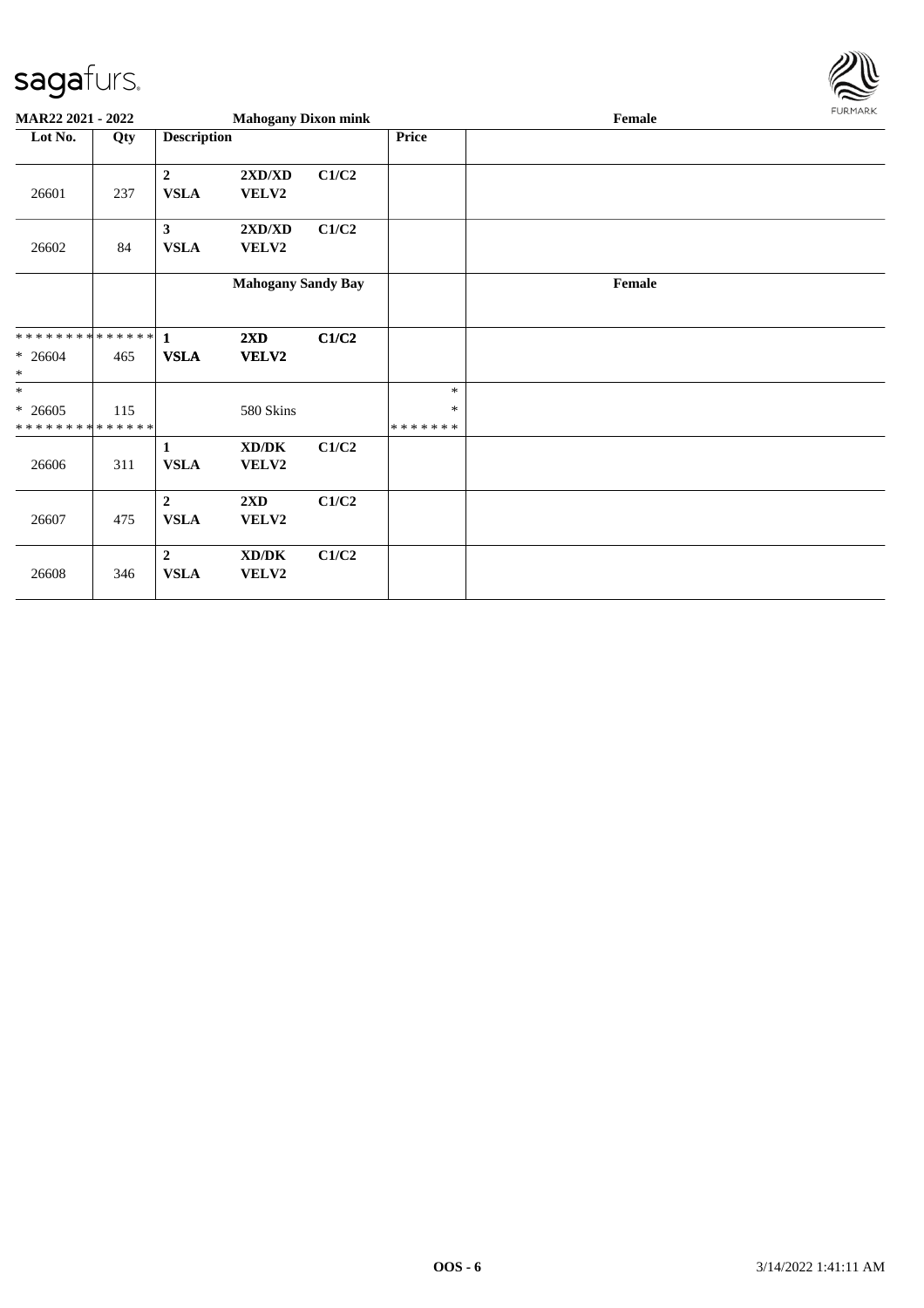

| MAR22 2021 - 2022                                                      |                    |                                | Mahogany                   |       |                                   | <b>Male</b> |  |
|------------------------------------------------------------------------|--------------------|--------------------------------|----------------------------|-------|-----------------------------------|-------------|--|
| Lot No.                                                                | Qty                | <b>Description</b>             |                            |       | <b>Price</b>                      |             |  |
| 313001                                                                 | 136                | 30<br>${\bf S}{\bf I}$         | $2\mathbf{X}\mathbf{D}$    | C1/C2 |                                   |             |  |
| 313002                                                                 | 224                | 30<br>SI                       | $\mathbf{X}\mathbf{D}$     | C1/C2 |                                   |             |  |
| ********<br>* 313003                                                   | * * * * * *<br>246 | 30<br>${\bf SI}$               | <b>Dark</b>                | C1/C2 |                                   |             |  |
| $\ast$<br>$\overline{\ast}$<br>* 313004<br>* * * * * * * * * * * * * * | 157                |                                | $403~\mathrm{Skins}$       |       | $\ast$<br>$\ast$<br>* * * * * * * |             |  |
| 313005                                                                 | 123                | 30<br>$\mathbf H$              | $\mathbf{ALL}$             | C2    |                                   |             |  |
| * * * * * * * * *<br>$* 313006$<br>$\ast$                              | * * * * * *<br>226 | 30<br><b>SAGA</b>              | 2XD                        | C1/C2 |                                   |             |  |
| $\overline{\ast}$<br>* 313007<br>* * * * * * * * * * * * * *           | 127                |                                | 353 Skins                  |       | $\ast$<br>$\ast$<br>* * * * * * * |             |  |
| 313008                                                                 | 189                | 30<br><b>SAGA</b>              | 2XD                        | C3    |                                   |             |  |
| * * * * * * * *<br>* 313009<br>$\ast$                                  | * * * * * *<br>225 | 30<br><b>SAGA</b>              | $\boldsymbol{\mathrm{XD}}$ | C1/C2 |                                   |             |  |
| $\ast$<br>$* 313010$<br>$\ast$                                         | 200                |                                | $\boldsymbol{2}$           |       | $\ast$<br>$\ast$<br>$\ast$        |             |  |
| $\ast$<br>* 313011<br>* * * * * * * * * * * * * *                      | 107                |                                | 532 Skins                  |       | $\ast$<br>$\ast$<br>* * * * * * * |             |  |
| 313012                                                                 | 240                | 30<br><b>SAGA</b>              | $\mathbf{X}\mathbf{D}$     | C3    |                                   |             |  |
| 313013                                                                 | 175                | 30 <sup>°</sup><br><b>SAGA</b> | <b>Dark</b>                | C1    |                                   |             |  |
| **************<br>* 313014<br>$*$                                      | 225                | 30 <sub>o</sub><br><b>SAGA</b> | <b>Dark</b>                | C2    |                                   |             |  |
| $\ast$<br>* 313015<br>$*$                                              | 200                |                                | 2                          |       | $\ast$<br>$\ast$<br>$\ast$        |             |  |
| $\overline{\phantom{1}}$<br>* 313016<br>$*$                            | 200                |                                | 3                          |       | $\ast$<br>∗<br>$\ast$             |             |  |
| $\ast$<br>* 313017<br>* * * * * * * * * * * * * *                      | 161                |                                | 786 Skins                  |       | $\ast$<br>$\ast$<br>* * * * * * * |             |  |
| * * * * * * * * * * * * * *<br>* 313018<br>$*$                         | 225                | 30 <sup>°</sup><br><b>SAGA</b> | <b>Dark</b>                | C3    |                                   |             |  |
| $\overline{\phantom{0}}$<br>* 313019<br>* * * * * * * * * * * * * *    | 186                |                                | 411 Skins                  |       | $\ast$<br>∗<br>* * * * * * *      |             |  |
| 313020                                                                 | 114                | 30<br><b>SROY</b>              | 2XD                        | C1/C2 |                                   |             |  |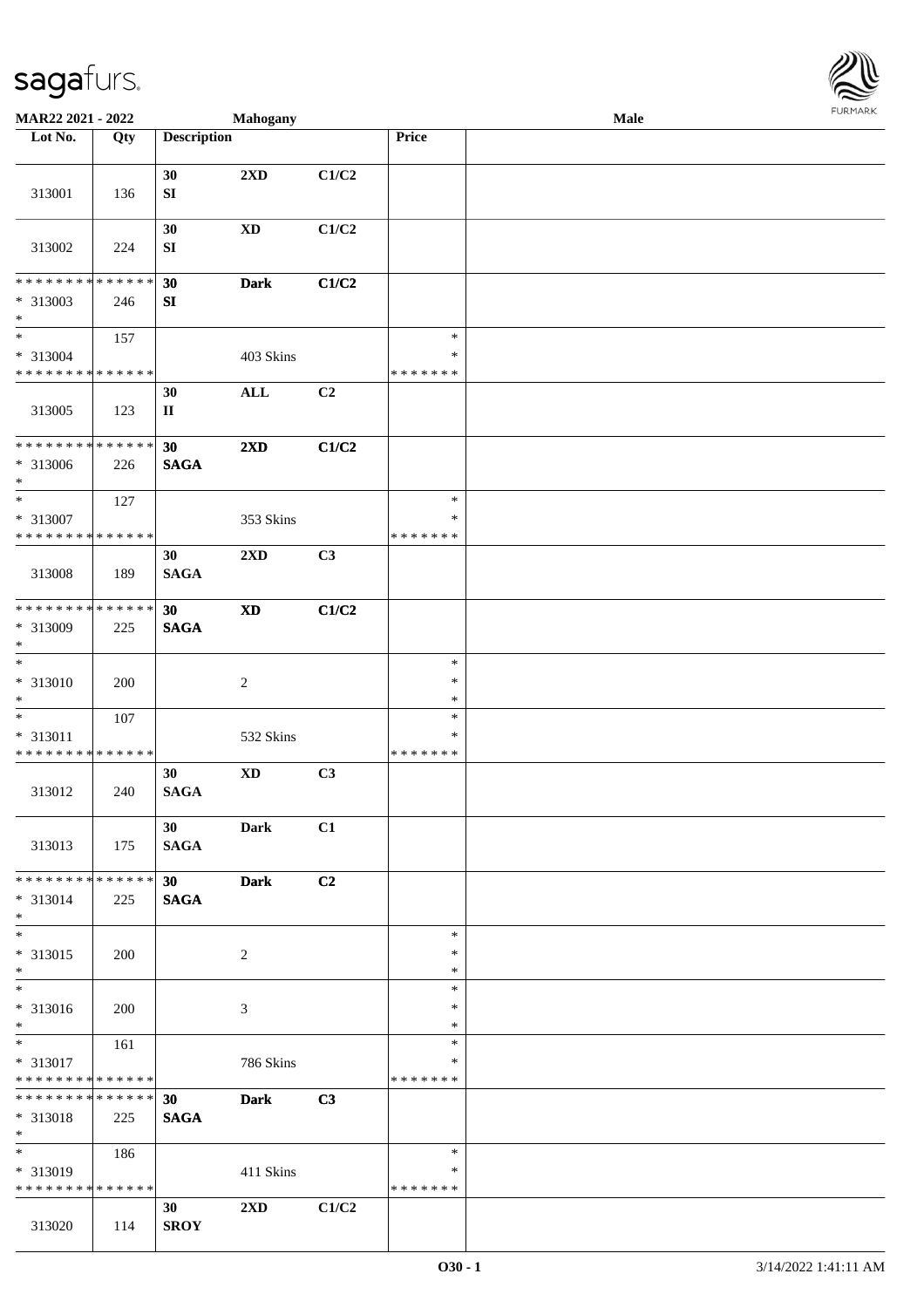

| <b>MAR22 2021 - 2022</b> |     |                    | <b>Mahogany</b> |       |       | Male | FURMARK |
|--------------------------|-----|--------------------|-----------------|-------|-------|------|---------|
| Lot No.                  | Qty | <b>Description</b> |                 |       | Price |      |         |
| 313021                   | 124 | 30<br><b>SROY</b>  | XD              | C1/C2 |       |      |         |
| 313022                   | 197 | 30<br><b>SROY</b>  | <b>Dark</b>     | C1/C2 |       |      |         |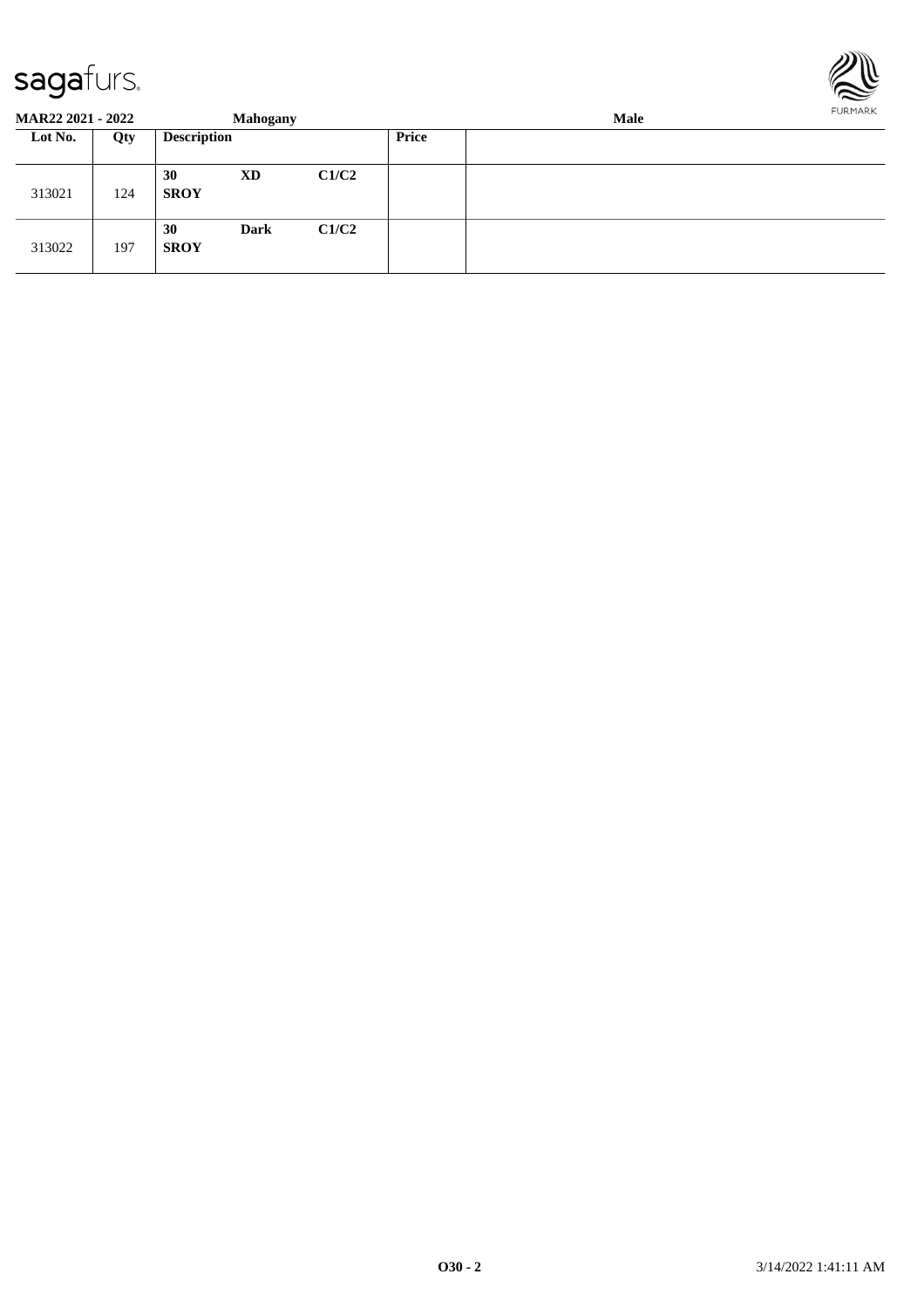



**MAR22 2021 - 2022 Mahogany Male**

| IVIAIN <i>aa A</i> vai – <i>A</i> vaa |                 |                    | манодану |                |              | wiaic |
|---------------------------------------|-----------------|--------------------|----------|----------------|--------------|-------|
| Lot No.                               | Qty             | <b>Description</b> |          |                | <b>Price</b> |       |
| 313061                                | 170<br>$1/\sim$ | 20<br>П            | ALL      | C <sub>2</sub> |              |       |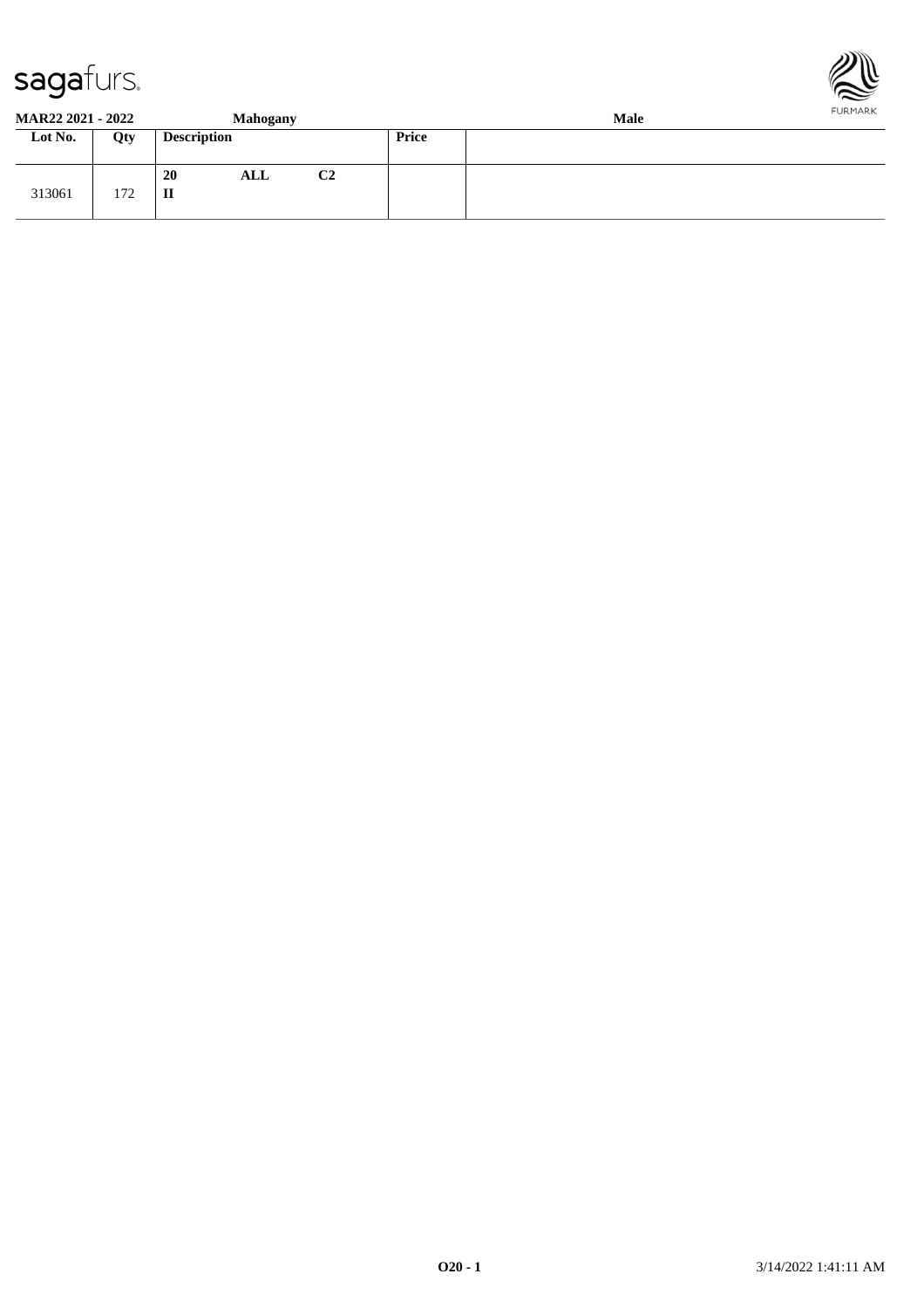

| MAR22 2021 - 2022            |     |                    | <b>Mahogany Velvet</b> |       |               | Male |  |
|------------------------------|-----|--------------------|------------------------|-------|---------------|------|--|
| Lot No.                      | Qty | <b>Description</b> |                        |       | Price         |      |  |
|                              |     |                    |                        |       |               |      |  |
| **************               |     | 40                 | 2XD                    | C1/C2 |               |      |  |
| * 313101                     | 225 | SI                 | <b>VELV1</b>           |       |               |      |  |
| $\ast$                       |     |                    |                        |       |               |      |  |
| $\ast$                       | 218 |                    |                        |       | $\ast$        |      |  |
|                              |     |                    |                        |       | ∗             |      |  |
| * 313102                     |     |                    | 443 Skins              |       |               |      |  |
| * * * * * * * * * * * * * *  |     |                    |                        |       | * * * * * * * |      |  |
|                              |     | 40                 | 2XD                    | C3    |               |      |  |
| 313103                       | 171 | SI                 | <b>VELV1</b>           |       |               |      |  |
|                              |     |                    |                        |       |               |      |  |
| * * * * * * * * * * * * * *  |     | 40                 | <b>XD</b>              | C1/C2 |               |      |  |
| * 313104                     | 225 | ${\bf S}{\bf I}$   | <b>VELV1</b>           |       |               |      |  |
| $\ast$                       |     |                    |                        |       |               |      |  |
| $\overline{\phantom{1}}$     | 181 |                    |                        |       | $\ast$        |      |  |
| $* 313105$                   |     |                    | 406 Skins              |       | $\ast$        |      |  |
| * * * * * * * * * * * * * *  |     |                    |                        |       | * * * * * * * |      |  |
|                              |     | 40                 | $\mathbf{X}\mathbf{D}$ | C3    |               |      |  |
|                              |     |                    | <b>VELV1</b>           |       |               |      |  |
| 313106                       | 146 | ${\bf SI}$         |                        |       |               |      |  |
|                              |     |                    |                        |       |               |      |  |
|                              |     | 40                 | <b>Dark</b>            | C1    |               |      |  |
| 313107                       | 113 | ${\bf SI}$         | <b>VELV1</b>           |       |               |      |  |
|                              |     |                    |                        |       |               |      |  |
| * * * * * * * * * * * * * *  |     | 40                 | <b>Dark</b>            | C2    |               |      |  |
| * 313108                     | 225 | SI                 | <b>VELV1</b>           |       |               |      |  |
| $\ast$                       |     |                    |                        |       |               |      |  |
| $\ast$                       |     |                    |                        |       | $\ast$        |      |  |
| * 313109                     | 180 |                    | $\sqrt{2}$             |       | $\ast$        |      |  |
| $\ast$                       |     |                    |                        |       | $\ast$        |      |  |
| $\ast$                       | 41  |                    |                        |       | $\ast$        |      |  |
| * 313110                     |     |                    | 446 Skins              |       | ∗             |      |  |
| * * * * * * * * * * * * * *  |     |                    |                        |       | * * * * * * * |      |  |
|                              |     | 40                 |                        | C3    |               |      |  |
|                              |     |                    | Dark                   |       |               |      |  |
| 313111                       | 171 | SI                 | VELV1                  |       |               |      |  |
| ******** <mark>******</mark> |     |                    |                        |       |               |      |  |
|                              |     | 40                 | 2XD                    | C1/C2 |               |      |  |
| * 313112                     | 225 | SI                 | VELV2                  |       |               |      |  |
| $*$                          |     |                    |                        |       |               |      |  |
| $*$                          | 140 |                    |                        |       | $\ast$        |      |  |
| * 313113                     |     |                    | 365 Skins              |       | ∗             |      |  |
| ******** <mark>******</mark> |     |                    |                        |       | * * * * * * * |      |  |
|                              |     | 40                 | 2XD                    | C3    |               |      |  |
| 313114                       | 165 | SI                 | VELV2                  |       |               |      |  |
|                              |     |                    |                        |       |               |      |  |
| ******** <mark>******</mark> |     | 40                 | XD                     | C1/C2 |               |      |  |
| $* 313115$                   | 226 | SI                 | <b>VELV2</b>           |       |               |      |  |
| $\ast$                       |     |                    |                        |       |               |      |  |
| $\frac{1}{1}$                | 90  |                    |                        |       | $\ast$        |      |  |
| $* 313116$                   |     |                    |                        |       | ∗             |      |  |
| * * * * * * * * * * * * * *  |     |                    | 316 Skins              |       | * * * * * * * |      |  |
|                              |     |                    |                        |       |               |      |  |
|                              |     | 40                 | <b>XD</b>              | C3    |               |      |  |
| 313117                       | 127 | SI                 | VELV2                  |       |               |      |  |
|                              |     |                    |                        |       |               |      |  |
| **************               |     | 40                 | <b>Dark</b>            | C1/C2 |               |      |  |
| $* 313118$                   | 225 | SI                 | <b>VELV2</b>           |       |               |      |  |
| $\ast$                       |     |                    |                        |       |               |      |  |
| $\ast$                       | 187 |                    |                        |       | $\ast$        |      |  |
| * 313119                     |     |                    | 412 Skins              |       | ∗             |      |  |
| * * * * * * * * * * * * * *  |     |                    |                        |       | * * * * * * * |      |  |
|                              |     | 40                 | <b>Dark</b>            | C3    |               |      |  |
| 313120                       | 133 | SI                 | VELV2                  |       |               |      |  |
|                              |     |                    |                        |       |               |      |  |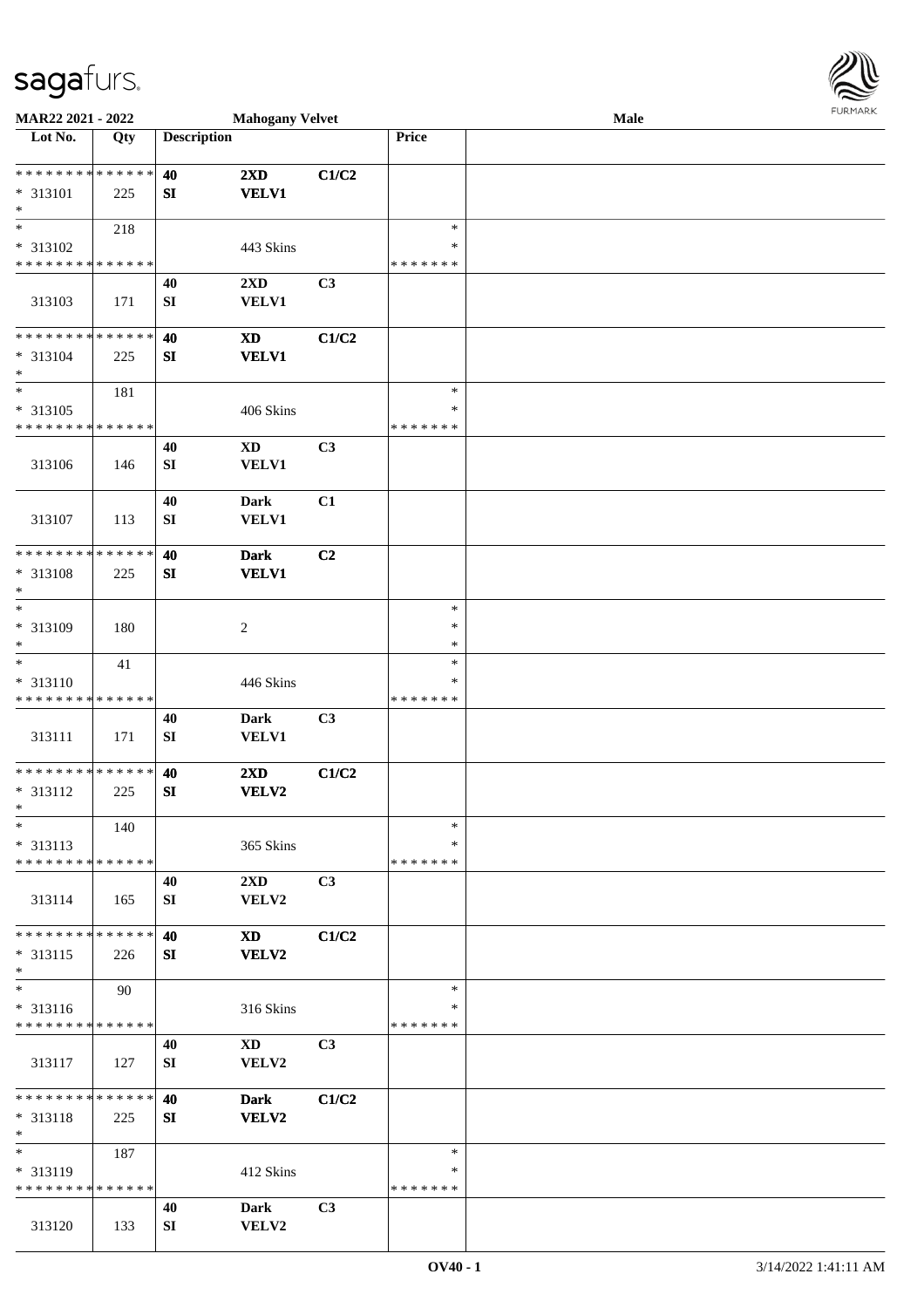\*

| <b>MAR22 2021 - 2022</b>                   |     |                    | <b>Mahogany Velvet</b>  |                |               | Male |  |
|--------------------------------------------|-----|--------------------|-------------------------|----------------|---------------|------|--|
| Lot No.                                    | Qty | <b>Description</b> |                         |                | Price         |      |  |
|                                            |     |                    |                         |                |               |      |  |
|                                            |     | 40                 | 2XD                     | C1             |               |      |  |
| 313121                                     | 188 | <b>SAGA</b>        | <b>VELV1</b>            |                |               |      |  |
|                                            |     |                    |                         |                |               |      |  |
| * * * * * * * * <mark>* * * * * * *</mark> |     | 40                 | 2XD                     | C2             |               |      |  |
| * 313122                                   | 205 | <b>SAGA</b>        | <b>VELV1</b>            |                |               |      |  |
| $\ast$                                     |     |                    |                         |                |               |      |  |
| $\overline{\phantom{0}}$                   |     |                    |                         |                | $\ast$        |      |  |
| * 313123                                   | 180 |                    | $\sqrt{2}$              |                | $\ast$        |      |  |
| $\ast$                                     |     |                    |                         |                | $\ast$        |      |  |
| $\overline{\ast}$                          | 107 |                    |                         |                | $\ast$        |      |  |
| * 313124                                   |     |                    | 492 Skins               |                | ∗             |      |  |
| * * * * * * * * <mark>* * * * * * *</mark> |     |                    |                         |                | * * * * * * * |      |  |
|                                            |     | 40                 | $2{\bf X}{\bf D}$       | C3             |               |      |  |
|                                            |     |                    |                         |                |               |      |  |
| 313125                                     | 132 | <b>SAGA</b>        | <b>VELV1</b>            |                |               |      |  |
|                                            |     |                    |                         |                |               |      |  |
|                                            |     | 40                 | $\mathbf{X}\mathbf{D}$  | C1             |               |      |  |
| 313126                                     | 204 | <b>SAGA</b>        | <b>VELV1</b>            |                |               |      |  |
|                                            |     |                    |                         |                |               |      |  |
| * * * * * * * * * * * * * *                |     | 40                 | <b>XD</b>               | C2             |               |      |  |
| * 313127                                   | 205 | <b>SAGA</b>        | <b>VELV1</b>            |                |               |      |  |
| $\ast$                                     |     |                    |                         |                |               |      |  |
|                                            |     |                    |                         |                | $\ast$        |      |  |
| * 313128                                   | 180 |                    | 2                       |                | $\ast$        |      |  |
| $\ast$                                     |     |                    |                         |                | $\ast$        |      |  |
|                                            | 171 |                    |                         |                | $\ast$        |      |  |
| * 313129                                   |     |                    | 556 Skins               |                | ∗             |      |  |
| * * * * * * * * <mark>* * * * * * *</mark> |     |                    |                         |                | * * * * * * * |      |  |
|                                            |     | 40                 | $\mathbf{X}\mathbf{D}$  | C3             |               |      |  |
| 313130                                     | 136 | <b>SAGA</b>        | <b>VELV1</b>            |                |               |      |  |
|                                            |     |                    |                         |                |               |      |  |
| * * * * * * * * <mark>* * * * * * *</mark> |     | 40                 |                         |                |               |      |  |
|                                            |     |                    | <b>Dark</b>             | C1             |               |      |  |
| * 313131                                   | 205 | <b>SAGA</b>        | <b>VELV1</b>            |                |               |      |  |
| $*$                                        |     |                    |                         |                |               |      |  |
|                                            | 118 |                    |                         |                | $\ast$        |      |  |
| * 313132                                   |     |                    | 323 Skins               |                | $\ast$        |      |  |
| * * * * * * * * <mark>* * * * * * *</mark> |     |                    |                         |                | *******       |      |  |
| * * * * * * * * <mark>* * * * * * *</mark> |     | 40                 | <b>Dark</b>             | C2             |               |      |  |
| * 313133                                   | 205 | <b>SAGA</b>        | <b>VELV1</b>            |                |               |      |  |
| $*$                                        |     |                    |                         |                |               |      |  |
| $\ast$                                     |     |                    |                         |                | $\ast$        |      |  |
| * 313134                                   | 180 |                    | 2                       |                | ∗             |      |  |
| $\ast$                                     |     |                    |                         |                | $\ast$        |      |  |
| $\overline{\phantom{0}}$                   |     |                    |                         |                | $\ast$        |      |  |
| * 313135                                   | 180 |                    | 3                       |                | ∗             |      |  |
| $*$                                        |     |                    |                         |                | $\ast$        |      |  |
| $\ast$                                     |     |                    |                         |                | $\ast$        |      |  |
| * 313136                                   | 180 |                    | 4                       |                | $\ast$        |      |  |
| $*$                                        |     |                    |                         |                | $\ast$        |      |  |
| $*$                                        | 45  |                    |                         |                | $\ast$        |      |  |
| * 313137                                   |     |                    | 790 Skins               |                | ∗             |      |  |
| * * * * * * * * <mark>* * * * * * *</mark> |     |                    |                         |                | * * * * * * * |      |  |
|                                            |     | 40                 | <b>Dark</b>             | C <sub>3</sub> |               |      |  |
| 313138                                     | 205 | <b>SAGA</b>        | <b>VELV1</b>            |                |               |      |  |
|                                            |     |                    |                         |                |               |      |  |
|                                            |     | 40                 | $2\mathbf{X}\mathbf{D}$ | C1             |               |      |  |
| 313139                                     | 199 |                    |                         |                |               |      |  |
|                                            |     | <b>SAGA</b>        | VELV2                   |                |               |      |  |
| * * * * * * * * <mark>* * * * * * *</mark> |     |                    |                         |                |               |      |  |
|                                            |     | 40                 | $2\mathbf{X}\mathbf{D}$ | C <sub>2</sub> |               |      |  |
| * 313140                                   | 205 | <b>SAGA</b>        | <b>VELV2</b>            |                |               |      |  |

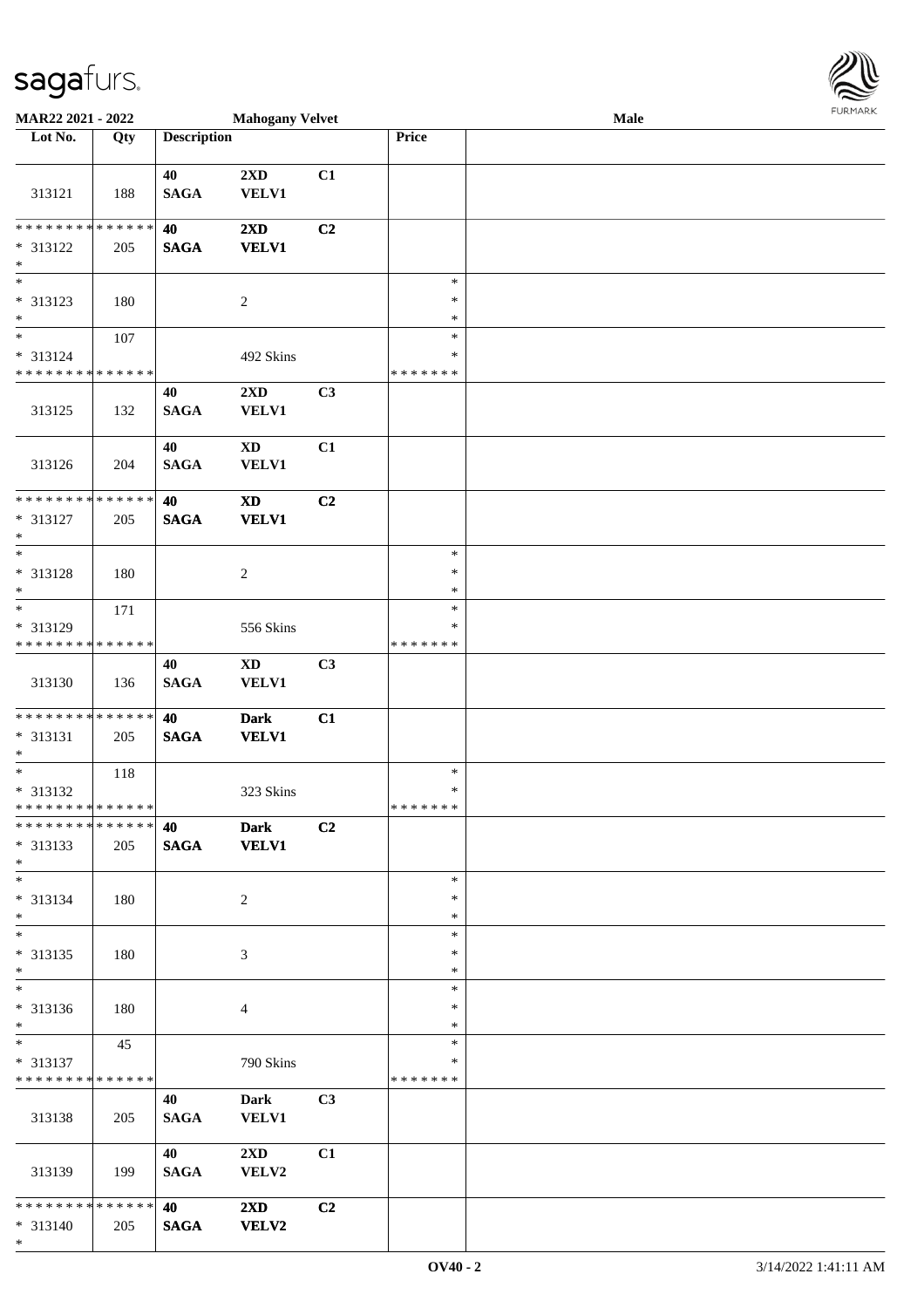\* \* \* \* \* \* \* \* \* \* \* \* \* \* \*

| MAR22 2021 - 2022                                                         |     |                    | <b>Mahogany Velvet</b>                 |                |                  | Male | <b>FURPIARR</b> |
|---------------------------------------------------------------------------|-----|--------------------|----------------------------------------|----------------|------------------|------|-----------------|
| Lot No.                                                                   | Qty | <b>Description</b> |                                        |                | Price            |      |                 |
|                                                                           |     |                    |                                        |                |                  |      |                 |
| $\ddot{x}$                                                                |     | 40                 | $2\mathbf{X}\mathbf{D}$                | C2             | $\ast$           |      |                 |
| $* 313141$                                                                | 180 | <b>SAGA</b>        | VELV2                                  |                | $\ast$<br>$\ast$ |      |                 |
| $\ast$<br>$\ast$                                                          |     |                    |                                        |                | $\ast$           |      |                 |
| * 313142                                                                  | 180 |                    | 3                                      |                | $\ast$           |      |                 |
| $*$                                                                       |     |                    |                                        |                | $\ast$           |      |                 |
|                                                                           | 86  |                    |                                        |                | $\ast$           |      |                 |
| * 313143                                                                  |     |                    | 651 Skins                              |                | ∗                |      |                 |
| * * * * * * * * * * * * * * *                                             |     |                    |                                        |                | *******          |      |                 |
| * * * * * * * * * * * * * * <mark>*</mark>                                |     | 40                 | $2\mathbf{X}\mathbf{D}$                | C3             |                  |      |                 |
| $* 313144$                                                                | 205 | <b>SAGA</b>        | <b>VELV2</b>                           |                |                  |      |                 |
| $\ast$                                                                    |     |                    |                                        |                |                  |      |                 |
| $\overline{\mathbf{r}}$                                                   | 57  |                    |                                        |                | $\ast$           |      |                 |
| $* 313145$                                                                |     |                    | 262 Skins                              |                | $\ast$           |      |                 |
| * * * * * * * * <mark>* * * * * *</mark>                                  |     |                    |                                        |                | * * * * * * *    |      |                 |
|                                                                           |     | 40                 | <b>XD</b>                              | C1             |                  |      |                 |
| 313146                                                                    | 157 | <b>SAGA</b>        | VELV2                                  |                |                  |      |                 |
| ******** <mark>******</mark>                                              |     | 40                 |                                        | C2             |                  |      |                 |
| * 313147                                                                  | 205 | <b>SAGA</b>        | $\mathbf{X}\mathbf{D}$<br><b>VELV2</b> |                |                  |      |                 |
| $\ast$                                                                    |     |                    |                                        |                |                  |      |                 |
| $*$                                                                       |     |                    |                                        |                | $\ast$           |      |                 |
| * 313148                                                                  | 180 |                    | 2                                      |                | $\ast$           |      |                 |
| $*$                                                                       |     |                    |                                        |                | $\ast$           |      |                 |
| $\ast$                                                                    | 184 |                    |                                        |                | $\ast$           |      |                 |
| * 313149                                                                  |     |                    | 569 Skins                              |                | ∗                |      |                 |
| * * * * * * * * <mark>* * * * * *</mark>                                  |     |                    |                                        |                | * * * * * * *    |      |                 |
| * * * * * * * * <mark>* * * * * * *</mark>                                |     | 40                 | <b>XD</b>                              | C3             |                  |      |                 |
| * 313150                                                                  | 195 | <b>SAGA</b>        | <b>VELV2</b>                           |                |                  |      |                 |
| $\ast$                                                                    |     |                    |                                        |                |                  |      |                 |
|                                                                           | 46  |                    |                                        |                | $\ast$           |      |                 |
| $* 313151$                                                                |     |                    | 241 Skins                              |                | ∗                |      |                 |
| * * * * * * * * <mark>* * * * * * *</mark>                                |     |                    |                                        |                | *******          |      |                 |
|                                                                           |     | 40                 | <b>Dark</b>                            | C1             |                  |      |                 |
| 313152                                                                    | 192 | <b>SAGA</b>        | VELV2                                  |                |                  |      |                 |
| * * * * * * * * * * * * * * *                                             |     | 40                 | <b>Dark</b>                            | C <sub>2</sub> |                  |      |                 |
| * 313153                                                                  | 205 | <b>SAGA</b>        | <b>VELV2</b>                           |                |                  |      |                 |
| $\ast$                                                                    |     |                    |                                        |                |                  |      |                 |
| $\ast$                                                                    |     |                    |                                        |                | $\ast$           |      |                 |
| * 313154                                                                  | 180 |                    | 2                                      |                | $\ast$           |      |                 |
| $\ast$                                                                    |     |                    |                                        |                | $\ast$           |      |                 |
| $\ast$                                                                    |     |                    |                                        |                | $\ast$           |      |                 |
| * 313155                                                                  | 180 |                    | 3                                      |                | ∗                |      |                 |
| $*$                                                                       |     |                    |                                        |                | $\ast$           |      |                 |
| $\ast$                                                                    | 127 |                    |                                        |                | $\ast$           |      |                 |
| * 313156                                                                  |     |                    | 692 Skins                              |                | ∗                |      |                 |
| * * * * * * * * <mark>* * * * * *</mark><br>* * * * * * * * * * * * * * * |     | 40                 | <b>Dark</b>                            | C3             | * * * * * * *    |      |                 |
| * 313157                                                                  | 205 | <b>SAGA</b>        | <b>VELV2</b>                           |                |                  |      |                 |
| $*$                                                                       |     |                    |                                        |                |                  |      |                 |
| $\ddot{x}$                                                                | 99  |                    |                                        |                | $\ast$           |      |                 |
| * 313158                                                                  |     |                    | 304 Skins                              |                | ∗                |      |                 |
| * * * * * * * * <mark>* * * * * * *</mark>                                |     |                    |                                        |                | *******          |      |                 |
| * * * * * * * * * * * * * * <mark>*</mark>                                |     | 40                 | $2\mathbf{X}\mathbf{D}$                | C1/C2          |                  |      |                 |
| * 313159                                                                  | 205 | <b>SROY</b>        | <b>VELV1</b>                           |                |                  |      |                 |
| $*$                                                                       |     |                    |                                        |                |                  |      |                 |
| $*$                                                                       | 62  |                    |                                        |                | $\ast$           |      |                 |
| * 313160                                                                  |     |                    | 267 Skins                              |                | $\ast$           |      |                 |

\* \* \* \* \* \* \*

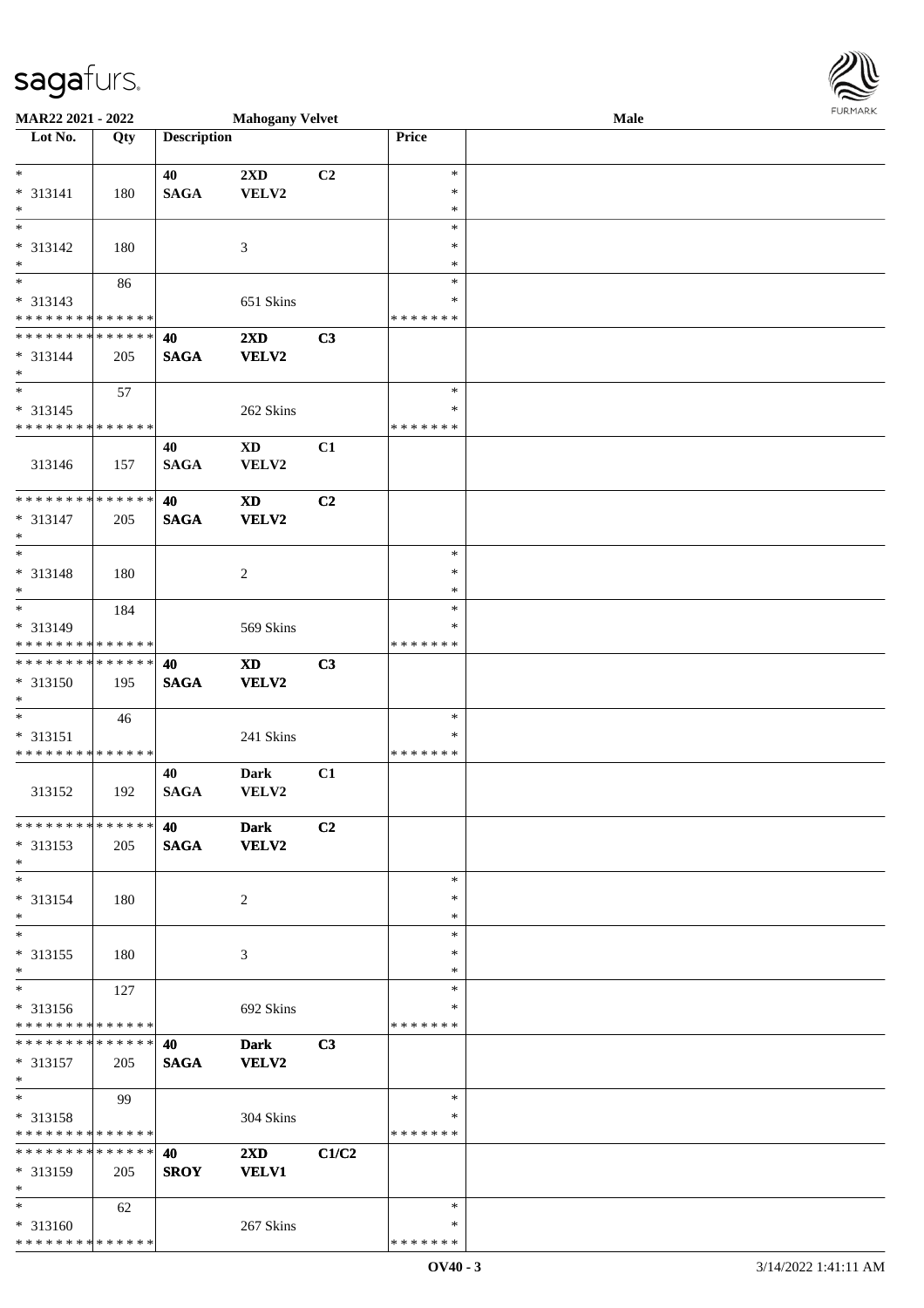| MAR22 2021 - 2022                                                           |                    |                    | <b>Mahogany Velvet</b>           |       |                                   | Male | <b>FUNITANN</b> |
|-----------------------------------------------------------------------------|--------------------|--------------------|----------------------------------|-------|-----------------------------------|------|-----------------|
| Lot No.                                                                     | Qty                | <b>Description</b> |                                  |       | Price                             |      |                 |
| * * * * * * * * <mark>* * * * * * *</mark><br>$* 313161$<br>$\ast$          | 205                | 40<br><b>SROY</b>  | <b>XD</b><br><b>VELV1</b>        | C1/C2 |                                   |      |                 |
| * 313162<br>* * * * * * * * <mark>* * * * * * *</mark>                      | 68                 |                    | 273 Skins                        |       | $\ast$<br>∗<br>* * * * * * *      |      |                 |
| 313163                                                                      | 118                | 40<br><b>SROY</b>  | <b>Dark</b><br>VELV1             | C1    |                                   |      |                 |
| * * * * * * * * * * * * * * <mark>*</mark><br>* 313164<br>$\ast$            | 205                | 40<br><b>SROY</b>  | <b>Dark</b><br><b>VELV1</b>      | C2    |                                   |      |                 |
| $\overline{\ast}$<br>* 313165<br>* * * * * * * * <mark>* * * * * * *</mark> | 89                 |                    | 294 Skins                        |       | $\ast$<br>$\ast$<br>* * * * * * * |      |                 |
| 313166                                                                      | 112                | 40<br><b>SROY</b>  | <b>Dark</b><br>VELV1             | C3    |                                   |      |                 |
| 313167                                                                      | 141                | 40<br><b>SROY</b>  | $2\mathbf{X}\mathbf{D}$<br>VELV2 | C1    |                                   |      |                 |
| __<br>* * * * * * * *<br>* 313168<br>$\ast$                                 | * * * * * *<br>205 | 40<br><b>SROY</b>  | 2XD<br>VELV2                     | C2    |                                   |      |                 |
| $\ast$<br>* 313169<br>* * * * * * * * <mark>* * * * * * *</mark>            | 68                 |                    | 273 Skins                        |       | $\ast$<br>∗<br>* * * * * * *      |      |                 |
| 313170                                                                      | 113                | 40<br><b>SROY</b>  | 2XD<br>VELV2                     | C3    |                                   |      |                 |
| 313171                                                                      | 142                | 40<br><b>SROY</b>  | $\mathbf{X}\mathbf{D}$<br>VELV2  | C1    |                                   |      |                 |
| * * * * * * * * <mark>* * * * * * *</mark><br>* 313172<br>$\ast$            | 205                | 40<br><b>SROY</b>  | <b>XD</b><br>VELV2               | C2    |                                   |      |                 |
| $\ast$<br>* 313173<br>* * * * * * * * <mark>* * * * * * *</mark>            | 72                 |                    | 277 Skins                        |       | $\ast$<br>$\ast$<br>* * * * * * * |      |                 |
| 313174                                                                      | 140                | 40<br><b>SROY</b>  | $\mathbf{X}\mathbf{D}$<br>VELV2  | C3    |                                   |      |                 |
| 313175                                                                      | 166                | 40<br><b>SROY</b>  | Dark<br>VELV2                    | C1    |                                   |      |                 |
| * * * * * * * *<br>* 313176<br>$\ast$                                       | * * * * * *<br>205 | 40<br><b>SROY</b>  | <b>Dark</b><br>VELV2             | C2    |                                   |      |                 |
| $\ast$<br>* 313177<br>* * * * * * * * <mark>* * * * * * *</mark>            | 167                |                    | 372 Skins                        |       | $\ast$<br>∗<br>* * * * * * *      |      |                 |
| 313178                                                                      | 151                | 40<br><b>SROY</b>  | <b>Dark</b><br>VELV2             | C3    |                                   |      |                 |

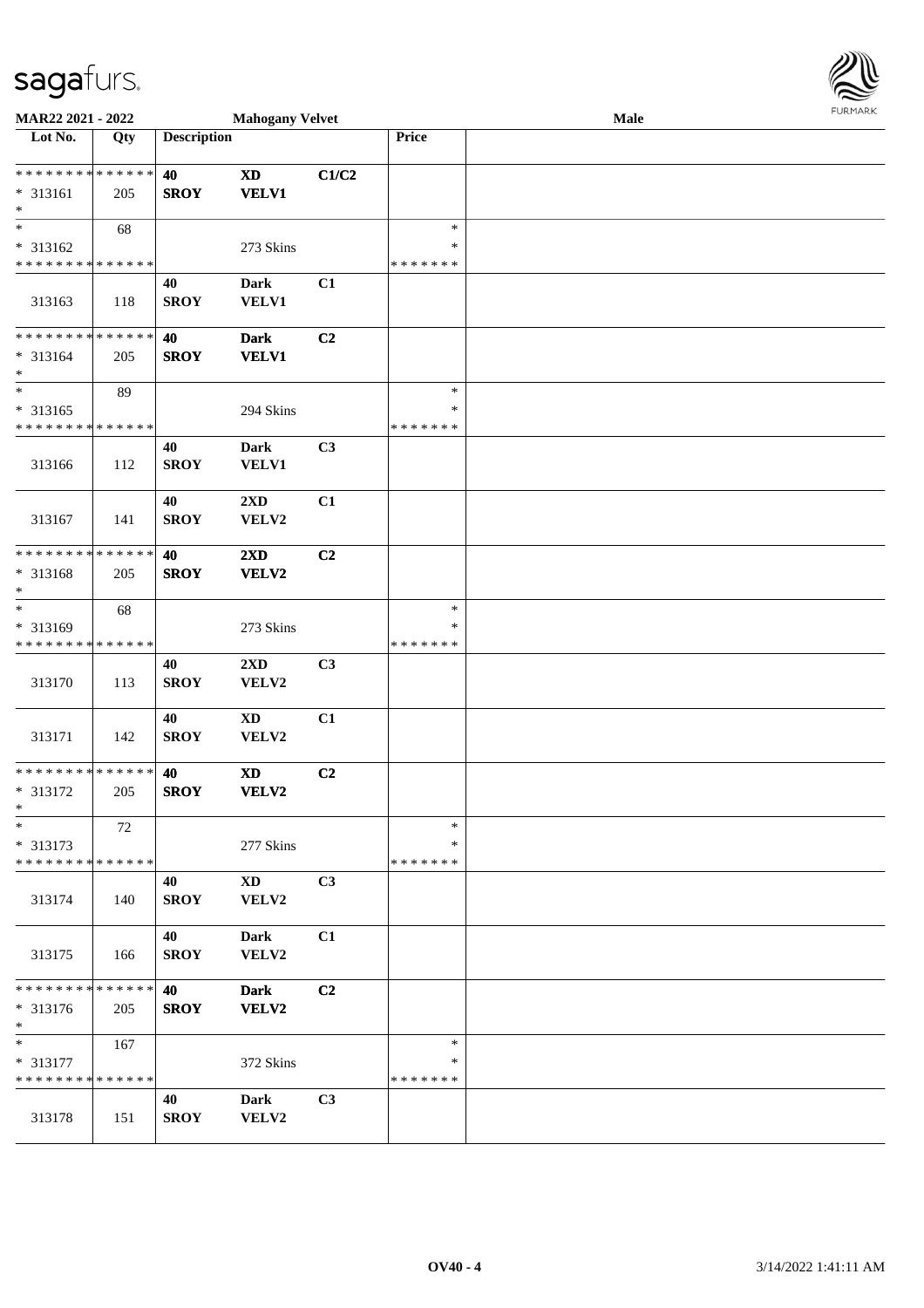| <b>MAR22 2021 - 2022</b>                   |     |                    | <b>Mahogany Velvet</b>                                                                                                                                                                                                         |                |               | Male |  |
|--------------------------------------------|-----|--------------------|--------------------------------------------------------------------------------------------------------------------------------------------------------------------------------------------------------------------------------|----------------|---------------|------|--|
| Lot No.                                    | Qty | <b>Description</b> |                                                                                                                                                                                                                                |                | Price         |      |  |
|                                            |     |                    |                                                                                                                                                                                                                                |                |               |      |  |
|                                            |     | 30                 | 2XD                                                                                                                                                                                                                            | C1             |               |      |  |
| 313201                                     | 132 | SI                 | <b>VELV1</b>                                                                                                                                                                                                                   |                |               |      |  |
|                                            |     |                    |                                                                                                                                                                                                                                |                |               |      |  |
| * * * * * * * * <mark>* * * * * * *</mark> |     |                    |                                                                                                                                                                                                                                |                |               |      |  |
|                                            |     | 30                 | $2\mathbf{X}\mathbf{D}$                                                                                                                                                                                                        | C <sub>2</sub> |               |      |  |
| * 313202                                   | 245 | SI                 | <b>VELV1</b>                                                                                                                                                                                                                   |                |               |      |  |
| $\ast$                                     |     |                    |                                                                                                                                                                                                                                |                |               |      |  |
| $\overline{\ast}$                          | 124 |                    |                                                                                                                                                                                                                                |                | $\ast$        |      |  |
| * 313203                                   |     |                    | 369 Skins                                                                                                                                                                                                                      |                | ∗             |      |  |
| * * * * * * * * * * * * * *                |     |                    |                                                                                                                                                                                                                                |                | * * * * * * * |      |  |
|                                            |     | 30                 | $2\mathbf{X}\mathbf{D}$                                                                                                                                                                                                        | C3             |               |      |  |
| 313204                                     | 126 | SI                 | <b>VELV1</b>                                                                                                                                                                                                                   |                |               |      |  |
|                                            |     |                    |                                                                                                                                                                                                                                |                |               |      |  |
|                                            |     |                    |                                                                                                                                                                                                                                |                |               |      |  |
|                                            |     | 30                 | <b>XD</b>                                                                                                                                                                                                                      | C1             |               |      |  |
| 313205                                     | 123 | SI                 | <b>VELV1</b>                                                                                                                                                                                                                   |                |               |      |  |
|                                            |     |                    |                                                                                                                                                                                                                                |                |               |      |  |
| * * * * * * * * <mark>* * * * * * *</mark> |     | 30                 | <b>XD</b>                                                                                                                                                                                                                      | C2             |               |      |  |
| * 313206                                   | 245 | SI                 | <b>VELV1</b>                                                                                                                                                                                                                   |                |               |      |  |
| $\ast$                                     |     |                    |                                                                                                                                                                                                                                |                |               |      |  |
| $\ast$                                     | 247 |                    |                                                                                                                                                                                                                                |                | $\ast$        |      |  |
| * 313207                                   |     |                    | 492 Skins                                                                                                                                                                                                                      |                | ∗             |      |  |
| * * * * * * * * <mark>* * * * * *</mark>   |     |                    |                                                                                                                                                                                                                                |                | * * * * * * * |      |  |
|                                            |     | 30                 | XD                                                                                                                                                                                                                             | C <sub>3</sub> |               |      |  |
|                                            |     |                    | <b>VELV1</b>                                                                                                                                                                                                                   |                |               |      |  |
| 313208                                     | 192 | SI                 |                                                                                                                                                                                                                                |                |               |      |  |
| * * * * * * * * <mark>* * * * * *</mark>   |     |                    |                                                                                                                                                                                                                                |                |               |      |  |
|                                            |     | 30                 | <b>Dark</b>                                                                                                                                                                                                                    | C1             |               |      |  |
| * 313209                                   | 245 | SI                 | <b>VELV1</b>                                                                                                                                                                                                                   |                |               |      |  |
| $\ast$                                     |     |                    |                                                                                                                                                                                                                                |                |               |      |  |
| $\ast$                                     | 50  |                    |                                                                                                                                                                                                                                |                | $\ast$        |      |  |
| * 313210                                   |     |                    | 295 Skins                                                                                                                                                                                                                      |                | ∗             |      |  |
| * * * * * * * * <mark>* * * * * * *</mark> |     |                    |                                                                                                                                                                                                                                |                | * * * * * * * |      |  |
| * * * * * * * * <mark>* * * * * * *</mark> |     | 30                 | <b>Dark</b>                                                                                                                                                                                                                    | C <sub>2</sub> |               |      |  |
| $* 313211$                                 | 245 | SI                 | <b>VELV1</b>                                                                                                                                                                                                                   |                |               |      |  |
| $\ast$                                     |     |                    |                                                                                                                                                                                                                                |                |               |      |  |
| $\ast$                                     |     |                    |                                                                                                                                                                                                                                |                | $\ast$        |      |  |
| * 313212                                   | 220 |                    | 2                                                                                                                                                                                                                              |                | $\ast$        |      |  |
| $*$                                        |     |                    |                                                                                                                                                                                                                                |                | $\ast$        |      |  |
| $\ast$                                     |     |                    |                                                                                                                                                                                                                                |                | $\ast$        |      |  |
|                                            |     |                    |                                                                                                                                                                                                                                |                |               |      |  |
| * 313213                                   | 220 |                    | 3                                                                                                                                                                                                                              |                | $\ast$        |      |  |
| $\ast$                                     |     |                    |                                                                                                                                                                                                                                |                | $\ast$        |      |  |
| $*$ $-$                                    | 142 |                    |                                                                                                                                                                                                                                |                | $\ast$        |      |  |
| * 313214                                   |     |                    | 827 Skins                                                                                                                                                                                                                      |                | ∗             |      |  |
| * * * * * * * * <mark>* * * * * *</mark>   |     |                    |                                                                                                                                                                                                                                |                | *******       |      |  |
| * * * * * * * * * * * * * * *              |     | 30                 | <b>Dark</b>                                                                                                                                                                                                                    | C3             |               |      |  |
| * 313215                                   | 225 | SI                 | <b>VELV1</b>                                                                                                                                                                                                                   |                |               |      |  |
| $\ast$                                     |     |                    |                                                                                                                                                                                                                                |                |               |      |  |
| $\ast$                                     | 53  |                    |                                                                                                                                                                                                                                |                | $\ast$        |      |  |
| * 313216                                   |     |                    | 278 Skins                                                                                                                                                                                                                      |                | ∗             |      |  |
| * * * * * * * * * * * * * * *              |     |                    |                                                                                                                                                                                                                                |                | *******       |      |  |
|                                            |     | 30                 | $2\mathbf{X}\mathbf{D}$                                                                                                                                                                                                        | C1             |               |      |  |
|                                            |     |                    |                                                                                                                                                                                                                                |                |               |      |  |
| 313217                                     | 135 | SI                 | VELV2                                                                                                                                                                                                                          |                |               |      |  |
|                                            |     |                    |                                                                                                                                                                                                                                |                |               |      |  |
| * * * * * * * * <mark>* * * * * *</mark> * |     | 30                 | $2\mathbf{X}\mathbf{D}$                                                                                                                                                                                                        | C2             |               |      |  |
| * 313218                                   | 245 | SI                 | <b>VELV2</b>                                                                                                                                                                                                                   |                |               |      |  |
| $\ast$                                     |     |                    |                                                                                                                                                                                                                                |                |               |      |  |
| $*$ $-$                                    | 47  |                    |                                                                                                                                                                                                                                |                | $\ast$        |      |  |
| * 313219                                   |     |                    | 292 Skins                                                                                                                                                                                                                      |                | ∗             |      |  |
| * * * * * * * * * * * * * * *              |     |                    |                                                                                                                                                                                                                                |                | * * * * * * * |      |  |
|                                            |     | 30                 | XD and the set of the set of the set of the set of the set of the set of the set of the set of the set of the set of the set of the set of the set of the set of the set of the set of the set of the set of the set of the se | C1             |               |      |  |
| 313220                                     | 153 | SI                 | VELV2                                                                                                                                                                                                                          |                |               |      |  |

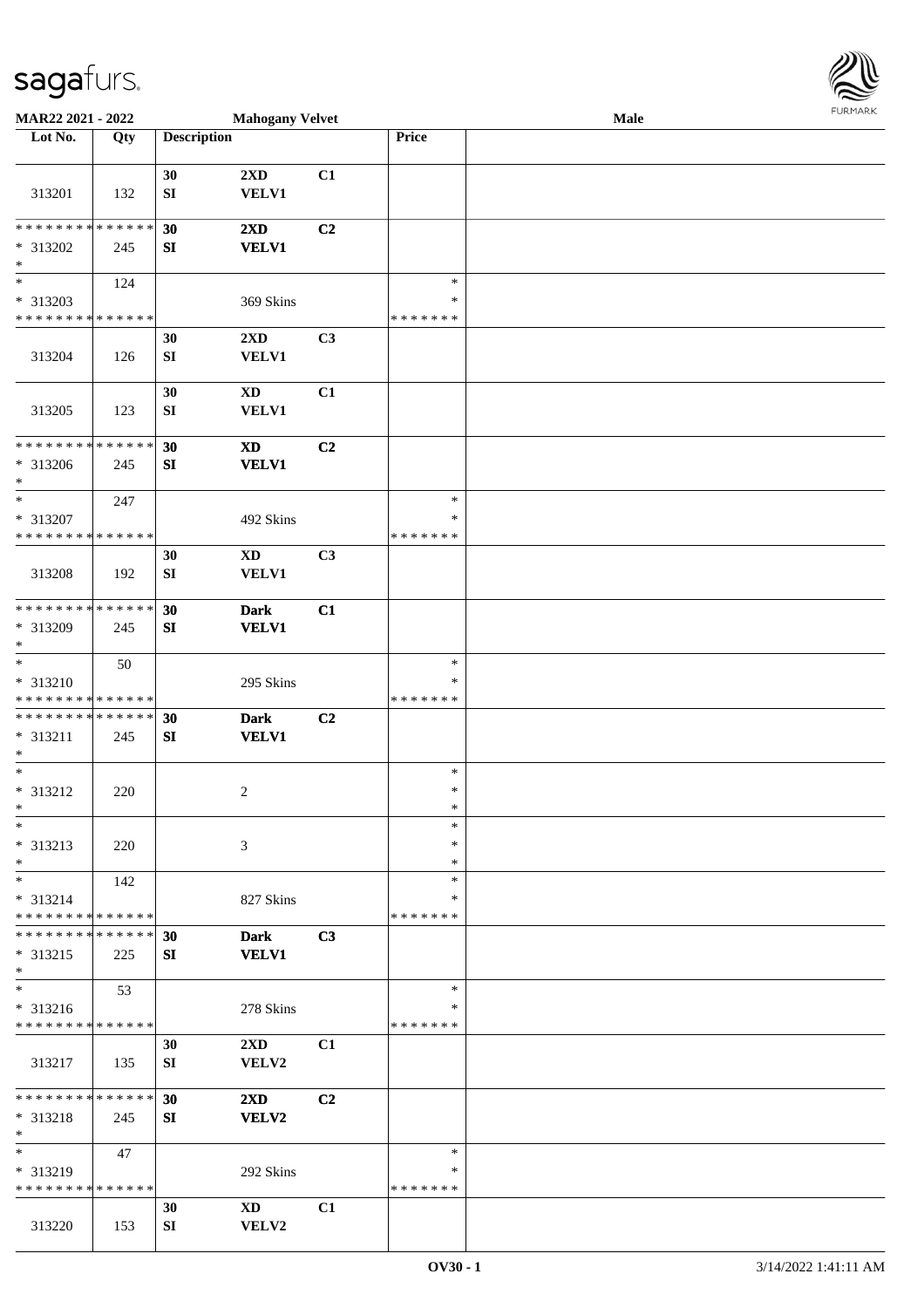\*

| <b>MAR22 2021 - 2022</b>                   |     |                    | <b>Mahogany Velvet</b>  |    |               | Male |  |
|--------------------------------------------|-----|--------------------|-------------------------|----|---------------|------|--|
| Lot No.                                    | Qty | <b>Description</b> |                         |    | Price         |      |  |
|                                            |     |                    |                         |    |               |      |  |
| ******** <mark>******</mark>               |     | 30                 | <b>XD</b>               | C2 |               |      |  |
| * 313221                                   | 245 | SI                 | VELV2                   |    |               |      |  |
| $*$                                        |     |                    |                         |    |               |      |  |
|                                            | 68  |                    |                         |    | $\ast$        |      |  |
| * 313222                                   |     |                    | 313 Skins               |    | ∗             |      |  |
| * * * * * * * * * * * * * *                |     |                    |                         |    | * * * * * * * |      |  |
|                                            |     | 30                 | <b>XD</b>               | C3 |               |      |  |
| 313223                                     | 105 | SI                 | VELV2                   |    |               |      |  |
|                                            |     |                    |                         |    |               |      |  |
|                                            |     | 30                 | <b>Dark</b>             | C1 |               |      |  |
| 313224                                     | 242 | SI                 | ${\bf VELV2}$           |    |               |      |  |
|                                            |     |                    |                         |    |               |      |  |
| * * * * * * * * * * * * * *                |     | 30                 | <b>Dark</b>             | C2 |               |      |  |
| * 313225                                   | 245 | SI                 | VELV2                   |    |               |      |  |
| $*$                                        |     |                    |                         |    |               |      |  |
| $*$                                        |     |                    |                         |    | $\ast$        |      |  |
| * 313226                                   | 220 |                    | 2                       |    | $\ast$        |      |  |
| $*$                                        |     |                    |                         |    | $\ast$        |      |  |
| $*$                                        | 108 |                    |                         |    | $\ast$        |      |  |
| * 313227                                   |     |                    | 573 Skins               |    | $\ast$        |      |  |
| * * * * * * * * * * * * * *                |     |                    |                         |    | * * * * * * * |      |  |
|                                            |     | 30                 | <b>Dark</b>             | C3 |               |      |  |
| 313228                                     | 197 | SI                 | VELV2                   |    |               |      |  |
|                                            |     |                    |                         |    |               |      |  |
| * * * * * * * * * * * * * *                |     | 30                 | $2\mathbf{X}\mathbf{D}$ | C1 |               |      |  |
| * 313229                                   |     | <b>SAGA</b>        | <b>VELV1</b>            |    |               |      |  |
| $*$                                        | 225 |                    |                         |    |               |      |  |
| $*$                                        | 132 |                    |                         |    | $\ast$        |      |  |
| * 313230                                   |     |                    |                         |    | ∗             |      |  |
| * * * * * * * * * * * * * *                |     |                    | 357 Skins               |    | * * * * * * * |      |  |
| * * * * * * * * * * * * * * *              |     |                    |                         |    |               |      |  |
|                                            |     | 30                 | 2XD                     | C2 |               |      |  |
| * 313231<br>$*$                            | 225 | <b>SAGA</b>        | <b>VELV1</b>            |    |               |      |  |
| $*$                                        |     |                    |                         |    | $\ast$        |      |  |
|                                            |     |                    |                         |    | $\ast$        |      |  |
| * 313232                                   | 200 |                    | 2                       |    | $\ast$        |      |  |
| $*$                                        |     |                    |                         |    |               |      |  |
| $*$                                        |     |                    |                         |    | $\ast$        |      |  |
| * 313233                                   | 200 |                    | 3                       |    | $\ast$        |      |  |
| $*$                                        |     |                    |                         |    | $\ast$        |      |  |
| $*$                                        |     |                    |                         |    | $\ast$        |      |  |
| * 313234                                   | 200 |                    | 4                       |    | ∗             |      |  |
| $*$                                        |     |                    |                         |    | ∗             |      |  |
| $*$                                        | 211 |                    |                         |    | $\ast$        |      |  |
| * 313235                                   |     |                    | 1036 Skins              |    | ∗             |      |  |
| * * * * * * * * * * * * * *                |     |                    |                         |    | * * * * * * * |      |  |
| * * * * * * * * * * * * * * *              |     | 30                 | $2\mathbf{X}\mathbf{D}$ | C3 |               |      |  |
| * 313236                                   | 225 | <b>SAGA</b>        | <b>VELV1</b>            |    |               |      |  |
| $*$                                        |     |                    |                         |    |               |      |  |
| $*$                                        | 131 |                    |                         |    | $\ast$        |      |  |
| * 313237                                   |     |                    | 356 Skins               |    | *             |      |  |
| * * * * * * * * * * * * * * *              |     |                    |                         |    | * * * * * * * |      |  |
| * * * * * * * * <mark>* * * * * * *</mark> |     | 30                 | <b>XD</b>               | C1 |               |      |  |
| * 313238                                   | 225 | <b>SAGA</b>        | <b>VELV1</b>            |    |               |      |  |
| $*$                                        |     |                    |                         |    |               |      |  |
| $*$                                        | 170 |                    |                         |    | $\ast$        |      |  |
| * 313239                                   |     |                    | 395 Skins               |    | ∗             |      |  |
| * * * * * * * * * * * * * *                |     |                    |                         |    | * * * * * * * |      |  |
| * * * * * * * * <mark>* * * * * * *</mark> |     | 30                 | <b>XD</b>               | C2 |               |      |  |
| * 313240                                   | 225 | <b>SAGA</b>        | <b>VELV1</b>            |    |               |      |  |

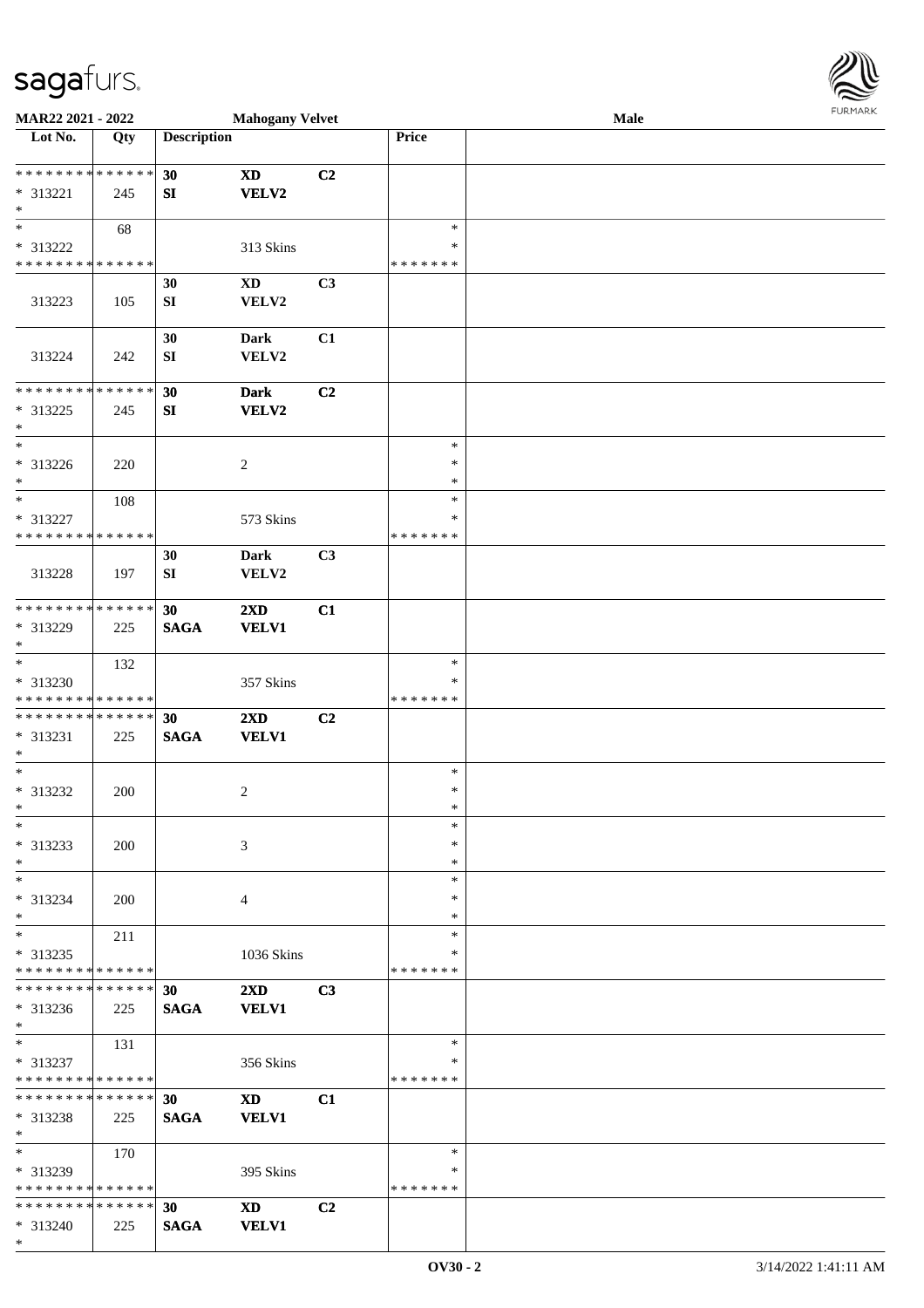\*

| MAR22 2021 - 2022                                                                        |     |                    | <b>Mahogany Velvet</b>     |    |                  | Male | <b>FURPIARR</b> |
|------------------------------------------------------------------------------------------|-----|--------------------|----------------------------|----|------------------|------|-----------------|
| Lot No.                                                                                  | Qty | <b>Description</b> |                            |    | Price            |      |                 |
| $\overline{\mathbf{r}}$                                                                  |     |                    |                            |    |                  |      |                 |
|                                                                                          |     | 30                 | $\mathbf{X}\mathbf{D}$     | C2 | $\ast$<br>$\ast$ |      |                 |
| $* 313241$<br>$*$                                                                        | 200 | <b>SAGA</b>        | <b>VELV1</b>               |    | $\ast$           |      |                 |
| $\overline{\ast}$                                                                        |     |                    |                            |    | $\ast$           |      |                 |
| * 313242                                                                                 | 200 |                    | $\mathfrak{Z}$             |    | $\ast$           |      |                 |
| $*$                                                                                      |     |                    |                            |    | $\ast$           |      |                 |
|                                                                                          |     |                    |                            |    | $\ast$           |      |                 |
| * 313243                                                                                 | 200 |                    | $\overline{4}$             |    | $\ast$           |      |                 |
| $*$                                                                                      |     |                    |                            |    | $\ast$           |      |                 |
| $\overline{\phantom{0}}$                                                                 |     |                    |                            |    | $\ast$           |      |                 |
| * 313244                                                                                 | 200 |                    | 5                          |    | $\ast$           |      |                 |
| $\ast$                                                                                   |     |                    |                            |    | $\ast$           |      |                 |
| $\overline{\mathbf{r}}$                                                                  | 213 |                    |                            |    | $\ast$           |      |                 |
| * 313245                                                                                 |     |                    | 1238 Skins                 |    | $\ast$           |      |                 |
| * * * * * * * * <mark>* * * * * * *</mark><br>* * * * * * * * * * * * * * <mark>*</mark> |     |                    |                            |    | * * * * * * *    |      |                 |
|                                                                                          |     | 30                 | $\boldsymbol{\mathrm{XD}}$ | C3 |                  |      |                 |
| * 313246<br>$*$                                                                          | 225 | $\mathbf{SAGA}$    | <b>VELV1</b>               |    |                  |      |                 |
| $\overline{\ast}$                                                                        |     |                    |                            |    | $\ast$           |      |                 |
| * 313247                                                                                 | 200 |                    | $\overline{2}$             |    | $\ast$           |      |                 |
| $*$                                                                                      |     |                    |                            |    | $\ast$           |      |                 |
| $\overline{\mathbf{r}}$                                                                  | 57  |                    |                            |    | $\ast$           |      |                 |
| * 313248                                                                                 |     |                    | 482 Skins                  |    | $\ast$           |      |                 |
| * * * * * * * * <mark>* * * * * *</mark> *                                               |     |                    |                            |    | * * * * * * *    |      |                 |
| * * * * * * * * * * * * * * <mark>*</mark>                                               |     | 30                 | <b>Dark</b>                | C1 |                  |      |                 |
| * 313249                                                                                 | 225 | <b>SAGA</b>        | <b>VELV1</b>               |    |                  |      |                 |
| $*$                                                                                      |     |                    |                            |    |                  |      |                 |
| $\overline{\ast}$                                                                        |     |                    |                            |    | $\ast$           |      |                 |
| * 313250                                                                                 | 198 |                    | $\overline{c}$             |    | $\ast$           |      |                 |
| $\ast$                                                                                   |     |                    |                            |    | $\ast$           |      |                 |
|                                                                                          |     |                    |                            |    | $\ast$           |      |                 |
| $* 313251$<br>$\ast$                                                                     | 200 |                    | $\mathfrak{Z}$             |    | $\ast$<br>$\ast$ |      |                 |
|                                                                                          | 136 |                    |                            |    | $\ast$           |      |                 |
| * 313252                                                                                 |     |                    | 759 Skins                  |    | $\ast$           |      |                 |
| * * * * * * * * <mark>* * * * * *</mark> *                                               |     |                    |                            |    | *******          |      |                 |
|                                                                                          |     | 30 <sup>1</sup>    | <b>Dark</b>                | C1 |                  |      |                 |
| 313253                                                                                   | 200 | <b>SAGA</b>        | <b>VELV1</b>               |    |                  |      |                 |
|                                                                                          |     |                    |                            |    |                  |      |                 |
| * * * * * * * * <mark>* * * * * * *</mark>                                               |     | 30                 | <b>Dark</b>                | C2 |                  |      |                 |
| $* 313254$                                                                               | 225 | <b>SAGA</b>        | <b>VELV1</b>               |    |                  |      |                 |
| $*$                                                                                      |     |                    |                            |    |                  |      |                 |
|                                                                                          |     |                    |                            |    | $\ast$           |      |                 |
| $*313255$                                                                                | 200 |                    | 2                          |    | $\ast$           |      |                 |
| $*$                                                                                      |     |                    |                            |    | $\ast$           |      |                 |
|                                                                                          |     |                    |                            |    | $\ast$           |      |                 |
| * 313256<br>$*$                                                                          | 200 |                    | $\mathfrak{Z}$             |    | ∗<br>$\ast$      |      |                 |
| $\overline{\phantom{0}}$                                                                 |     |                    |                            |    | $\ast$           |      |                 |
| * 313257                                                                                 | 200 |                    | $\overline{4}$             |    | $\ast$           |      |                 |
| $*$                                                                                      |     |                    |                            |    | $\ast$           |      |                 |
| $\ast$                                                                                   |     |                    |                            |    | $\ast$           |      |                 |
| * 313258                                                                                 | 200 |                    | $5\overline{)}$            |    | $\ast$           |      |                 |
| $*$                                                                                      |     |                    |                            |    | $\ast$           |      |                 |
|                                                                                          |     |                    |                            |    | $\ast$           |      |                 |
| * 313259                                                                                 | 200 |                    | 6                          |    | $\ast$           |      |                 |
| $*$                                                                                      |     |                    |                            |    | $\ast$           |      |                 |
| $*$                                                                                      |     |                    |                            |    | $\ast$           |      |                 |
| * 313260                                                                                 | 200 |                    | $\tau$                     |    | $\ast$           |      |                 |
| $*$                                                                                      |     |                    |                            |    | $\ast$           |      |                 |

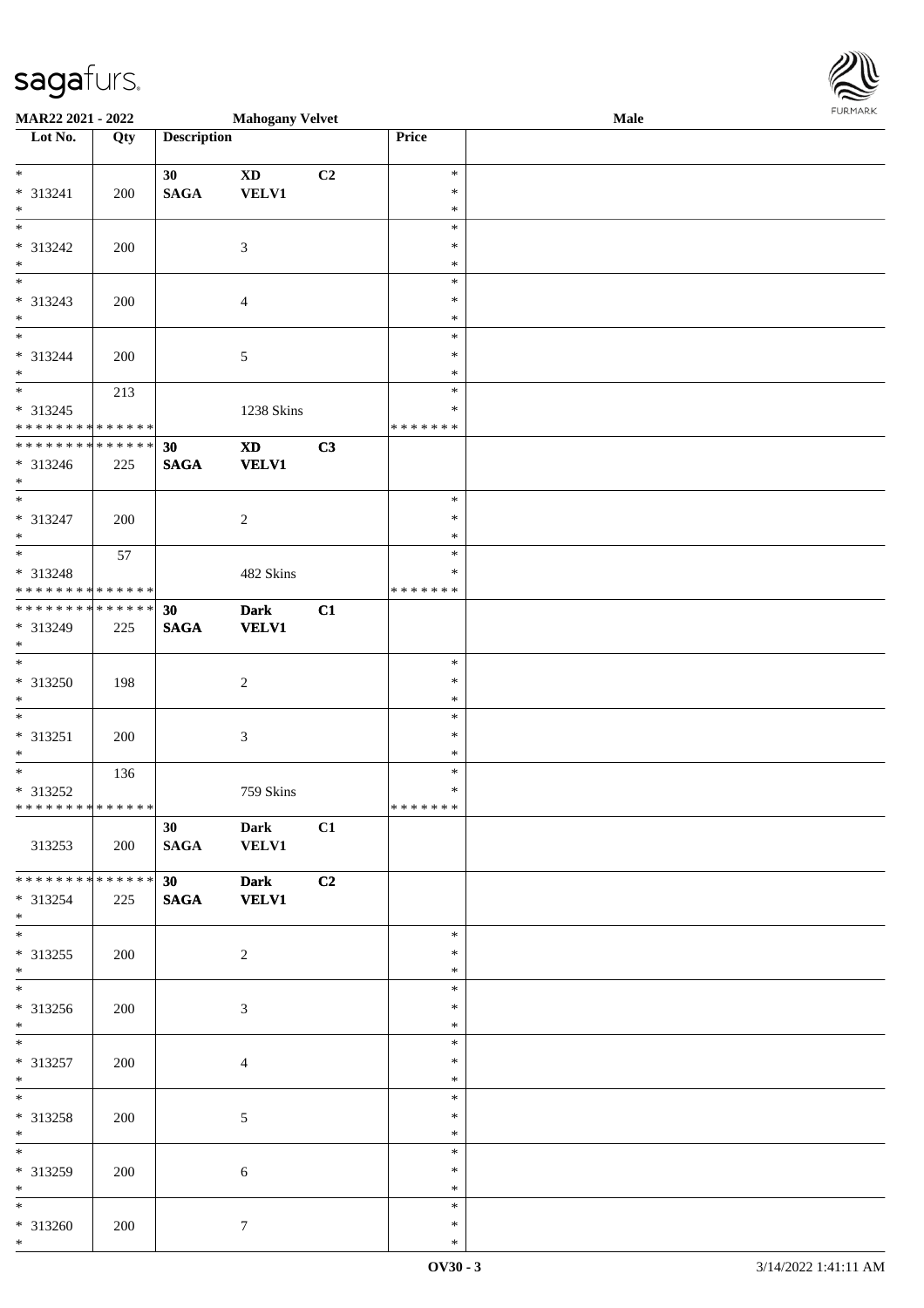\* \* \* \* \* \* \* \* \* \* \* \* \* \* \*

| MAR22 2021 - 2022                          |     |                    | <b>Mahogany Velvet</b>  |    |               | Male | <b>FURPIARA</b> |
|--------------------------------------------|-----|--------------------|-------------------------|----|---------------|------|-----------------|
| Lot No.                                    | Qty | <b>Description</b> |                         |    | Price         |      |                 |
|                                            |     |                    |                         |    |               |      |                 |
| $\ddot{x}$                                 |     | 30                 | <b>Dark</b>             | C2 | $\ast$        |      |                 |
| $* 313261$                                 | 200 | <b>SAGA</b>        | <b>VELV1</b>            |    | $\ast$        |      |                 |
| $\ast$                                     |     |                    |                         |    | $\ast$        |      |                 |
|                                            |     |                    |                         |    | $\ast$        |      |                 |
| * 313262                                   | 200 |                    | 9                       |    | $\ast$        |      |                 |
| $\ast$                                     |     |                    |                         |    | $\ast$        |      |                 |
|                                            |     |                    |                         |    | $\ast$        |      |                 |
| * 313263                                   | 200 |                    | 10                      |    | $\ast$        |      |                 |
| $*$                                        |     |                    |                         |    | $\ast$        |      |                 |
| $\ddot{x}$                                 | 99  |                    |                         |    | $\ast$        |      |                 |
| * 313264                                   |     |                    | 2124 Skins              |    | *             |      |                 |
| * * * * * * * * <mark>* * * * * * *</mark> |     |                    |                         |    | * * * * * * * |      |                 |
| * * * * * * * * <mark>* * * * * * *</mark> |     | 30                 | <b>Dark</b>             | C3 |               |      |                 |
| * 313265                                   | 225 | <b>SAGA</b>        | <b>VELV1</b>            |    |               |      |                 |
| $\ast$                                     |     |                    |                         |    |               |      |                 |
|                                            |     |                    |                         |    | $\ast$        |      |                 |
| * 313266                                   | 200 |                    | 2                       |    | $\ast$        |      |                 |
| $*$                                        |     |                    |                         |    | $\ast$        |      |                 |
| $\ast$                                     |     |                    |                         |    | $\ast$        |      |                 |
| * 313267                                   | 200 |                    | 3                       |    | $\ast$        |      |                 |
| $\ast$                                     |     |                    |                         |    | $\ast$        |      |                 |
| $\overline{\ }$                            | 172 |                    |                         |    | $\ast$        |      |                 |
| * 313268                                   |     |                    | 797 Skins               |    | $\ast$        |      |                 |
| * * * * * * * * <mark>* * * * * * *</mark> |     |                    |                         |    | *******       |      |                 |
| * * * * * * * * * * * * * * <mark>*</mark> |     | 30                 | 2XD                     | C1 |               |      |                 |
| * 313269                                   | 225 | <b>SAGA</b>        | VELV2                   |    |               |      |                 |
| $\ast$                                     |     |                    |                         |    |               |      |                 |
| $\overline{\ast}$                          |     |                    |                         |    | $\ast$        |      |                 |
| * 313270                                   |     |                    |                         |    | $\ast$        |      |                 |
| $\ast$                                     | 180 |                    | 2                       |    | $\ast$        |      |                 |
|                                            |     |                    |                         |    | $\ast$        |      |                 |
|                                            | 47  |                    |                         |    |               |      |                 |
| * 313271                                   |     |                    | 452 Skins               |    | ∗             |      |                 |
| * * * * * * * * <mark>* * * * * * *</mark> |     |                    |                         |    | *******       |      |                 |
| * * * * * * * * <mark>* * * * * * *</mark> |     | 30                 | $2\mathbf{X}\mathbf{D}$ | C2 |               |      |                 |
| * 313272                                   | 225 | <b>SAGA</b>        | VELV2                   |    |               |      |                 |
| $\ast$                                     |     |                    |                         |    |               |      |                 |
| $\ast$                                     |     |                    |                         |    | $\ast$        |      |                 |
| * 313273                                   | 200 |                    | 2                       |    | $\ast$        |      |                 |
| $\ast$                                     |     |                    |                         |    | $\ast$        |      |                 |
| $\ast$                                     |     |                    |                         |    | $\ast$        |      |                 |
| * 313274                                   | 197 |                    | $\mathfrak{Z}$          |    | $\ast$        |      |                 |
| $\ast$                                     |     |                    |                         |    | $\ast$        |      |                 |
| $\ast$                                     |     |                    |                         |    | $\ast$        |      |                 |
| * 313275                                   | 200 |                    | $\overline{4}$          |    | $\ast$        |      |                 |
| $\ast$                                     |     |                    |                         |    | $\ast$        |      |                 |
| $\overline{\ast}$                          | 186 |                    |                         |    | $\ast$        |      |                 |
| * 313276                                   |     |                    | 1008 Skins              |    | ∗             |      |                 |
| * * * * * * * * <mark>* * * * * *</mark>   |     |                    |                         |    | *******       |      |                 |
| * * * * * * * * * * * * * * <mark>*</mark> |     | 30                 | $2\mathbf{X}\mathbf{D}$ | C3 |               |      |                 |
| * 313277                                   | 225 | <b>SAGA</b>        | <b>VELV2</b>            |    |               |      |                 |
| $*$                                        |     |                    |                         |    |               |      |                 |
| $\ast$                                     | 142 |                    |                         |    | $\ast$        |      |                 |
| * 313278                                   |     |                    | 367 Skins               |    | ∗             |      |                 |
| * * * * * * * * <mark>* * * * * *</mark>   |     |                    |                         |    | *******       |      |                 |
| * * * * * * * * * * * * * * <mark>*</mark> |     | 30                 | $\mathbf{X}\mathbf{D}$  | C1 |               |      |                 |
| * 313279                                   | 225 | <b>SAGA</b>        | <b>VELV2</b>            |    |               |      |                 |
| $\ast$                                     |     |                    |                         |    |               |      |                 |
| $*$ $*$                                    | 205 |                    |                         |    | $\ast$        |      |                 |
| * 313280                                   |     |                    | 430 Skins               |    | $\ast$        |      |                 |

\* \* \* \* \* \* \*

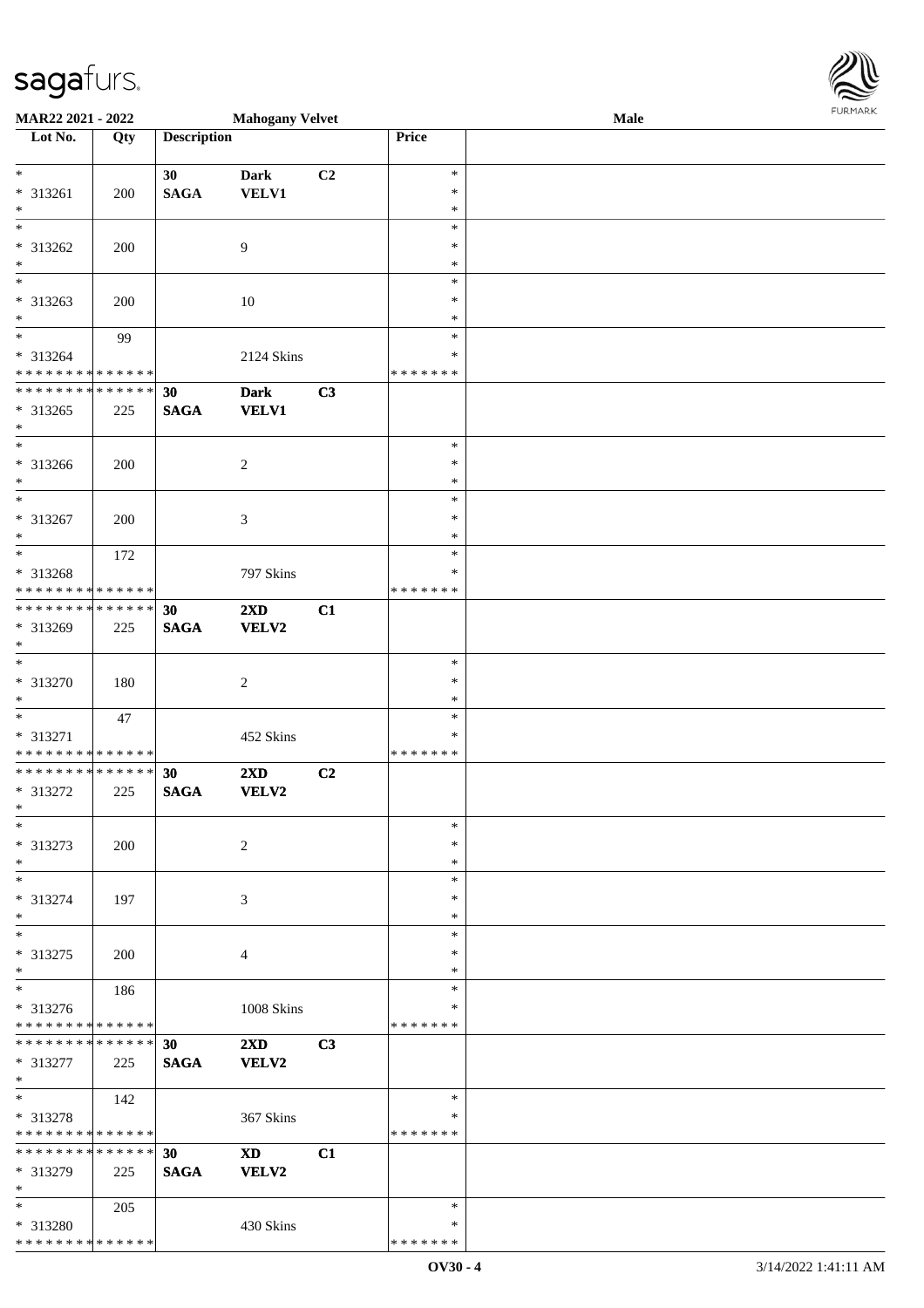\*

| <b>MAR22 2021 - 2022</b>                                                               |     |                    | <b>Mahogany Velvet</b> |    |               | Male | <b>FUNITANN</b> |
|----------------------------------------------------------------------------------------|-----|--------------------|------------------------|----|---------------|------|-----------------|
| Lot No.                                                                                | Qty | <b>Description</b> |                        |    | Price         |      |                 |
|                                                                                        |     |                    |                        |    |               |      |                 |
| ******** <mark>******</mark>                                                           |     | 30                 | $\mathbf{X}\mathbf{D}$ | C2 |               |      |                 |
| $* 313281$                                                                             | 226 | <b>SAGA</b>        | VELV2                  |    |               |      |                 |
| $*$                                                                                    |     |                    |                        |    |               |      |                 |
|                                                                                        |     |                    |                        |    | $\ast$        |      |                 |
| * 313282                                                                               | 200 |                    | 2                      |    | $\ast$        |      |                 |
| $*$                                                                                    |     |                    |                        |    | $\ast$        |      |                 |
| $\overline{\ast}$                                                                      |     |                    |                        |    | $\ast$        |      |                 |
| * 313283                                                                               | 200 |                    | $\mathfrak{Z}$         |    | $\ast$        |      |                 |
| $\ast$                                                                                 |     |                    |                        |    | $\ast$        |      |                 |
| $\overline{\ast}$                                                                      |     |                    |                        |    | $\ast$        |      |                 |
| * 313284                                                                               | 200 |                    | $\overline{4}$         |    | $\ast$        |      |                 |
| $\ast$                                                                                 |     |                    |                        |    | $\ast$        |      |                 |
|                                                                                        |     |                    |                        |    | $\ast$        |      |                 |
| * 313285                                                                               | 190 |                    | $\mathfrak{S}$         |    | $\ast$        |      |                 |
| $*$                                                                                    |     |                    |                        |    | $\ast$        |      |                 |
| $\overline{\ }$                                                                        | 49  |                    |                        |    | $\ast$        |      |                 |
| * 313286                                                                               |     |                    | 1065 Skins             |    | $\ast$        |      |                 |
| * * * * * * * * <mark>* * * * * * *</mark>                                             |     |                    |                        |    | * * * * * * * |      |                 |
| ******** <mark>******</mark>                                                           |     | 30                 | <b>XD</b>              | C3 |               |      |                 |
| * 313287                                                                               | 225 | <b>SAGA</b>        | VELV2                  |    |               |      |                 |
| $*$                                                                                    |     |                    |                        |    |               |      |                 |
|                                                                                        |     |                    |                        |    | $\ast$        |      |                 |
|                                                                                        | 183 |                    |                        |    | $\ast$        |      |                 |
| * 313288                                                                               |     |                    | 408 Skins              |    |               |      |                 |
| * * * * * * * * <mark>* * * * * *</mark><br>* * * * * * * * * * * * * * <mark>*</mark> |     |                    |                        |    | * * * * * * * |      |                 |
|                                                                                        |     | 30                 | <b>Dark</b>            | C1 |               |      |                 |
| * 313289                                                                               | 225 | <b>SAGA</b>        | <b>VELV2</b>           |    |               |      |                 |
| $\ast$<br>$\overline{\ast}$                                                            |     |                    |                        |    |               |      |                 |
|                                                                                        |     |                    |                        |    | $\ast$        |      |                 |
| * 313290                                                                               | 200 |                    | 2                      |    | $\ast$        |      |                 |
| $\ast$                                                                                 |     |                    |                        |    | $\ast$        |      |                 |
| $*$                                                                                    | 108 |                    |                        |    | $\ast$        |      |                 |
| * 313291                                                                               |     |                    | 533 Skins              |    | ∗             |      |                 |
| * * * * * * * * <mark>* * * * * * *</mark>                                             |     |                    |                        |    | *******       |      |                 |
| * * * * * * * * <mark>* * * * * * *</mark>                                             |     | 30                 | <b>Dark</b>            | C2 |               |      |                 |
| * 313292                                                                               | 225 | <b>SAGA</b>        | <b>VELV2</b>           |    |               |      |                 |
| $*$ $-$                                                                                |     |                    |                        |    |               |      |                 |
| $\ast$                                                                                 |     |                    |                        |    | $\ast$        |      |                 |
| * 313293                                                                               | 200 |                    | $\overline{2}$         |    | $\ast$        |      |                 |
| $*$                                                                                    |     |                    |                        |    | $\ast$        |      |                 |
| $*$                                                                                    |     |                    |                        |    | $\ast$        |      |                 |
| * 313294                                                                               | 200 |                    | 3                      |    | $\ast$        |      |                 |
| $*$                                                                                    |     |                    |                        |    | $\ast$        |      |                 |
| $*$                                                                                    |     |                    |                        |    | $\ast$        |      |                 |
| * 313295                                                                               | 200 |                    | $\overline{4}$         |    | ∗             |      |                 |
| $\ast$                                                                                 |     |                    |                        |    | $\ast$        |      |                 |
|                                                                                        |     |                    |                        |    | $\ast$        |      |                 |
| * 313296                                                                               | 200 |                    | 5                      |    | $\ast$        |      |                 |
| $\ast$                                                                                 |     |                    |                        |    | $\ast$        |      |                 |
| $*$                                                                                    |     |                    |                        |    | $\ast$        |      |                 |
| * 313297                                                                               | 200 |                    | 6                      |    | $\ast$        |      |                 |
| $*$                                                                                    |     |                    |                        |    | $\ast$        |      |                 |
| $\ddot{x}$                                                                             | 179 |                    |                        |    | $\ast$        |      |                 |
| * 313298                                                                               |     |                    | 1404 Skins             |    | $\ast$        |      |                 |
| * * * * * * * * <mark>* * * * * *</mark>                                               |     |                    |                        |    | *******       |      |                 |
| * * * * * * * * * * * * * * <mark>*</mark>                                             |     | 30                 | <b>Dark</b>            | C3 |               |      |                 |
| * 313299                                                                               |     |                    |                        |    |               |      |                 |
| $*$                                                                                    | 225 | <b>SAGA</b>        | <b>VELV2</b>           |    |               |      |                 |
| $*$                                                                                    |     |                    |                        |    | $\ast$        |      |                 |
|                                                                                        |     |                    |                        |    | $\ast$        |      |                 |
| * 313300                                                                               | 200 |                    | 2                      |    |               |      |                 |

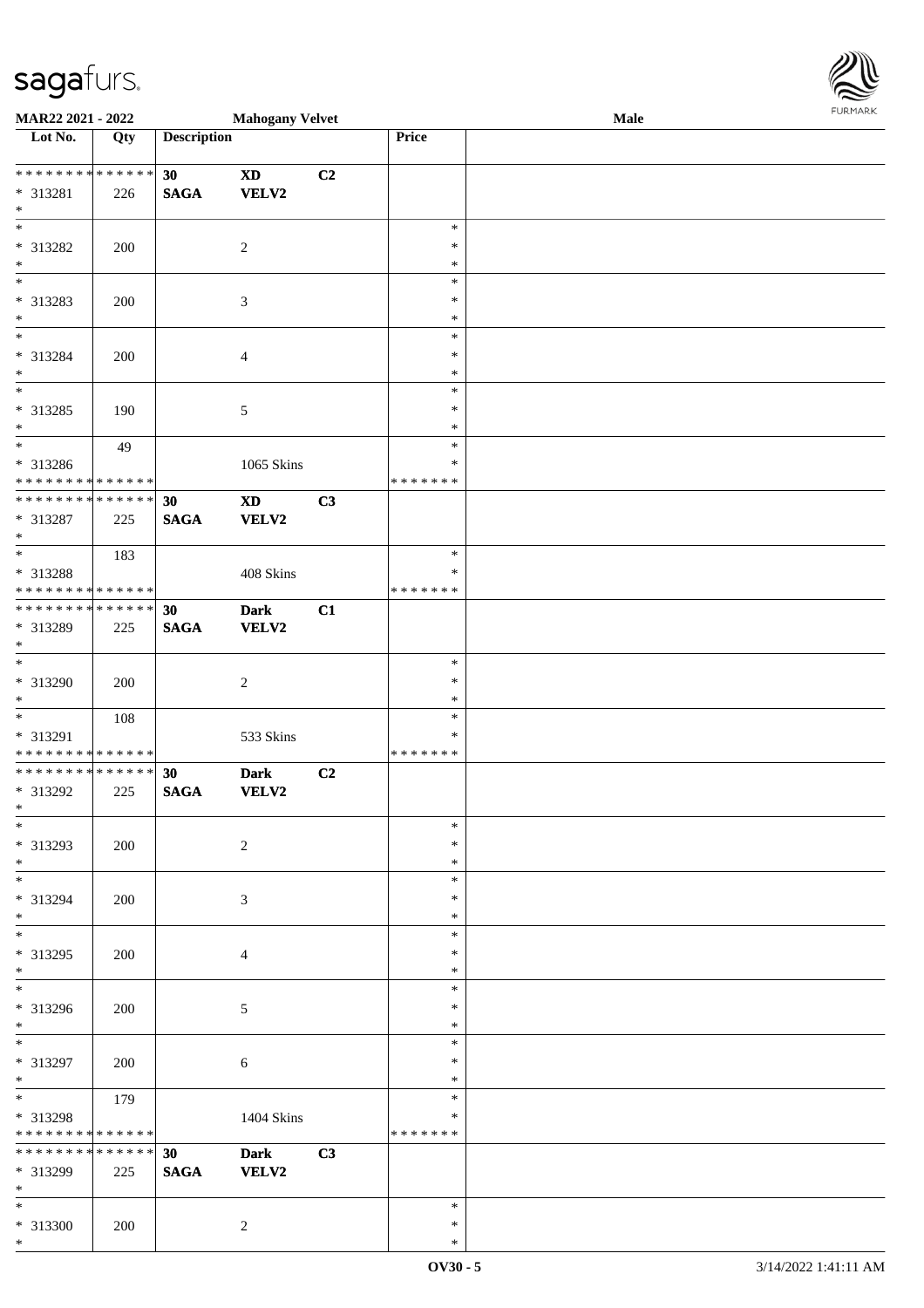\*

| MAR22 2021 - 2022             |     |                    | <b>Mahogany Velvet</b>      |                |               | Male |  |
|-------------------------------|-----|--------------------|-----------------------------|----------------|---------------|------|--|
| Lot No.                       | Qty | <b>Description</b> |                             |                | Price         |      |  |
| $\ast$                        | 158 | 30                 | <b>Dark</b>                 | C3             | $\ast$        |      |  |
| * 313301                      |     | <b>SAGA</b>        | VELV2                       |                | $\ast$        |      |  |
| * * * * * * * * * * * * * *   |     |                    |                             |                | * * * * * * * |      |  |
|                               |     | 30                 | 2XD                         | C1             |               |      |  |
| 313302                        | 146 | <b>SROY</b>        | <b>VELV1</b>                |                |               |      |  |
|                               |     |                    |                             |                |               |      |  |
| **************<br>* 313303    | 205 | 30<br><b>SROY</b>  | 2XD<br><b>VELV1</b>         | C2             |               |      |  |
| $\ast$                        |     |                    |                             |                |               |      |  |
| $*$                           | 173 |                    |                             |                | $\ast$        |      |  |
| * 313304                      |     |                    | 378 Skins                   |                | $\ast$        |      |  |
| * * * * * * * * * * * * * *   |     |                    |                             |                | * * * * * * * |      |  |
|                               |     | 30                 | 2XD                         | C3             |               |      |  |
| 313305                        | 125 | <b>SROY</b>        | <b>VELV1</b>                |                |               |      |  |
|                               |     | 30                 | <b>XD</b>                   | C1             |               |      |  |
| 313306                        | 151 | <b>SROY</b>        | <b>VELV1</b>                |                |               |      |  |
|                               |     |                    |                             |                |               |      |  |
| ******** <mark>******</mark>  |     | 30                 | $\mathbf{X}\mathbf{D}$      | C2             |               |      |  |
| * 313307<br>$\ast$            | 205 | <b>SROY</b>        | <b>VELV1</b>                |                |               |      |  |
| $\ast$                        | 164 |                    |                             |                | $\ast$        |      |  |
| * 313308                      |     |                    | 369 Skins                   |                | $\ast$        |      |  |
| * * * * * * * * * * * * * *   |     |                    |                             |                | * * * * * * * |      |  |
|                               |     | 30                 | $\boldsymbol{\mathrm{XD}}$  | C3             |               |      |  |
| 313309                        | 125 | <b>SROY</b>        | <b>VELV1</b>                |                |               |      |  |
|                               |     | 30                 | <b>Dark</b>                 | C1             |               |      |  |
| 313310                        | 186 | <b>SROY</b>        | <b>VELV1</b>                |                |               |      |  |
|                               |     |                    |                             |                |               |      |  |
| **************                |     | 30                 | <b>Dark</b>                 | C <sub>2</sub> |               |      |  |
| * 313311                      | 205 | <b>SROY</b>        | <b>VELV1</b>                |                |               |      |  |
| $\ast$<br>$\ast$              |     |                    |                             |                | $\ast$        |      |  |
| * 313312                      | 180 |                    | $\overline{c}$              |                | $\ast$        |      |  |
| $\ast$                        |     |                    |                             |                | $\ast$        |      |  |
| $*$                           | 139 |                    |                             |                | $\ast$        |      |  |
| $* 313313$                    |     |                    | 524 Skins                   |                | ∗             |      |  |
| * * * * * * * * * * * * * *   |     |                    |                             |                | * * * * * * * |      |  |
| 313314                        | 185 | 30<br><b>SROY</b>  | <b>Dark</b><br><b>VELV1</b> | C3             |               |      |  |
|                               |     |                    |                             |                |               |      |  |
|                               |     | 30                 | $2\mathbf{X}\mathbf{D}$     | C1             |               |      |  |
| 313315                        | 189 | <b>SROY</b>        | VELV2                       |                |               |      |  |
| **************                |     |                    |                             |                |               |      |  |
| * 313316                      | 205 | 30 <sub>1</sub>    | $2\mathbf{X}\mathbf{D}$     | C2             |               |      |  |
| $\ast$                        |     | <b>SROY</b>        | <b>VELV2</b>                |                |               |      |  |
| $\ast$                        | 170 |                    |                             |                | $\ast$        |      |  |
| * 313317                      |     |                    | 375 Skins                   |                | ∗             |      |  |
| ******** <mark>******</mark>  |     |                    |                             |                | *******       |      |  |
|                               |     | 30                 | $2\mathbf{X}\mathbf{D}$     | C <sub>3</sub> |               |      |  |
| 313318                        | 121 | <b>SROY</b>        | VELV2                       |                |               |      |  |
|                               |     | 30                 | $\mathbf{X}\mathbf{D}$      | C1             |               |      |  |
| 313319                        | 174 | <b>SROY</b>        | VELV2                       |                |               |      |  |
|                               |     |                    |                             |                |               |      |  |
| * * * * * * * * * * * * * * * |     | 30                 | <b>XD</b>                   | C2             |               |      |  |
| * 313320                      | 205 | <b>SROY</b>        | <b>VELV2</b>                |                |               |      |  |

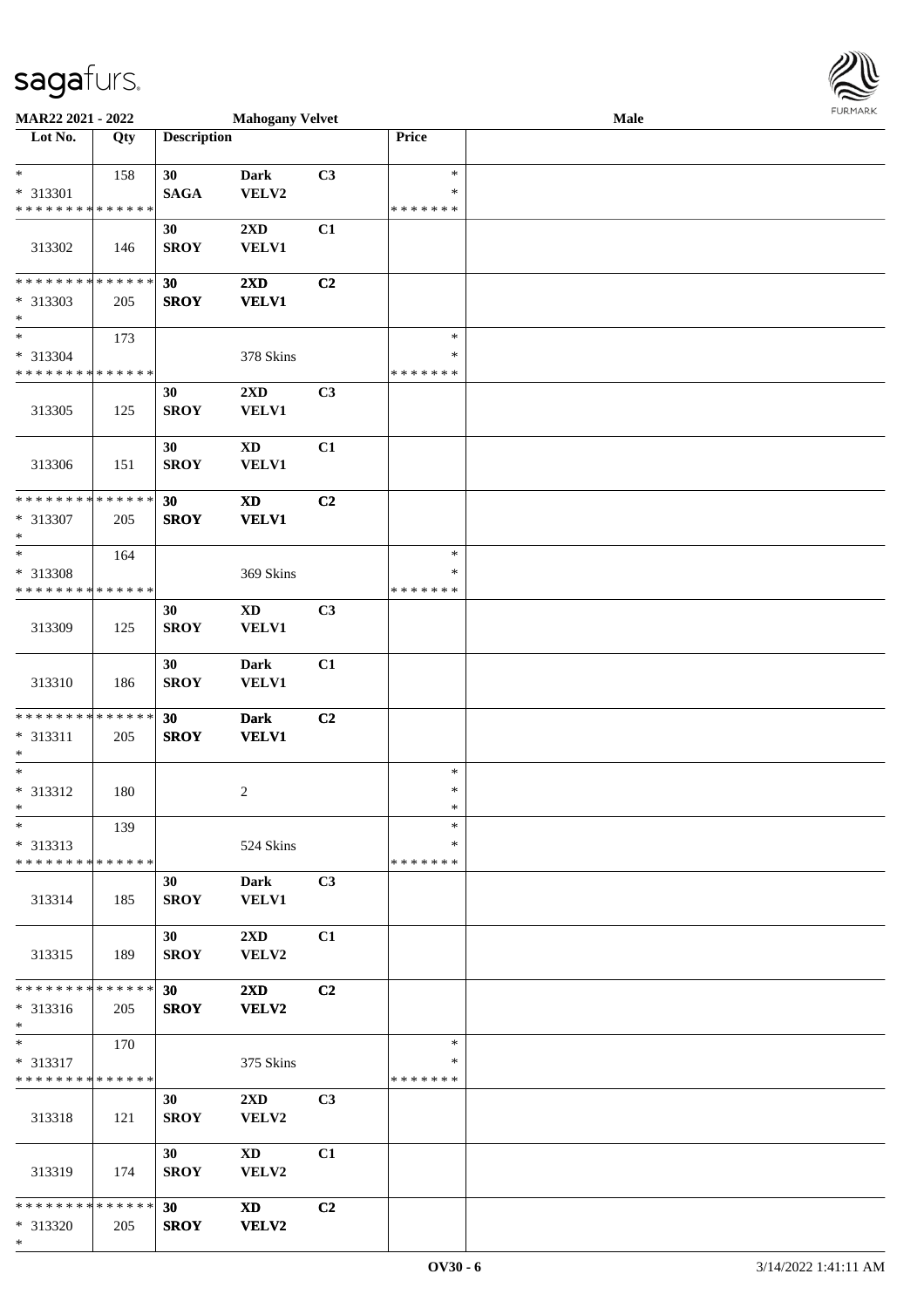

| MAR22 2021 - 2022            |     |                    | <b>Mahogany Velvet</b>      |                |                   | Male | <b>FURMARK</b> |
|------------------------------|-----|--------------------|-----------------------------|----------------|-------------------|------|----------------|
| Lot No.                      | Qty | <b>Description</b> |                             |                | <b>Price</b>      |      |                |
| $\ast$                       | 86  | 30                 | <b>XD</b>                   | C <sub>2</sub> | $\ast$            |      |                |
| $* 313321$<br>************** |     | <b>SROY</b>        | <b>VELV2</b>                |                | $\ast$<br>******* |      |                |
| 313322                       | 116 | 30<br><b>SROY</b>  | XD<br>VELV2                 | C <sub>3</sub> |                   |      |                |
| 313323                       | 227 | 30<br><b>SROY</b>  | Dark<br><b>VELV2</b>        | C1             |                   |      |                |
| **************               |     | 30                 | <b>Dark</b>                 | C <sub>2</sub> |                   |      |                |
| $* 313324$<br>$\ast$         | 225 | <b>SROY</b>        | <b>VELV2</b>                |                |                   |      |                |
| $*$                          | 188 |                    |                             |                | $\ast$            |      |                |
| $* 313325$                   |     |                    | 413 Skins                   |                | $\ast$            |      |                |
| **************               |     |                    |                             |                | *******           |      |                |
| 313326                       | 159 | 30<br><b>SROY</b>  | <b>Dark</b><br><b>VELV2</b> | C <sub>3</sub> |                   |      |                |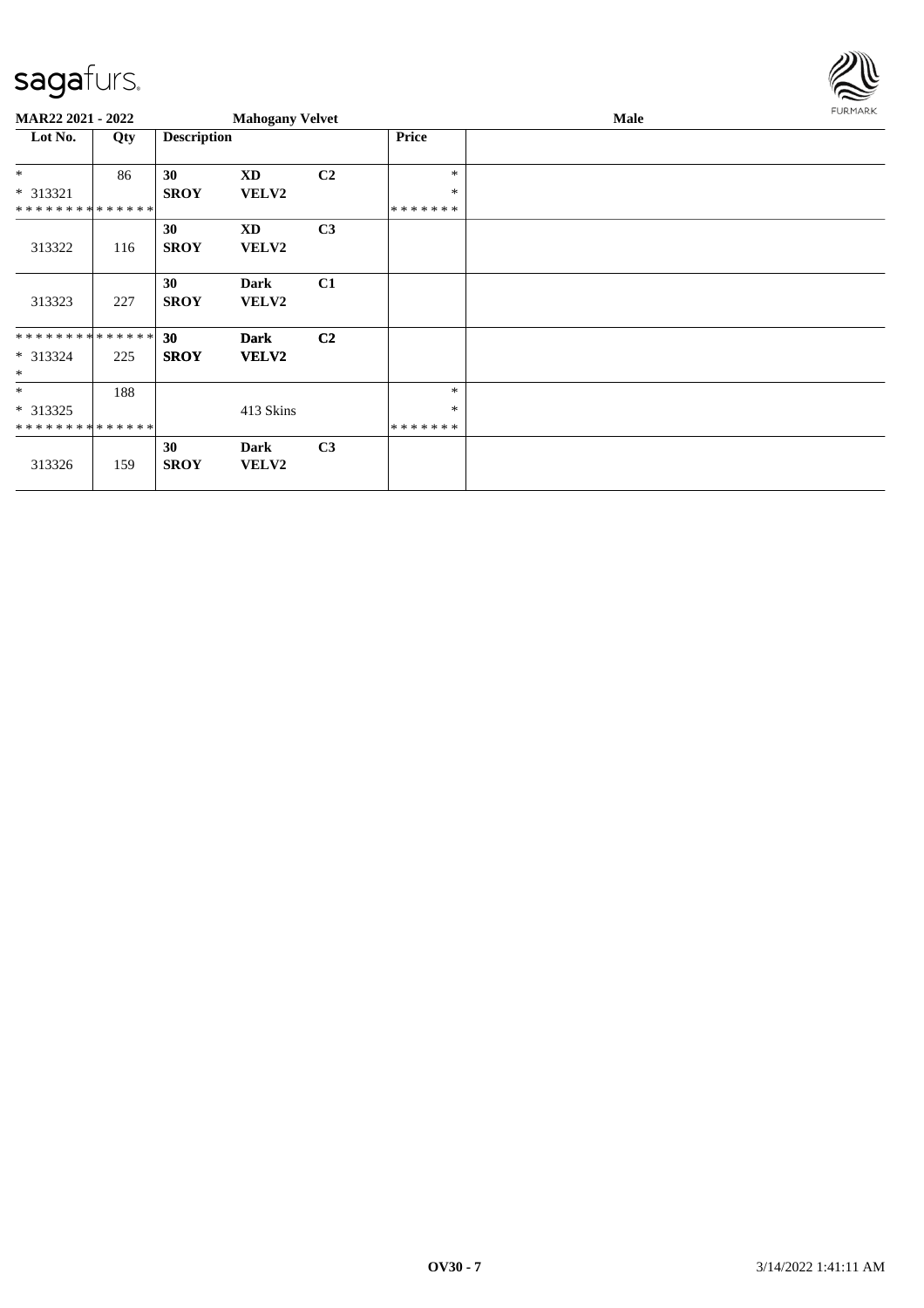| <u>Juyululu</u>   |     |                    |                   |                |              |      |           | $\approx$      |
|-------------------|-----|--------------------|-------------------|----------------|--------------|------|-----------|----------------|
|                   |     |                    | <b>Mahogany</b>   |                |              | Male | Lowgrades | <b>FURMARK</b> |
| MAR22 2021 - 2022 |     |                    | <b>Seasonable</b> |                |              |      |           |                |
| Lot No.           | Qty | <b>Description</b> |                   |                | <b>Price</b> |      |           |                |
| **************    |     | 30/20              | <b>ALL</b>        | C <sub>2</sub> |              |      |           |                |
| $* 313361$        | 265 | Ш                  |                   |                |              |      |           |                |
| $\ast$            |     |                    |                   |                |              |      |           |                |
| $\ast$            | 94  |                    |                   |                | $\ast$       |      |           |                |
| $*313362$         |     |                    | 359 Skins         |                | $\ast$       |      |           |                |
| **************    |     |                    |                   |                | *******      |      |           |                |
|                   |     | 30/20              | ALL               | C <sub>2</sub> |              |      |           |                |
| 313363            | 210 | Ш                  | DAM2              |                |              |      |           |                |
|                   |     |                    |                   |                |              |      |           |                |

 $\mathbb{Z} \mathbb{R}$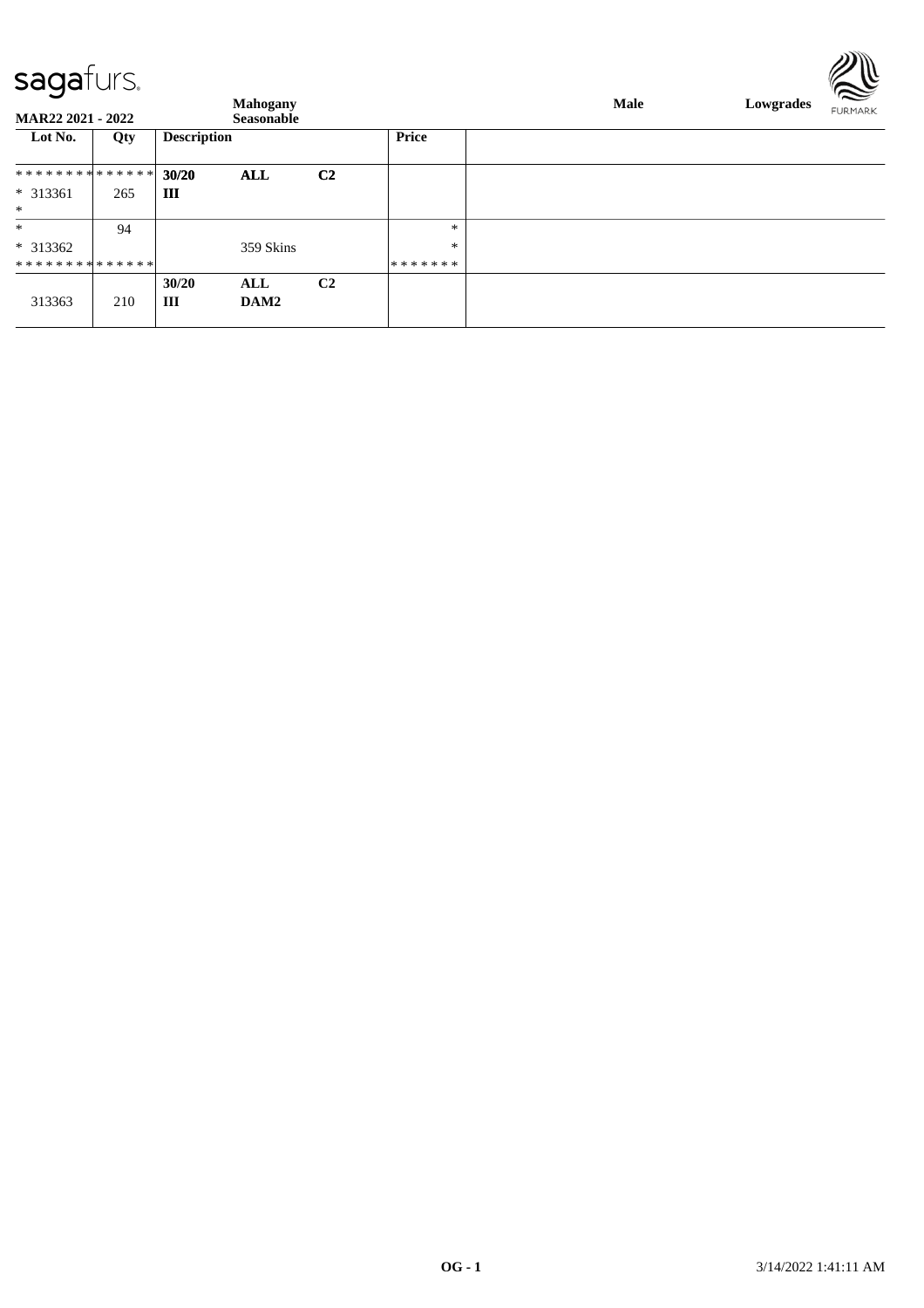

| MAR22 2021 - 2022 |     |                    | <b>Mahogany</b>  |                |              | Female |  |  |  |  |
|-------------------|-----|--------------------|------------------|----------------|--------------|--------|--|--|--|--|
| Lot No.<br>Qty    |     | <b>Description</b> |                  |                | <b>Price</b> |        |  |  |  |  |
|                   |     |                    |                  |                |              |        |  |  |  |  |
|                   |     | $\bf{0}$           | Dark             | C <sub>2</sub> |              |        |  |  |  |  |
| 413001            | 487 | <b>SI</b>          |                  |                |              |        |  |  |  |  |
|                   |     |                    |                  |                |              |        |  |  |  |  |
|                   |     | $\bf{0}$           | ALL              | C <sub>2</sub> |              |        |  |  |  |  |
| 413002            | 103 | IB                 | MET <sub>1</sub> |                |              |        |  |  |  |  |
|                   |     |                    |                  |                |              |        |  |  |  |  |
|                   |     |                    | ALL              | C <sub>2</sub> |              |        |  |  |  |  |
| $* 413003$        | 445 | <b>IA</b>          | <b>CHIP</b>      |                |              |        |  |  |  |  |
| $\ast$            |     |                    |                  |                |              |        |  |  |  |  |
| $\ast$            | 72  |                    |                  |                | $\ast$       |        |  |  |  |  |
| $* 413004$        |     |                    | 517 Skins        |                | $\ast$       |        |  |  |  |  |
| **************    |     |                    |                  |                | *******      |        |  |  |  |  |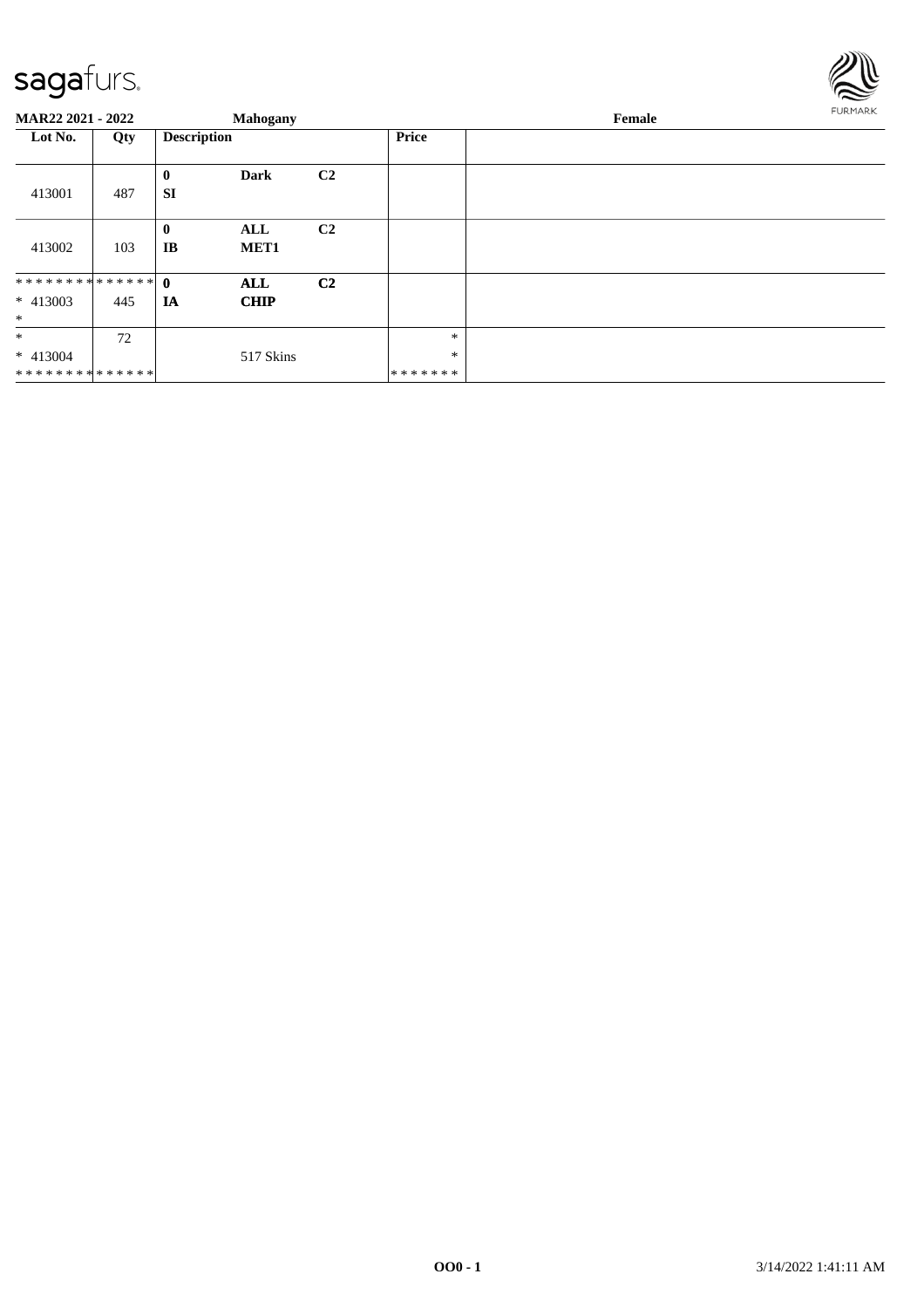

| MAR22 2021 - 2022                                                    |     |                                       | Mahogany                   |       |                                   | Female |  |
|----------------------------------------------------------------------|-----|---------------------------------------|----------------------------|-------|-----------------------------------|--------|--|
| Lot No.                                                              | Qty | <b>Description</b>                    |                            |       | Price                             |        |  |
| 413041                                                               | 125 | $\mathbf{1}$<br>${\bf SI}$            | $2{\bf X}{\bf D}$          | C1    |                                   |        |  |
| 413042                                                               | 174 | $\mathbf{1}$<br>SI                    | 2XD                        | C1/C2 |                                   |        |  |
| 413043                                                               | 386 | $\mathbf 1$<br>${\bf SI}$             | $2{\bf X}{\bf D}$          | C2    |                                   |        |  |
| 413044                                                               | 119 | $\mathbf{1}$<br>${\bf SI}$            | 2XD                        | C3    |                                   |        |  |
| 413045                                                               | 179 | $\mathbf{1}$<br>${\bf S}{\bf I}$      | $\boldsymbol{\mathrm{XD}}$ | C1    |                                   |        |  |
| 413046                                                               | 233 | $\mathbf{1}$<br>${\bf SI}$            | $\mathbf{X}\mathbf{D}$     | C1/C2 |                                   |        |  |
| 413047                                                               | 354 | $\mathbf{1}$<br>${\bf SI}$            | $\boldsymbol{\mathrm{XD}}$ | C2    |                                   |        |  |
| 413048                                                               | 173 | $\mathbf{1}$<br>${\bf SI}$            | $\boldsymbol{\mathrm{XD}}$ | C3    |                                   |        |  |
| 413049                                                               | 223 | $\mathbf 1$<br>${\bf S}{\bf I}$       | Dark                       | C1    |                                   |        |  |
| 413050                                                               | 403 | $\mathbf 1$<br>${\bf SI}$             | Dark                       | C1/C2 |                                   |        |  |
| * * * * * * * * * * * * * * *<br>$* 413051$<br>$\ast$                | 505 | $\mathbf{1}$<br>${\bf SI}$            | Dark                       | C2    |                                   |        |  |
| $\overline{\phantom{0}}$<br>* 413052<br>******** <mark>******</mark> | 135 |                                       | 640 Skins                  |       | $\ast$<br>$\ast$<br>*******       |        |  |
| 413053                                                               | 271 | $\mathbf{1}$<br>SI                    | <b>Dark</b>                | C3    |                                   |        |  |
| 413054                                                               | 125 | $\mathbf{1}$<br>SI                    | <b>Dark</b>                | C3    |                                   |        |  |
| 413055                                                               | 252 | $\mathbf{1}$<br><b>SAGA</b>           | $2\mathbf{X}\mathbf{D}$    | C1    |                                   |        |  |
| ******** <mark>******</mark><br>* 413056<br>$*$ $*$                  | 485 | $1 \quad \blacksquare$<br><b>SAGA</b> | 2XD                        | C2    |                                   |        |  |
| $*$<br>* 413057<br>$*$                                               | 460 |                                       | $\overline{c}$             |       | $\ast$<br>$\ast$<br>$\ast$        |        |  |
| * 413058<br>* * * * * * * * * * * * * *                              | 108 |                                       | 1053 Skins                 |       | $\ast$<br>$\ast$<br>* * * * * * * |        |  |
| 413059                                                               | 504 | $\mathbf{1}$<br><b>SAGA</b>           | 2XD                        | C3    |                                   |        |  |
| 413060                                                               | 260 | $\mathbf{1}$<br><b>SAGA</b>           | <b>XD</b>                  | C1    |                                   |        |  |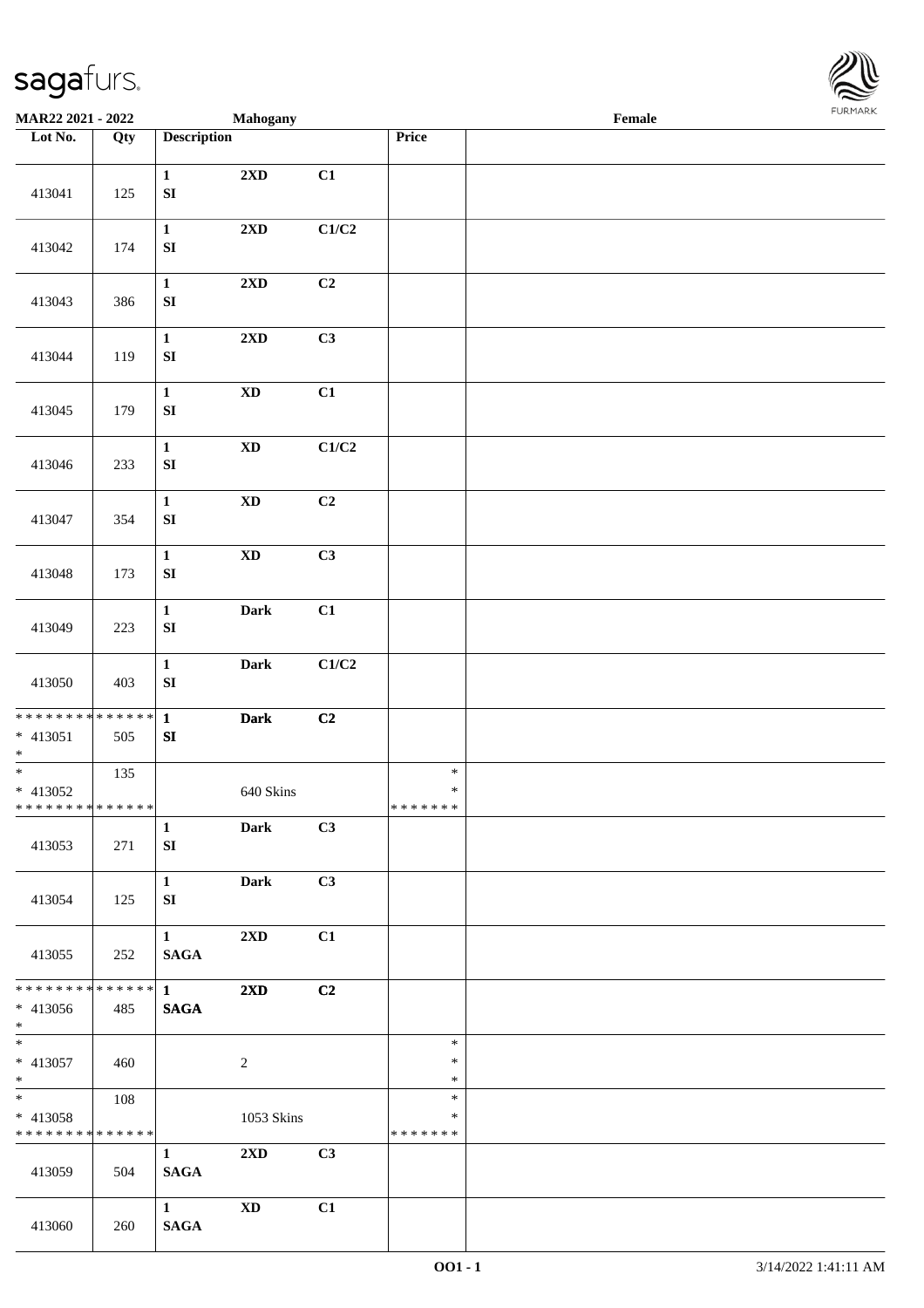

| MAR22 2021 - 2022                                   |     |                             | <b>Mahogany</b>            |       |                                   | Female |  |
|-----------------------------------------------------|-----|-----------------------------|----------------------------|-------|-----------------------------------|--------|--|
| Lot No.                                             | Qty | <b>Description</b>          |                            |       | Price                             |        |  |
| 413061                                              | 227 | $\mathbf{1}$<br><b>SAGA</b> | <b>XD</b>                  | C1    |                                   |        |  |
| * * * * * * * * * * * * * * *<br>* 413062<br>$\ast$ | 485 | $\mathbf{1}$<br><b>SAGA</b> | $\boldsymbol{\mathrm{XD}}$ | C2    |                                   |        |  |
| $\overline{\phantom{0}}$<br>$* 413063$<br>$*$       | 480 |                             | $\overline{c}$             |       | $\ast$<br>$\ast$<br>$\ast$        |        |  |
| $*$<br>$* 413064$<br>* * * * * * * * * * * * * *    | 188 |                             | 1153 Skins                 |       | $\ast$<br>$\ast$<br>* * * * * * * |        |  |
| ******** <mark>******</mark><br>$* 413065$<br>$*$   | 505 | $\mathbf{1}$<br><b>SAGA</b> | $\boldsymbol{\mathrm{XD}}$ | C3    |                                   |        |  |
| $\ast$<br>$* 413066$<br>* * * * * * * * * * * * * * | 102 |                             | 607 Skins                  |       | $\ast$<br>$\ast$<br>* * * * * * * |        |  |
| 413067                                              | 429 | $\mathbf{1}$<br><b>SAGA</b> | <b>Dark</b>                | C1    |                                   |        |  |
| 413068                                              | 358 | $\mathbf{1}$<br><b>SAGA</b> | <b>Dark</b>                | C1    |                                   |        |  |
| 413069                                              | 438 | $\mathbf{1}$<br><b>SAGA</b> | <b>Dark</b>                | C1    |                                   |        |  |
| 413070                                              | 485 | $\mathbf{1}$<br><b>SAGA</b> | <b>Dark</b>                | C1/C2 |                                   |        |  |
| ******** <mark>******</mark><br>* 413071<br>$*$     | 485 | $\mathbf{1}$<br><b>SAGA</b> | <b>Dark</b>                | C2    |                                   |        |  |
| $*$<br>$* 413072$<br>$*$                            | 460 |                             | $\overline{c}$             |       | $\ast$<br>$\ast$<br>$\ast$        |        |  |
| $\ast$<br>* 413073<br>$*$                           | 460 |                             | 3                          |       | $\ast$<br>∗<br>$\ast$             |        |  |
| $*$<br>* 413074<br>* * * * * * * * * * * * * * *    | 440 |                             | 1845 Skins                 |       | $\ast$<br>*<br>* * * * * * *      |        |  |
| ************** 1<br>* 413075<br>$*$                 | 485 | <b>SAGA</b>                 | <b>Dark</b>                | C2    |                                   |        |  |
| $*$<br>$* 413076$<br>$*$                            | 460 |                             | 2                          |       | $\ast$<br>∗<br>$\ast$             |        |  |
| $*$<br>* 413077<br>* * * * * * * * * * * * * *      | 282 |                             | 1227 Skins                 |       | $\ast$<br>*<br>* * * * * * *      |        |  |
| * * * * * * * * * * * * * * *<br>* 413078<br>$*$    | 485 | $\mathbf{1}$<br><b>SAGA</b> | Dark                       | C3    |                                   |        |  |
| $*$<br>* 413079<br>* * * * * * * * * * * * * *      | 409 |                             | 894 Skins                  |       | $\ast$<br>∗<br>* * * * * * *      |        |  |
| 413080                                              | 421 | $\mathbf{1}$<br><b>SROY</b> | 2XD                        | C1/C2 |                                   |        |  |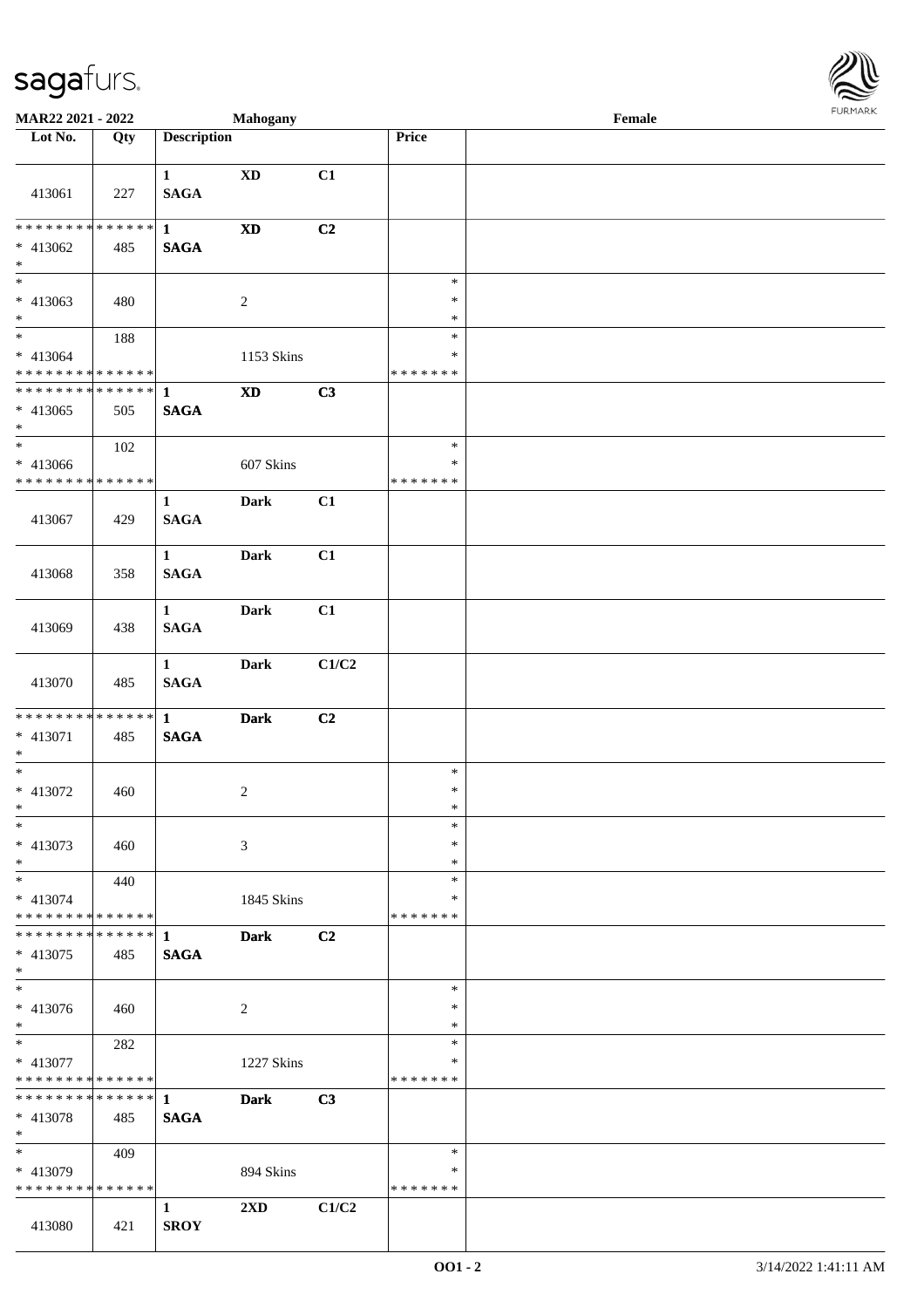

| MAR22 2021 - 2022                                    |     |                    | Mahogany    |       |                             | Female | FURMARK |
|------------------------------------------------------|-----|--------------------|-------------|-------|-----------------------------|--------|---------|
| Lot No.                                              | Qty | <b>Description</b> |             |       | Price                       |        |         |
| 413081                                               | 183 | 1<br><b>SROY</b>   | 2XD         | C3    |                             |        |         |
| 413082                                               | 449 | 1<br><b>SROY</b>   | <b>XD</b>   | C1/C2 |                             |        |         |
| 413083                                               | 223 | 1<br><b>SROY</b>   | <b>XD</b>   | C3    |                             |        |         |
| * 413084<br>$\ast$                                   | 465 | <b>SROY</b>        | <b>Dark</b> | C1/C2 |                             |        |         |
| $\ast$<br>$* 413085$<br>******** <mark>******</mark> | 227 |                    | 692 Skins   |       | $\ast$<br>$\ast$<br>******* |        |         |
| 413086                                               | 300 | 1<br><b>SROY</b>   | Dark        | C3    |                             |        |         |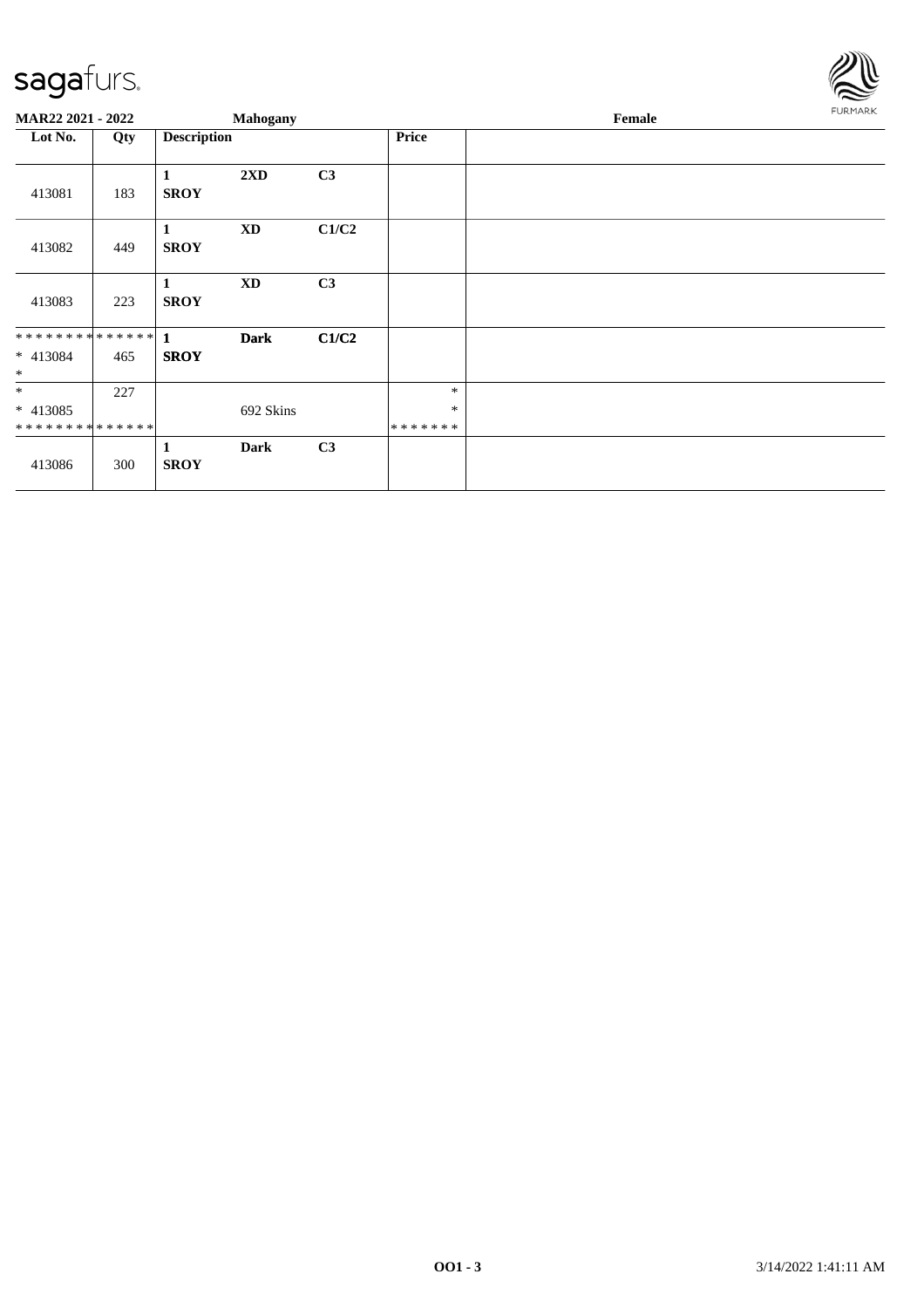\*

| MAR22 2021 - 2022                                                   |                    |                                  | <b>Mahogany Velvet</b>                     |                |                                   | Female |  |
|---------------------------------------------------------------------|--------------------|----------------------------------|--------------------------------------------|----------------|-----------------------------------|--------|--|
| Lot No.                                                             | Qty                | <b>Description</b>               |                                            |                | Price                             |        |  |
| 413121                                                              | 296                | $\mathbf{1}$<br>SI               | 2XD<br><b>VELV1</b>                        | C1             |                                   |        |  |
| * * * * * * * * * * * * * *<br>* 413122<br>$\ast$                   | 505                | $\mathbf{1}$<br>SI               | 2XD<br><b>VELV1</b>                        | C2             |                                   |        |  |
| $\overline{\phantom{0}}$<br>* 413123<br>* * * * * * * * * * * * * * | 183                |                                  | 688 Skins                                  |                | $\ast$<br>$\ast$<br>* * * * * * * |        |  |
| 413124                                                              | 186                | $\mathbf{1}$<br>SI               | 2XD<br><b>VELV1</b>                        | C3             |                                   |        |  |
| 413125                                                              | 259                | $\mathbf{1}$<br>SI               | $\boldsymbol{\mathrm{XD}}$<br><b>VELV1</b> | C1             |                                   |        |  |
| * * * * * * * * * * * * * *<br>$* 413126$<br>$\ast$                 | 505                | $\mathbf{1}$<br>SI               | $\boldsymbol{\mathrm{XD}}$<br><b>VELV1</b> | C <sub>2</sub> |                                   |        |  |
| $\ast$<br>* 413127<br>* * * * * * * * * * * * * *                   | 174                |                                  | 679 Skins                                  |                | $\ast$<br>$\ast$<br>* * * * * * * |        |  |
| 413128                                                              | 168                | 1<br>SI                          | $\mathbf{X}\mathbf{D}$<br><b>VELV1</b>     | C3             |                                   |        |  |
| 413129                                                              | 356                | $\mathbf{1}$<br>SI               | <b>Dark</b><br>VELV1                       | C1             |                                   |        |  |
| * * * * * * * *<br>$* 413130$<br>$\ast$                             | * * * * * *<br>505 | $\mathbf{1}$<br>SI               | <b>Dark</b><br><b>VELV1</b>                | C2             |                                   |        |  |
| $\ast$<br>$* 413131$<br>* * * * * * * * * * * * * *                 | 440                |                                  | 945 Skins                                  |                | $\ast$<br>$\ast$<br>* * * * * * * |        |  |
| 413132                                                              | 276                | 1<br>${\bf SI}$                  | <b>Dark</b><br><b>VELV1</b>                | C3             |                                   |        |  |
| 413133                                                              | 420                | $\mathbf{1}$<br>${\bf S}{\bf I}$ | $2\mathbf{X}\mathbf{D}$<br>VELV2           | C1/C2          |                                   |        |  |
| 413134                                                              | 138                | $\mathbf{1}$<br>SI               | 2XD<br>VELV2                               | C3             |                                   |        |  |
| 413135                                                              | 396                | $\mathbf{1}$<br>SI               | $\mathbf{X}\mathbf{D}$<br>VELV2            | C1/C2          |                                   |        |  |
| 413136                                                              | 127                | $\mathbf{1}$<br>SI               | $\mathbf{X}\mathbf{D}$<br>VELV2            | C3             |                                   |        |  |
| 413137                                                              | 134                | $\mathbf{1}$<br>SI               | Dark<br>VELV2                              | C1             |                                   |        |  |
| 413138                                                              | 485                | $\mathbf{1}$<br>${\bf S}{\bf I}$ | <b>Dark</b><br>VELV2                       | C2             |                                   |        |  |
| 413139                                                              | 165                | $\mathbf{1}$<br>${\bf S}{\bf I}$ | <b>Dark</b><br>VELV2                       | C3             |                                   |        |  |
| ******** <mark>******</mark><br>$* 413140$                          | 485                | $\mathbf{1}$<br><b>SAGA</b>      | $2\mathbf{X}\mathbf{D}$<br><b>VELV1</b>    | C1             |                                   |        |  |

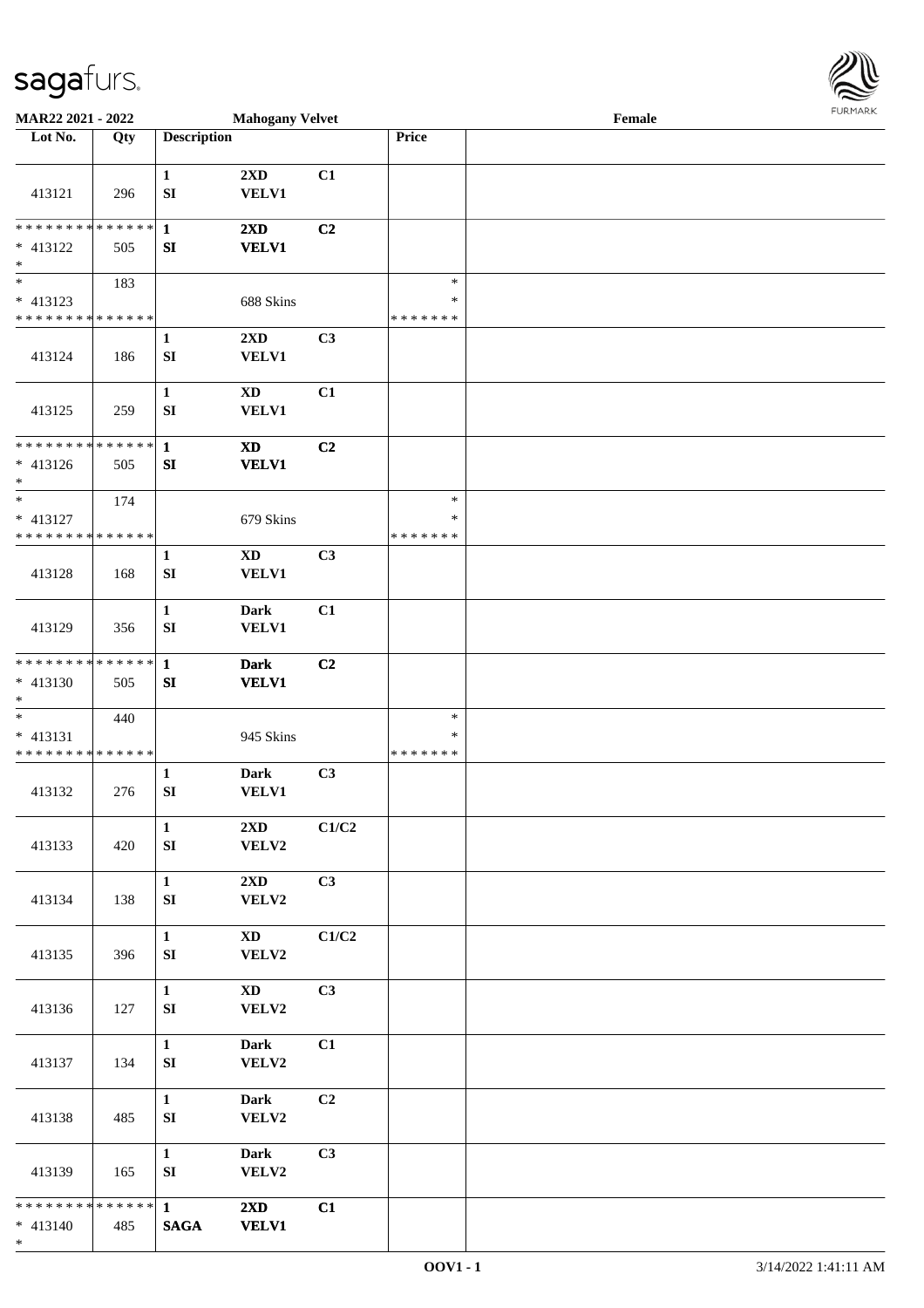\*



| MAR22 2021 - 2022                          |     |                        | <b>Mahogany Velvet</b>  |                |                  | Female | <b>FURPIARA</b> |
|--------------------------------------------|-----|------------------------|-------------------------|----------------|------------------|--------|-----------------|
| Lot No.                                    | Qty | <b>Description</b>     |                         |                | Price            |        |                 |
|                                            |     |                        |                         |                |                  |        |                 |
| $*$                                        | 172 | $1 \quad \blacksquare$ | 2XD                     | C1             | $\ast$<br>$\ast$ |        |                 |
| $* 413141$<br>* * * * * * * * * * * * * *  |     | <b>SAGA</b>            | <b>VELV1</b>            |                | *******          |        |                 |
| * * * * * * * * <mark>* * * * * * *</mark> |     | $\mathbf{1}$           | $2\mathbf{X}\mathbf{D}$ | C2             |                  |        |                 |
| $* 413142$                                 | 485 | <b>SAGA</b>            | <b>VELV1</b>            |                |                  |        |                 |
| $*$                                        |     |                        |                         |                |                  |        |                 |
| $*$                                        |     |                        |                         |                | $\ast$           |        |                 |
| $* 413143$                                 | 460 |                        | 2                       |                | $\ast$           |        |                 |
| $*$                                        |     |                        |                         |                | $\ast$           |        |                 |
| $\overline{\phantom{0}}$                   |     |                        |                         |                | $\ast$           |        |                 |
| $* 413144$                                 | 460 |                        | 3                       |                | $\ast$           |        |                 |
| $*$                                        |     |                        |                         |                | $\ast$           |        |                 |
|                                            |     |                        |                         |                | $\ast$<br>$\ast$ |        |                 |
| * 413145<br>$*$                            | 460 |                        | $\overline{4}$          |                | $\ast$           |        |                 |
| $\frac{1}{2}$                              | 257 |                        |                         |                | $\ast$           |        |                 |
| $* 413146$                                 |     |                        | 2122 Skins              |                | $\ast$           |        |                 |
| * * * * * * * * * * * * * *                |     |                        |                         |                | * * * * * * *    |        |                 |
| * * * * * * * * * * * * * * *              |     | $\mathbf{1}$           | $2\mathbf{X}\mathbf{D}$ | C3             |                  |        |                 |
| * 413147                                   | 485 | <b>SAGA</b>            | <b>VELV1</b>            |                |                  |        |                 |
| $*$                                        |     |                        |                         |                |                  |        |                 |
|                                            | 289 |                        |                         |                | $\ast$           |        |                 |
| $* 413148$                                 |     |                        | 774 Skins               |                | $\ast$           |        |                 |
| * * * * * * * * <mark>* * * * * * *</mark> |     |                        |                         |                | *******          |        |                 |
| ******** <mark>******</mark>               |     | $\mathbf{1}$           | <b>XD</b>               | C1             |                  |        |                 |
| $* 413149$<br>$*$                          | 485 | <b>SAGA</b>            | <b>VELV1</b>            |                |                  |        |                 |
| $*$                                        | 179 |                        |                         |                | $\ast$           |        |                 |
| $* 413150$                                 |     |                        | 664 Skins               |                | *                |        |                 |
| * * * * * * * * <mark>* * * * * * *</mark> |     |                        |                         |                | *******          |        |                 |
| * * * * * * * * * * * * * * <mark>*</mark> |     | -1                     | <b>XD</b>               | C <sub>2</sub> |                  |        |                 |
| * 413151                                   | 485 | <b>SAGA</b>            | <b>VELV1</b>            |                |                  |        |                 |
| $*$                                        |     |                        |                         |                |                  |        |                 |
| $*$                                        |     |                        |                         |                | $\ast$           |        |                 |
| * 413152                                   | 460 |                        | 2                       |                | $\ast$           |        |                 |
| $*$ $-$<br>$*$                             |     |                        |                         |                | $\ast$           |        |                 |
|                                            |     |                        |                         |                | $\ast$<br>$\ast$ |        |                 |
| $* 413153$<br>$\ast$                       | 460 |                        | 3                       |                | $\ast$           |        |                 |
| $*$                                        | 444 |                        |                         |                | $\ast$           |        |                 |
| $* 413154$                                 |     |                        | 1849 Skins              |                | $\ast$           |        |                 |
| * * * * * * * * * * * * * * *              |     |                        |                         |                | *******          |        |                 |
| ******** <mark>******</mark>               |     | 1                      | <b>XD</b>               | C3             |                  |        |                 |
| $* 413155$                                 | 485 | <b>SAGA</b>            | <b>VELV1</b>            |                |                  |        |                 |
| $\ast$                                     |     |                        |                         |                |                  |        |                 |
| $*$                                        | 143 |                        |                         |                | $\ast$           |        |                 |
| $* 413156$                                 |     |                        | 628 Skins               |                | ∗                |        |                 |
| * * * * * * * * * * * * * * *              |     |                        |                         |                | *******          |        |                 |
| * * * * * * * * * * * * * * *              |     | 1                      | <b>Dark</b>             | C1             |                  |        |                 |
| $* 413157$<br>$*$                          | 485 | <b>SAGA</b>            | <b>VELV1</b>            |                |                  |        |                 |
| $*$                                        | 353 |                        |                         |                | $\ast$           |        |                 |
| * 413158                                   |     |                        | 838 Skins               |                | ∗                |        |                 |
| * * * * * * * * <mark>* * * * * *</mark>   |     |                        |                         |                | *******          |        |                 |
| * * * * * * * * * * * * * * *              |     | $\mathbf{1}$           | <b>Dark</b>             | C2             |                  |        |                 |
| * 413159                                   | 485 | <b>SAGA</b>            | <b>VELV1</b>            |                |                  |        |                 |
| $\ast$                                     |     |                        |                         |                |                  |        |                 |
| $*$                                        |     |                        |                         |                | $\ast$           |        |                 |
| * 413160                                   | 460 |                        | 2                       |                | $\ast$           |        |                 |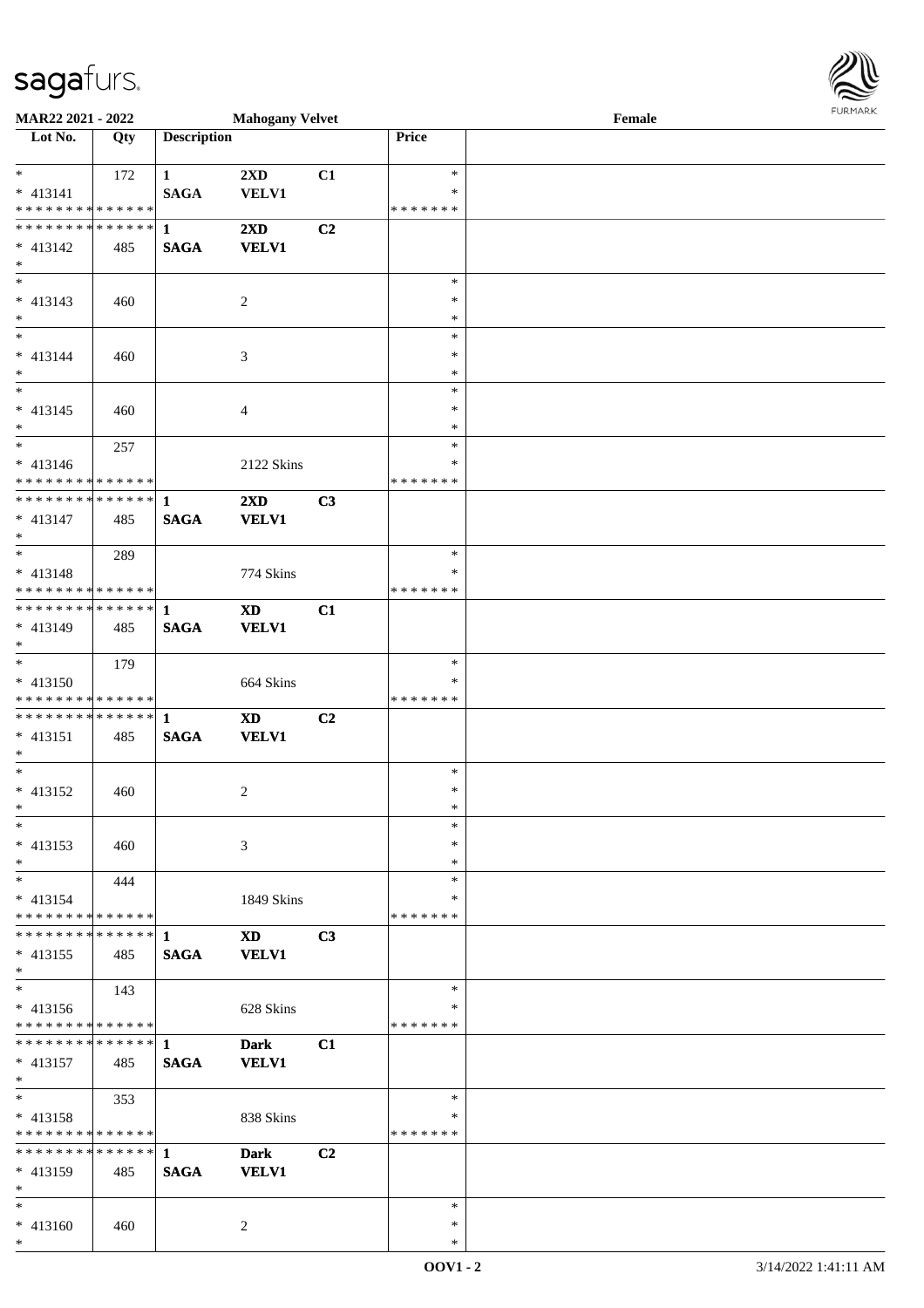| <b>MAR22 2021 - 2022</b>                   |     |                    | <b>Mahogany Velvet</b>  |                |               | Female |  |
|--------------------------------------------|-----|--------------------|-------------------------|----------------|---------------|--------|--|
| Lot No.                                    | Qty | <b>Description</b> |                         |                | Price         |        |  |
|                                            |     |                    |                         |                |               |        |  |
| $\ast$                                     |     | $\mathbf{1}$       | <b>Dark</b>             | C2             | $\ast$        |        |  |
| * 413161                                   | 460 | <b>SAGA</b>        | <b>VELV1</b>            |                | ∗             |        |  |
| $\ast$                                     |     |                    |                         |                | $\ast$        |        |  |
| $\overline{\ast}$                          |     |                    |                         |                | $\ast$        |        |  |
| $* 413162$                                 | 460 |                    | $\overline{4}$          |                | ∗             |        |  |
| $*$                                        |     |                    |                         |                | $\ast$        |        |  |
| $\overline{\phantom{0}}$                   |     |                    |                         |                | $\ast$        |        |  |
| $* 413163$                                 | 460 |                    | 5                       |                | $\ast$        |        |  |
| $\ast$                                     |     |                    |                         |                | $\ast$        |        |  |
| $*$                                        | 169 |                    |                         |                | $\ast$        |        |  |
| * 413164                                   |     |                    | 2494 Skins              |                | *             |        |  |
| * * * * * * * * <mark>* * * * * * *</mark> |     |                    |                         |                | * * * * * * * |        |  |
|                                            |     |                    | <b>Dark</b>             | C3             |               |        |  |
| $* 413165$                                 | 485 | <b>SAGA</b>        | <b>VELV1</b>            |                |               |        |  |
| $*$                                        |     |                    |                         |                |               |        |  |
| $*$                                        | 395 |                    |                         |                | $\ast$        |        |  |
| * 413166                                   |     |                    |                         |                | $\ast$        |        |  |
| * * * * * * * * <mark>* * * * * *</mark> * |     |                    | 880 Skins               |                | * * * * * * * |        |  |
| **************                             |     |                    |                         |                |               |        |  |
|                                            |     | $\mathbf{1}$       | $2\mathbf{X}\mathbf{D}$ | C1             |               |        |  |
| * 413167                                   | 485 | <b>SAGA</b>        | <b>VELV2</b>            |                |               |        |  |
| $*$                                        |     |                    |                         |                |               |        |  |
|                                            | 189 |                    |                         |                | $\ast$        |        |  |
| * 413168                                   |     |                    | 674 Skins               |                | ∗             |        |  |
| * * * * * * * * <mark>* * * * * * *</mark> |     |                    |                         |                | *******       |        |  |
|                                            |     |                    | 2XD                     | C2             |               |        |  |
| * 413169                                   | 485 | <b>SAGA</b>        | <b>VELV2</b>            |                |               |        |  |
| $\ast$                                     |     |                    |                         |                |               |        |  |
| $\ddot{x}$                                 |     |                    |                         |                | $\ast$        |        |  |
| * 413170                                   | 460 |                    | 2                       |                | $\ast$        |        |  |
| $*$                                        |     |                    |                         |                | $\ast$        |        |  |
| $\ast$                                     |     |                    |                         |                | $\ast$        |        |  |
| $* 413171$                                 | 460 |                    | 3                       |                | $\ast$        |        |  |
| $*$                                        |     |                    |                         |                | $\ast$        |        |  |
| $\overline{\mathbf{r}}$                    | 159 |                    |                         |                | $\ast$        |        |  |
| * 413172                                   |     |                    | 1564 Skins              |                | $\ast$        |        |  |
| * * * * * * * * * * * * * * *              |     |                    |                         |                | *******       |        |  |
|                                            |     |                    | $2\mathbf{X}\mathbf{D}$ | C3             |               |        |  |
| * 413173                                   | 517 | <b>SAGA</b>        | <b>VELV2</b>            |                |               |        |  |
| $*$                                        |     |                    |                         |                |               |        |  |
| $\ast$                                     | 98  |                    |                         |                | $\ast$        |        |  |
| $* 413174$                                 |     |                    | 615 Skins               |                | ∗             |        |  |
| * * * * * * * * * * * * * * <mark>*</mark> |     |                    |                         |                | * * * * * * * |        |  |
|                                            |     |                    | <b>XD</b>               | C1             |               |        |  |
| $* 413175$                                 | 485 | <b>SAGA</b>        | <b>VELV2</b>            |                |               |        |  |
| $*$                                        |     |                    |                         |                |               |        |  |
| $*$                                        |     |                    |                         |                | $\ast$        |        |  |
|                                            | 117 |                    |                         |                | *             |        |  |
| $* 413176$                                 |     |                    | 602 Skins               |                |               |        |  |
| * * * * * * * * <mark>* * * * * *</mark>   |     |                    |                         |                | *******       |        |  |
|                                            |     |                    | <b>XD</b>               | C <sub>2</sub> |               |        |  |
| * 413177                                   | 485 | <b>SAGA</b>        | <b>VELV2</b>            |                |               |        |  |
| $*$ $-$<br>$*$                             |     |                    |                         |                |               |        |  |
|                                            |     |                    |                         |                | $\ast$        |        |  |
| * 413178                                   | 460 |                    | 2                       |                | $\ast$        |        |  |
| $*$                                        |     |                    |                         |                | $\ast$        |        |  |
|                                            | 443 |                    |                         |                | $\ast$        |        |  |
| * 413179                                   |     |                    | 1388 Skins              |                | *             |        |  |
| * * * * * * * * <mark>* * * * * * *</mark> |     |                    |                         |                | *******       |        |  |
|                                            |     | $\mathbf{1}$       | $\mathbf{X}\mathbf{D}$  | C <sub>3</sub> |               |        |  |
| 413180                                     | 510 | SAGA               | <b>VELV2</b>            |                |               |        |  |

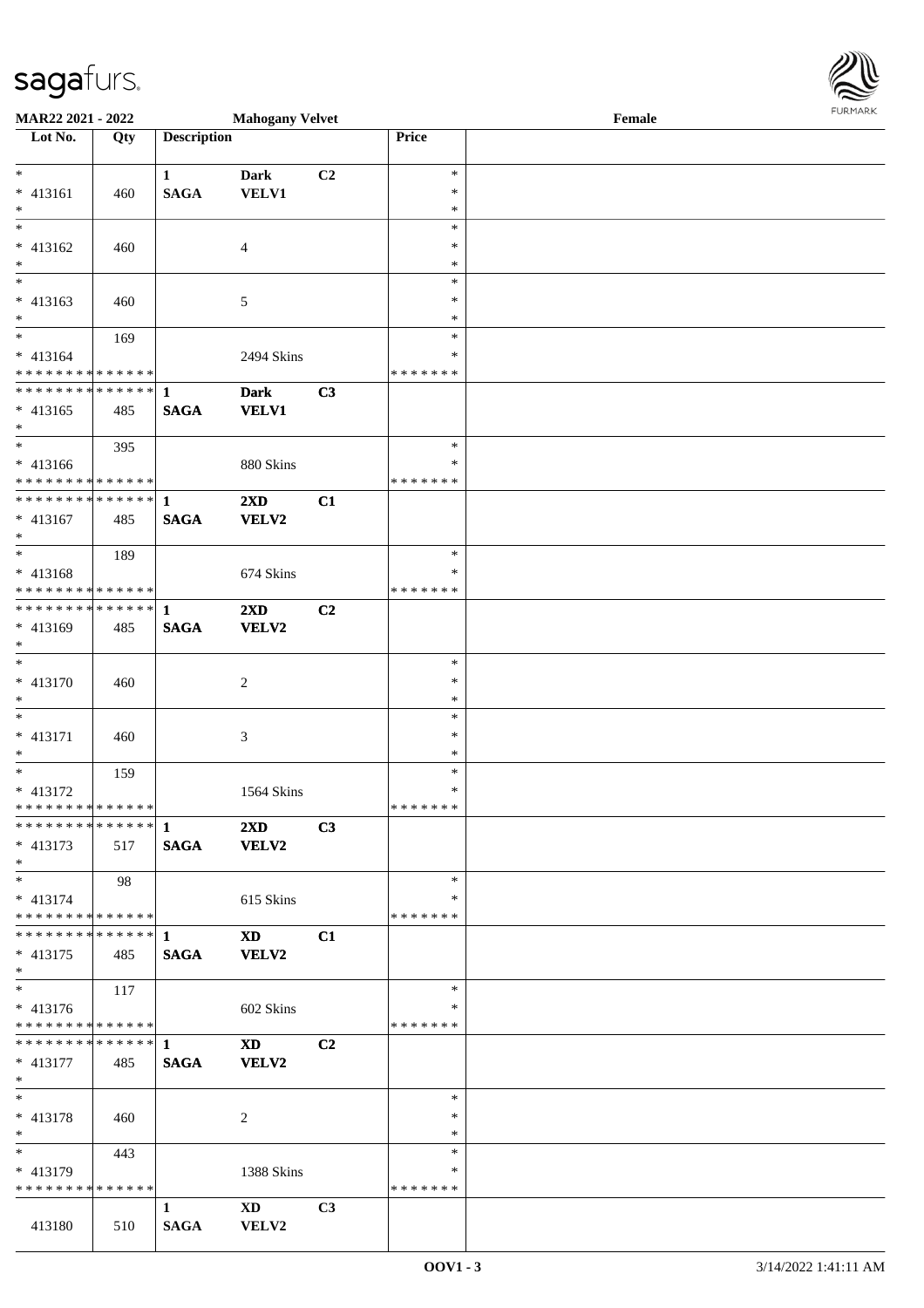327

792 Skins

**1 Dark C3**

**SROY VELV1**

\* 413199

\* \* \* \* \* \* \* \* \* \* \* \* \* \*

413200 328

| MAR22 2021 - 2022                |     |                             | <b>Mahogany Velvet</b> |    |               | Female | FURMARK |
|----------------------------------|-----|-----------------------------|------------------------|----|---------------|--------|---------|
| $\overline{\phantom{1}}$ Lot No. | Qty | <b>Description</b>          |                        |    | Price         |        |         |
| * * * * * * * * * * * * * * *    |     | $\mathbf{1}$                | <b>Dark</b>            | C1 |               |        |         |
| * 413181                         | 485 | <b>SAGA</b>                 | <b>VELV2</b>           |    |               |        |         |
| $\ast$                           |     |                             |                        |    |               |        |         |
| $\ast$                           | 266 |                             |                        |    | $\ast$        |        |         |
| * 413182                         |     |                             | 751 Skins              |    | $\ast$        |        |         |
| * * * * * * * * * * * * * * *    |     |                             |                        |    | * * * * * * * |        |         |
| * * * * * * * * * * * * * * *    |     | $\mathbf{1}$                | <b>Dark</b>            | C2 |               |        |         |
| $* 413183$                       | 485 | <b>SAGA</b>                 | <b>VELV2</b>           |    |               |        |         |
| $*$                              |     |                             |                        |    |               |        |         |
| $\ast$                           |     |                             |                        |    | $\ast$        |        |         |
| $* 413184$                       | 460 |                             | $\overline{c}$         |    | $\ast$        |        |         |
| $\ast$                           |     |                             |                        |    | $\ast$        |        |         |
| $\ast$                           |     |                             |                        |    | $\ast$        |        |         |
| $* 413185$                       | 460 |                             | 3                      |    | $\ast$        |        |         |
| $\ast$                           |     |                             |                        |    | $\ast$        |        |         |
| $\ast$                           | 318 |                             |                        |    | $\ast$        |        |         |
| * 413186                         |     |                             | 1723 Skins             |    | *             |        |         |
| * * * * * * * * * * * * * *      |     |                             |                        |    | * * * * * * * |        |         |
| * * * * * * * * * * * * * * *    |     | 1                           | <b>Dark</b>            | C3 |               |        |         |
| $* 413187$                       | 505 | <b>SAGA</b>                 | <b>VELV2</b>           |    |               |        |         |
| $\ast$                           |     |                             |                        |    |               |        |         |
| $\ast$                           | 170 |                             |                        |    | $\ast$        |        |         |
| * 413188                         |     |                             | 675 Skins              |    | ∗             |        |         |
| * * * * * * * * * * * * * *      |     |                             |                        |    | * * * * * * * |        |         |
| 413189                           | 249 | $\mathbf{1}$<br><b>SROY</b> | 2XD<br><b>VELV1</b>    | C1 |               |        |         |
| **************                   |     | $\mathbf{1}$                | 2XD                    | C2 |               |        |         |
| * 413190                         | 465 | <b>SROY</b>                 | <b>VELV1</b>           |    |               |        |         |
| $\ast$                           |     |                             |                        |    |               |        |         |
| $\ast$                           | 384 |                             |                        |    | $\ast$        |        |         |
| * 413191                         |     |                             | 849 Skins              |    | ∗             |        |         |
| * * * * * * * * * * * * * *      |     |                             |                        |    | * * * * * * * |        |         |
|                                  |     | 1                           | 2XD                    | C3 |               |        |         |
| 413192                           | 353 | <b>SROY</b>                 | <b>VELV1</b>           |    |               |        |         |
|                                  |     |                             |                        |    |               |        |         |
|                                  |     | 1                           | $\mathbf{X}\mathbf{D}$ | C1 |               |        |         |
| 413193                           | 220 | <b>SROY</b>                 | <b>VELV1</b>           |    |               |        |         |
|                                  |     |                             |                        |    |               |        |         |
| * * * * * * * * * * * * * * *    |     | $\mathbf{1}$                | <b>XD</b>              | C2 |               |        |         |
| $* 413194$                       | 465 | <b>SROY</b>                 | <b>VELV1</b>           |    |               |        |         |
| $*$                              |     |                             |                        |    |               |        |         |
| $\ast$                           | 215 |                             |                        |    | $\ast$        |        |         |
| * 413195                         |     |                             | 680 Skins              |    | $\ast$        |        |         |
| * * * * * * * * * * * * * *      |     |                             |                        |    | *******       |        |         |
|                                  |     | $\mathbf{1}$                | $\mathbf{X}\mathbf{D}$ | C3 |               |        |         |
| 413196                           | 257 | <b>SROY</b>                 | VELV1                  |    |               |        |         |
|                                  |     |                             |                        |    |               |        |         |
|                                  |     | $\mathbf{1}$                | <b>Dark</b>            | C1 |               |        |         |
| 413197                           | 215 | <b>SROY</b>                 | <b>VELV1</b>           |    |               |        |         |
|                                  |     |                             |                        |    |               |        |         |
| * * * * * * * * * * * * * * *    |     | $\mathbf{1}$                | <b>Dark</b>            | C2 |               |        |         |
| $* 413198$                       | 465 | <b>SROY</b>                 | <b>VELV1</b>           |    |               |        |         |
| $\ast$                           |     |                             |                        |    |               |        |         |
| $\overline{\ast}$                | 327 |                             |                        |    | $*$           |        |         |

\*

\* \* \* \* \* \* \*

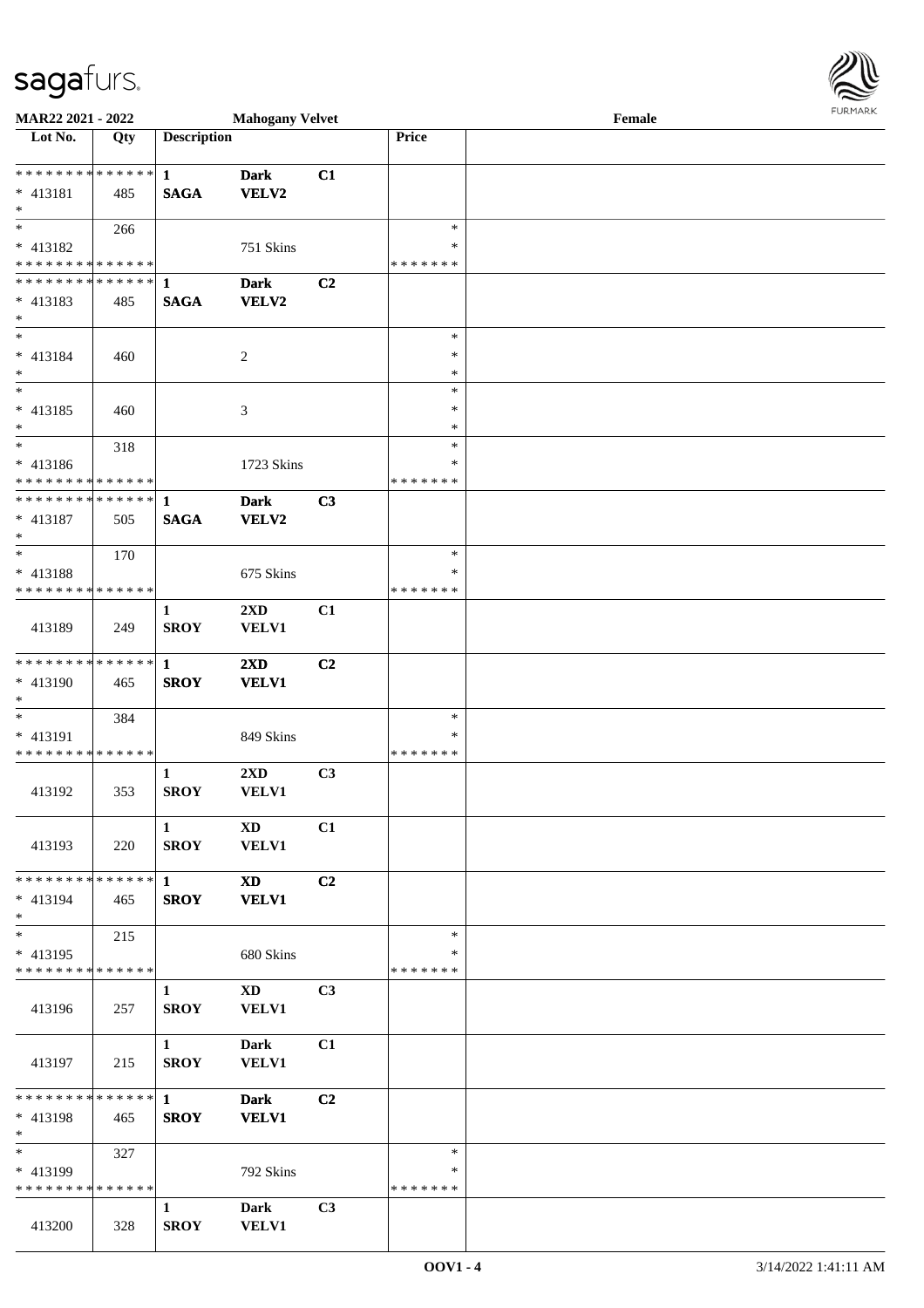**MAR22 2021 - 2022** 

\* \* \* \* \* \* \* \* \* \* \* \* \* \* \* 413202 465

\* \* \* \* \* \* \* \* \* \* \* \* \* \*

413208 218

\* \* \* \* \* \* \* \* \* \* \* \* \* \* \* 413209 425

\* \* \* \* \* \* \* \* \* \* \* \* \* \*

413211 212

86

\* \*

\* 413210

**SROY VELV2**

**SROY VELV2**

**SROY VELV2**

**1 Dark C2**

**1 Dark C3**

511 Skins

\* \*

\* 413203

| iagafurs.                             |     |                             |                                         |    |                  |        |                |
|---------------------------------------|-----|-----------------------------|-----------------------------------------|----|------------------|--------|----------------|
| IAR22 2021 - 2022                     |     |                             | <b>Mahogany Velvet</b>                  |    |                  | Female | <b>FURMARK</b> |
| Lot No.                               | Qty | <b>Description</b>          |                                         |    | <b>Price</b>     |        |                |
| 413201                                | 228 | $\mathbf{1}$<br><b>SROY</b> | 2XD<br>VELV2                            | C1 |                  |        |                |
| * * * * * * * * * * * * * *<br>413202 | 465 | $\mathbf{1}$<br><b>SROY</b> | $2\mathbf{X}\mathbf{D}$<br><b>VELV2</b> | C2 |                  |        |                |
| 413203                                | 62  |                             | 527 Skins                               |    | $\ast$<br>$\ast$ |        |                |
| * * * * * * * * * * * * *<br>413204   | 227 | $\mathbf{1}$<br><b>SROY</b> | 2XD<br>VELV2                            | C3 | * * * * * * *    |        |                |
| 413205                                | 162 | $\mathbf{1}$<br><b>SROY</b> | $\mathbf{X}\mathbf{D}$<br>VELV2         | C1 |                  |        |                |
| 413206                                | 440 | $\mathbf{1}$<br><b>SROY</b> | $\mathbf{X}\mathbf{D}$<br>VELV2         | C2 |                  |        |                |
| 413207                                | 179 | $\mathbf{1}$<br><b>SROY</b> | $\mathbf{X}\mathbf{D}$<br>VELV2         | C3 |                  |        |                |
|                                       |     | $\mathbf{1}$                | <b>Dark</b>                             | C1 |                  |        |                |

\* \*

\* \* \* \* \* \* \*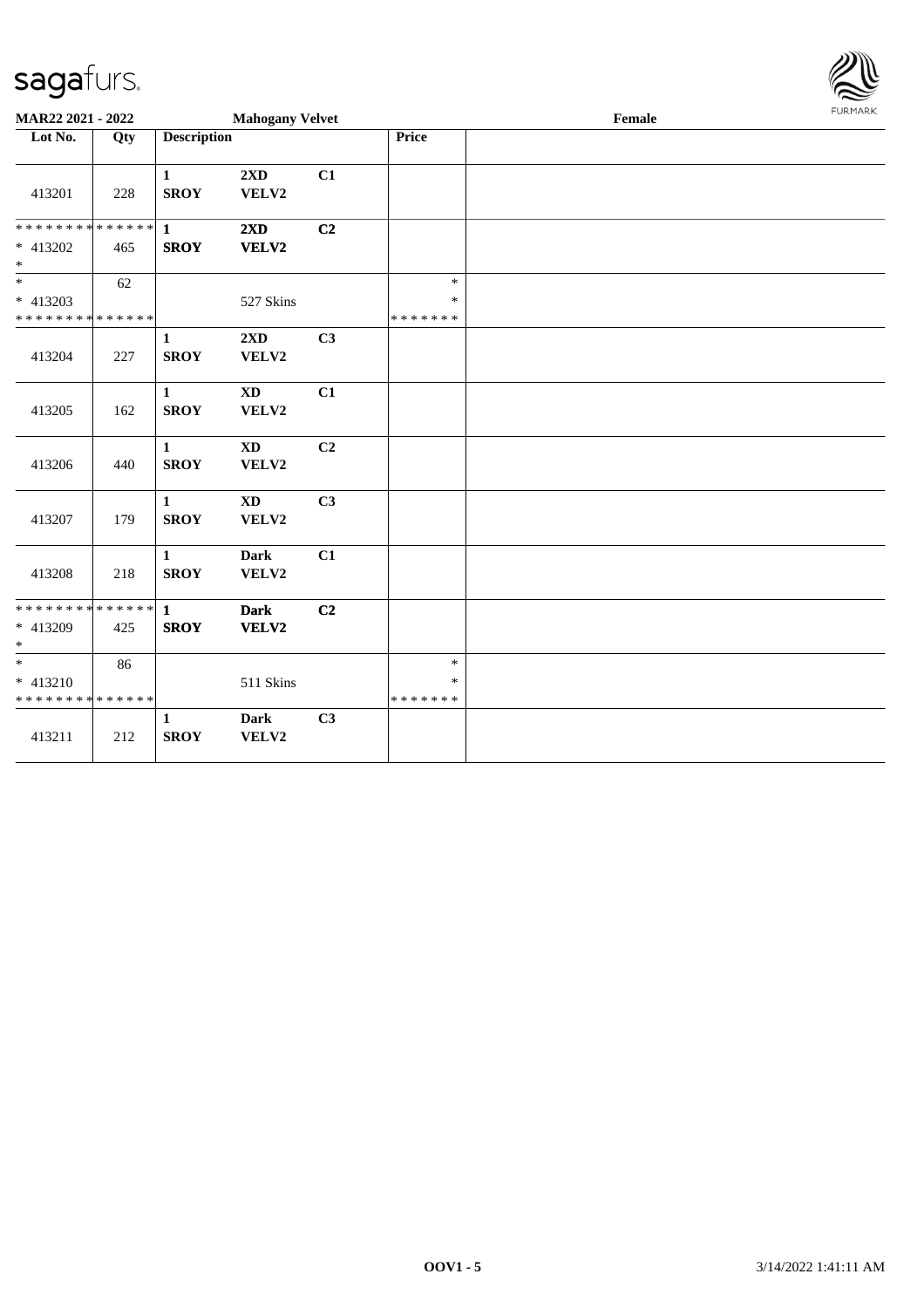

| <b>MAR22 2021 - 2022</b> |     |                             | <b>Mahogany Velvet</b>                  |                |              | FURMARK |  |
|--------------------------|-----|-----------------------------|-----------------------------------------|----------------|--------------|---------|--|
| Lot No.                  | Qty | <b>Description</b>          |                                         |                | <b>Price</b> |         |  |
| 413241                   | 144 | $\mathbf{2}$<br><b>SROY</b> | $2\mathbf{X}\mathbf{D}$<br><b>VELV1</b> | C1             |              |         |  |
| 413242                   | 429 | $\mathbf{2}$<br><b>SROY</b> | $2\mathbf{X}\mathbf{D}$<br><b>VELV1</b> | C <sub>2</sub> |              |         |  |
| 413243                   | 206 | $\mathbf{2}$<br><b>SROY</b> | $2\mathbf{X}\mathbf{D}$<br><b>VELV1</b> | C <sub>3</sub> |              |         |  |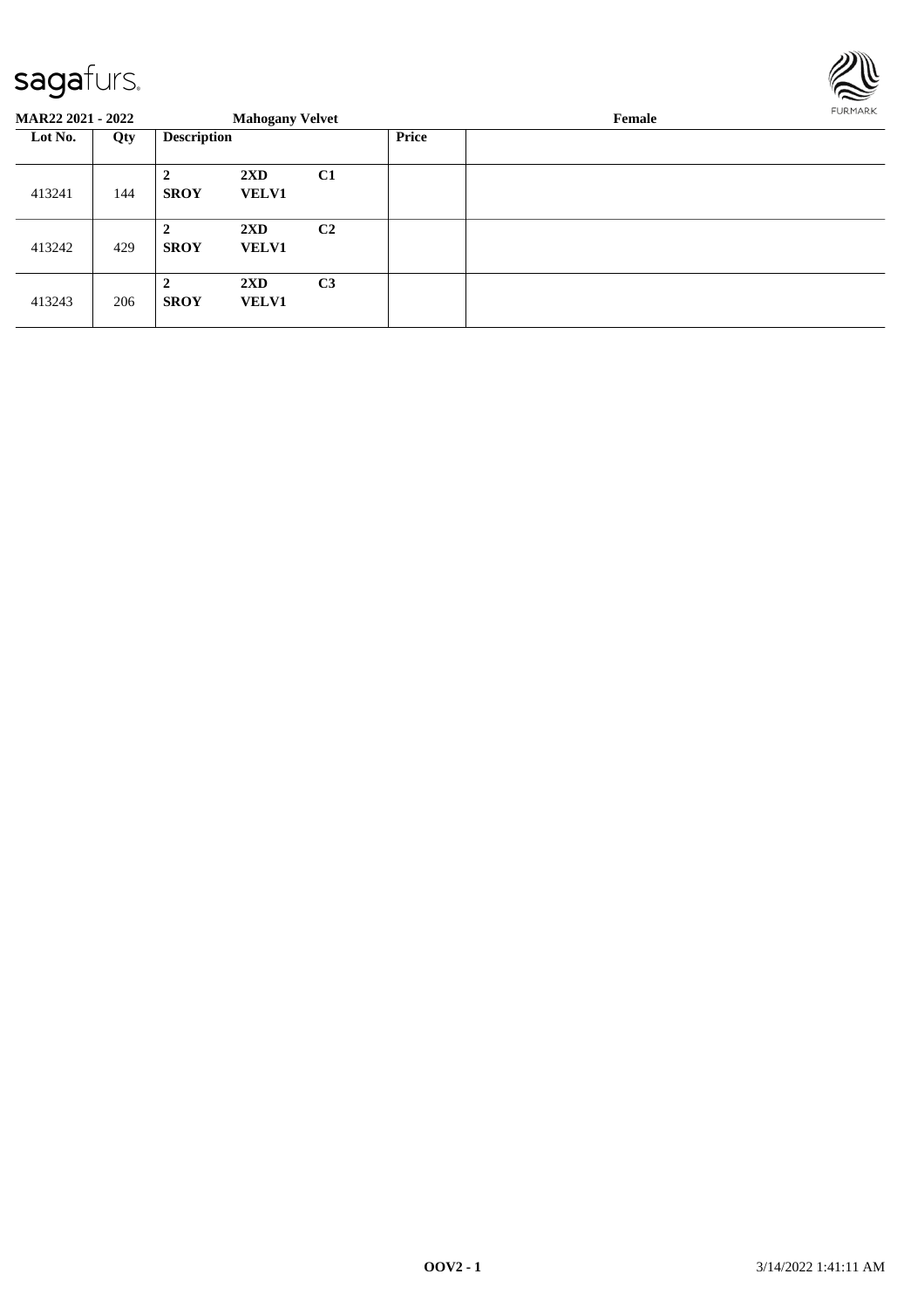| <b>saga</b> furs. |  |
|-------------------|--|
|                   |  |

\* \* \* \* \* \* \* \* \* \* \* \* \* \* \*



| MAR22 2021 - 2022                                                                      |             |                    | <b>Mahogany</b><br>Seasonable |                |                         | Female | Lowgrades | <b>FURMARK</b> |
|----------------------------------------------------------------------------------------|-------------|--------------------|-------------------------------|----------------|-------------------------|--------|-----------|----------------|
| Lot No.                                                                                | Qty         | <b>Description</b> |                               |                | Price                   |        |           |                |
|                                                                                        |             |                    |                               |                |                         |        |           |                |
| * * * * * * * * <mark>* * * * * * *</mark>                                             |             | 20/0               | <b>ALL</b>                    | C2             |                         |        |           |                |
| * 413281<br>$*$                                                                        | 425         | Ш                  |                               |                |                         |        |           |                |
| $*$                                                                                    | 189         |                    |                               |                | $\ast$                  |        |           |                |
| * 413282                                                                               |             |                    | 614 Skins                     |                | $\ast$                  |        |           |                |
| * * * * * * * * * * * * * *                                                            |             |                    |                               |                | * * * * * * *           |        |           |                |
| * * * * * * * * <mark>* * * * * * *</mark>                                             |             | 20/0               | <b>ALL</b>                    | C2             |                         |        |           |                |
| * 413283<br>$\ast$                                                                     | 505         | Ш                  | DAM2                          |                |                         |        |           |                |
| $*$                                                                                    | 87          |                    |                               |                | $\ast$                  |        |           |                |
| * 413284<br>* * * * * * * * <mark>* * * * * *</mark>                                   |             |                    | 592 Skins                     |                | $\ast$<br>* * * * * * * |        |           |                |
|                                                                                        |             | 20/0               | ALL                           | C2             |                         |        |           |                |
| 413285                                                                                 | 354         | Ш                  | DAM4                          |                |                         |        |           |                |
|                                                                                        |             |                    | <b>ALL</b>                    | C2             |                         |        |           |                |
| * 413286<br>$*$                                                                        | 505         | $\rm III$          |                               |                |                         |        |           |                |
|                                                                                        | 464         |                    |                               |                | $\ast$                  |        |           |                |
| * 413287                                                                               |             |                    | 969 Skins                     |                | ∗                       |        |           |                |
| * * * * * * * * * * * * * *<br>************** 1                                        |             |                    |                               |                | * * * * * * *           |        |           |                |
| * 413288                                                                               | 505         | Ш                  | $\mathbf{ALL}$<br>DAM2        | C <sub>2</sub> |                         |        |           |                |
| $*$                                                                                    |             |                    |                               |                |                         |        |           |                |
| $*$                                                                                    |             |                    |                               |                | $\ast$                  |        |           |                |
| * 413289                                                                               | 480         |                    | $\overline{c}$                |                | $\ast$                  |        |           |                |
| $*$                                                                                    |             |                    |                               |                | $\ast$                  |        |           |                |
| $*$<br>* 413290                                                                        | 119         |                    | 1104 Skins                    |                | $\ast$<br>$\ast$        |        |           |                |
| * * * * * * * * <mark>* * * * * *</mark>                                               |             |                    |                               |                | * * * * * * *           |        |           |                |
|                                                                                        |             |                    | <b>ALL</b>                    | C2             |                         |        |           |                |
| * 413291<br>$*$                                                                        | 505         | Ш                  | DAM4                          |                |                         |        |           |                |
| $*$                                                                                    | 362         |                    |                               |                | $\ast$                  |        |           |                |
| * 413292                                                                               |             |                    | 867 Skins                     |                | $\ast$                  |        |           |                |
| * * * * * * * * * * * * * *<br>* * * * * * * *                                         | * * * * * * |                    |                               |                | * * * * * * *           |        |           |                |
| * 413293                                                                               | 505         | $\mathbf{2}$<br>Ш  | <b>ALL</b>                    | C <sub>2</sub> |                         |        |           |                |
| $*$                                                                                    |             |                    |                               |                |                         |        |           |                |
| $\ast$                                                                                 | 130         |                    |                               |                | $\ast$                  |        |           |                |
| * 413294                                                                               |             |                    | 635 Skins                     |                | ∗                       |        |           |                |
| * * * * * * * * * * * * * * *                                                          |             |                    |                               |                | *******                 |        |           |                |
| * 413295                                                                               | 505         | Ш                  | <b>ALL</b><br>DAM2            | C2             |                         |        |           |                |
| $*$                                                                                    |             |                    |                               |                |                         |        |           |                |
| $*$ $-$                                                                                | 156         |                    |                               |                | $\ast$                  |        |           |                |
| * 413296                                                                               |             |                    | 661 Skins                     |                | ∗                       |        |           |                |
| * * * * * * * * <mark>* * * * * *</mark><br>* * * * * * * * * * * * * * <mark>*</mark> |             | $\overline{2}$     |                               |                | * * * * * * *           |        |           |                |
| * 413297                                                                               | 525         | Ш                  | ALL<br>DAM4                   | C2             |                         |        |           |                |
| $*$                                                                                    |             |                    |                               |                |                         |        |           |                |
| $*$                                                                                    | 157         |                    |                               |                | $\ast$                  |        |           |                |
| * 413298                                                                               |             |                    | 682 Skins                     |                | *                       |        |           |                |
| * * * * * * * * * * * * * *<br>* * * * * * * * * * * * * * <mark>*</mark>              |             |                    |                               |                | *******                 |        |           |                |
| * 413299                                                                               | 525         | $3^{\circ}$<br>Ш   | ALL<br>DAM2                   | C <sub>2</sub> |                         |        |           |                |
| $\ast$                                                                                 |             |                    |                               |                |                         |        |           |                |
| $*$                                                                                    | 291         |                    |                               |                | $\ast$                  |        |           |                |
| * 413300                                                                               |             |                    | 816 Skins                     |                | $\ast$                  |        |           |                |

\* \* \* \* \* \* \*